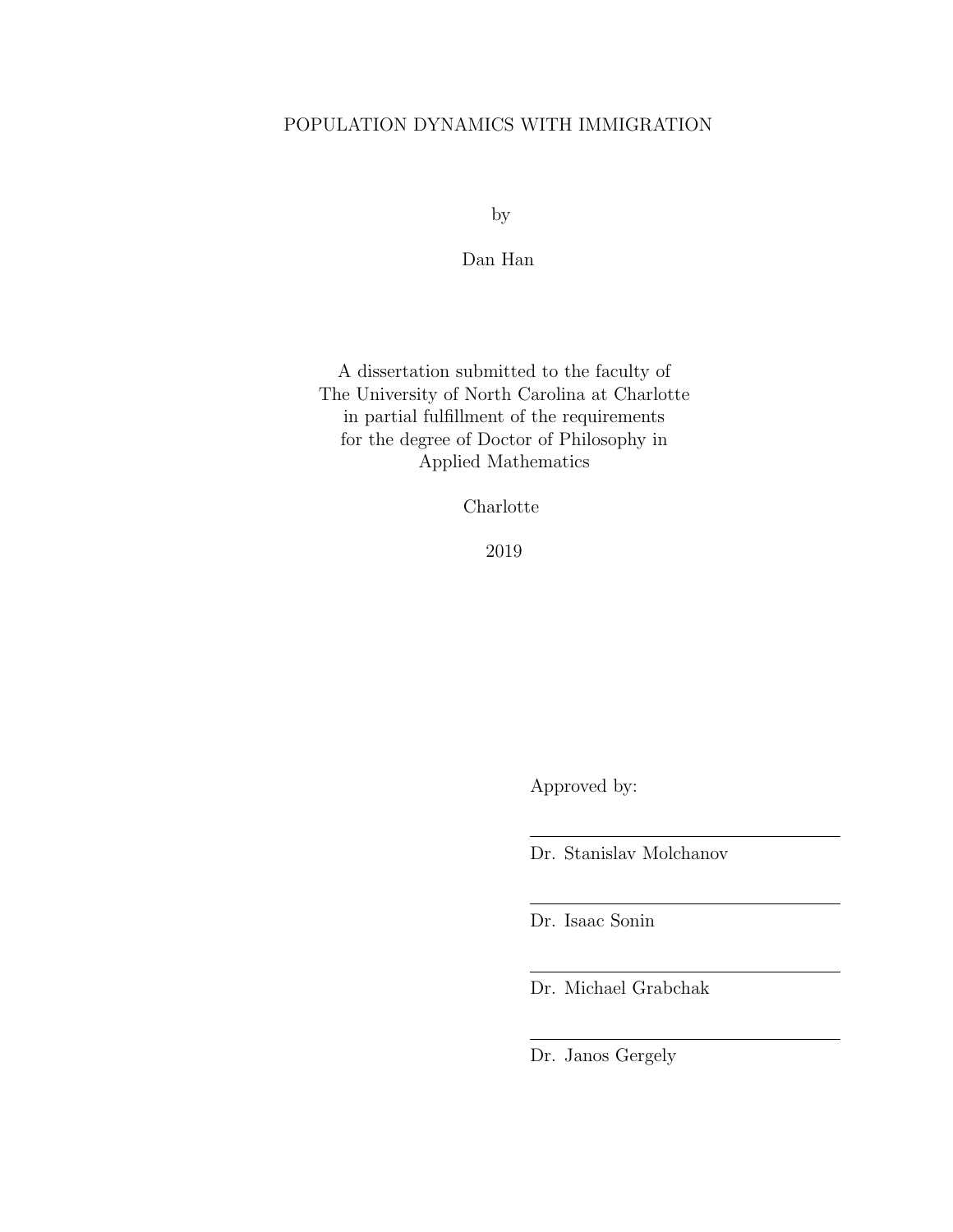c 2019 Dan Han ALL RIGHTS RESERVED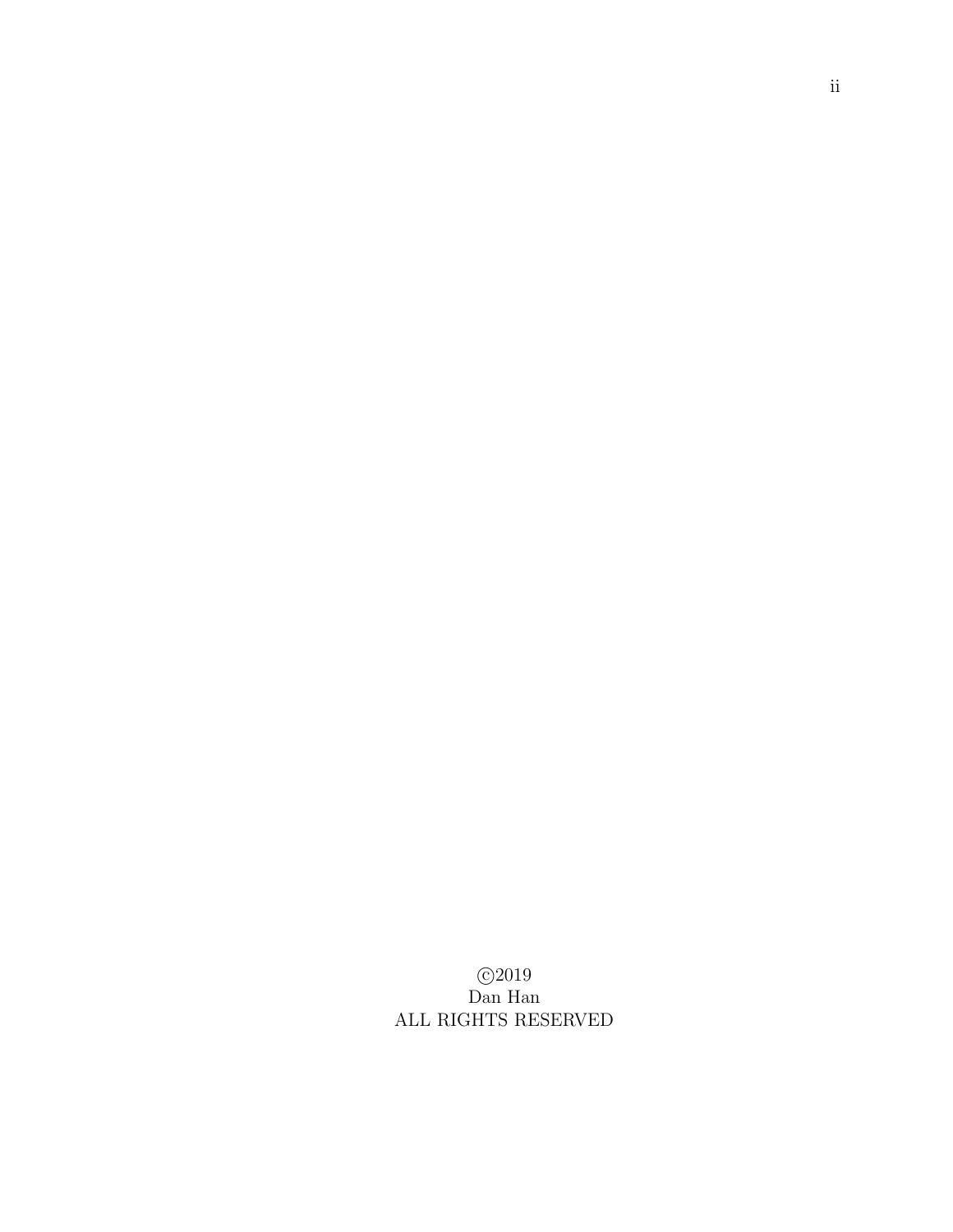### ABSTRACT

# DAN HAN. Population Dynamics with Immigration. (Under the direction of DR. STANISLAV MOLCHANOV)

The paper contains the complete analysis of the Galton-Watson models with immigration, including the processes in the random environment, stationary or nonstationary ones. We also study the branching random walk on  $Z<sup>d</sup>$  with immigration and prove the existence of the limits for the first two correlation functions. Additional results concerns the Lyapunov stability of the moments with respect to small perturbations of the parameters of the model such as mortality rate, birth rate and immigration rate.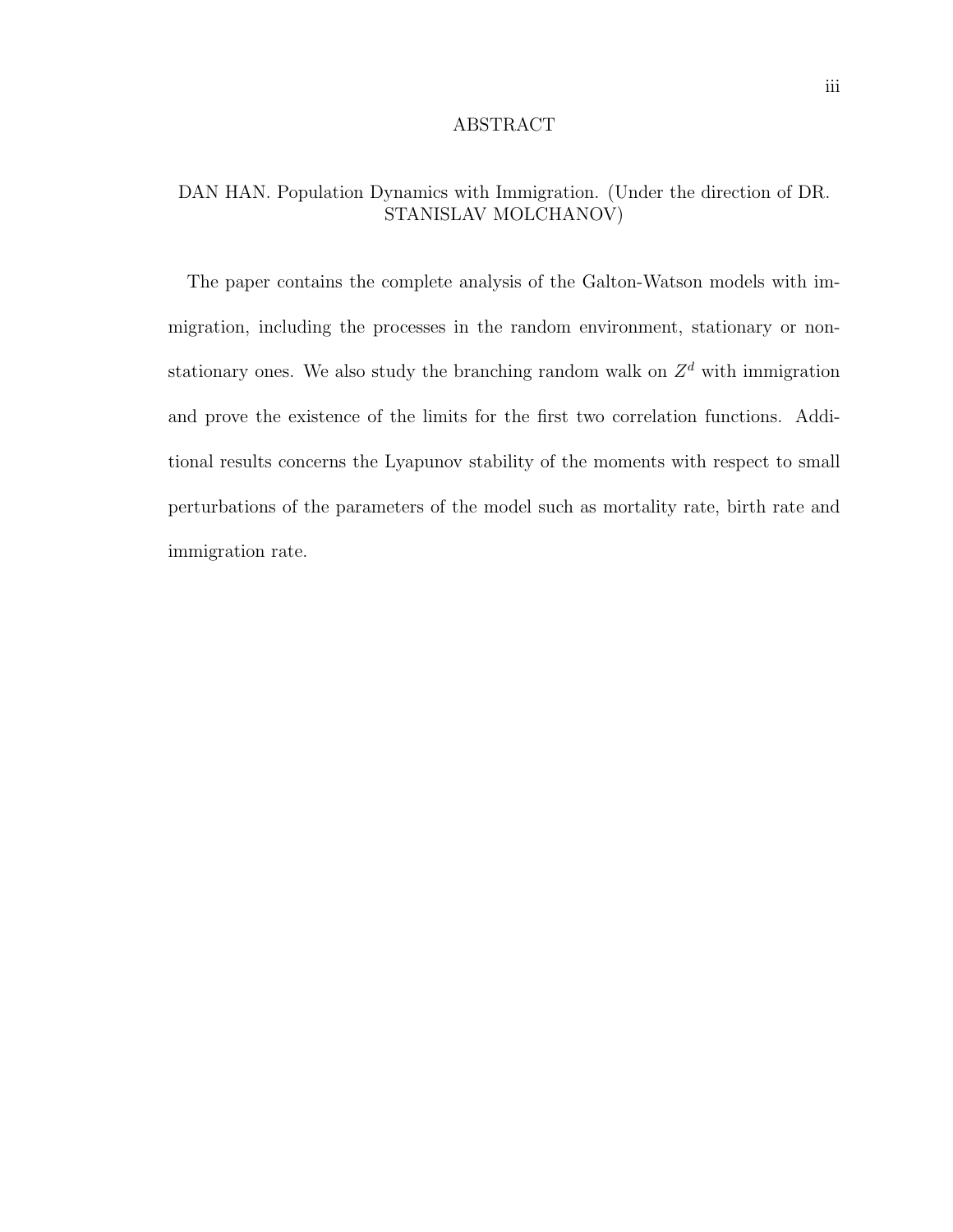### ACKNOWLEDGMENTS

First, I would like to express my sincere gratitude to my advisor Dr. Stanislav Molchanov. In these years, he not only supports me in my research but also shows me the beauty of mathematics. His immense and broad knowledge has been a valuable source of inspiration. And I will never forget the morning we met at his house and he gave me guidance in my research, the day when he just had a tumor surgery two days ago. His joy, enthusiasm and devotion to research was so contagious and it makes me realize what I will pursue in my life.

Second, I would like to especially thank Dr. Iassc Sonin for his guidance in my first two years, which builds a good foundation for me to continue research and his encouragements in my academic.

Third, I would like to thank Dr. Joseph Whitmeyer, who gave me valuable suggestions in my research and helped me correct papers. My sincere thanks also goes to the rest of my committee members Michael Grabchak and Dr.Janos Gergely for their insightful comments in my Phd period.

Last but not the least, I would like to thank my family: my parents and my husband for incenting me to strive toward my goal throughout my Ph.D period and my life in general.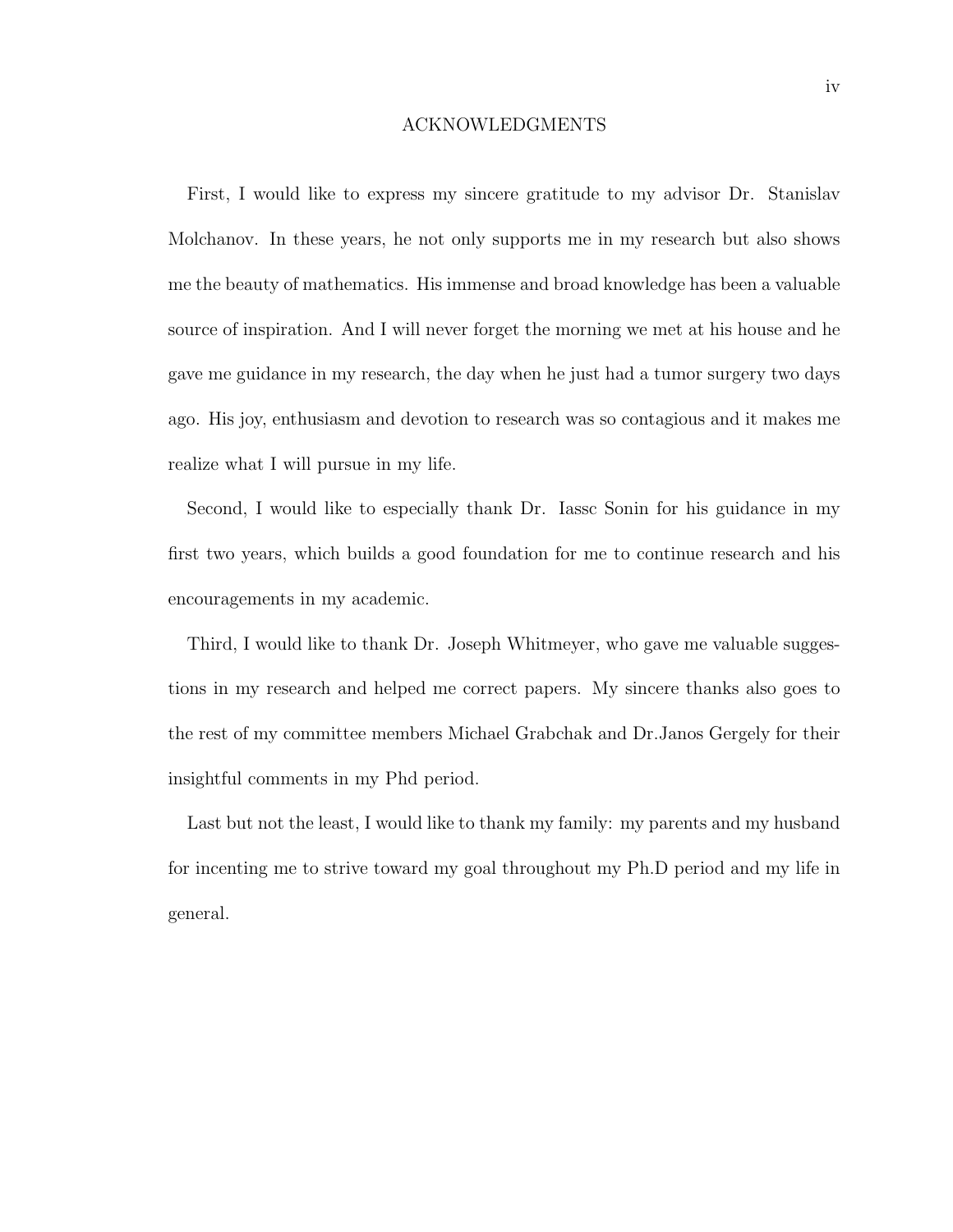# TABLE OF CONTENTS

| LIST OF FIGURES                                                                                         |              |  |  |  |  |
|---------------------------------------------------------------------------------------------------------|--------------|--|--|--|--|
| <b>LIST OF TABLES</b>                                                                                   |              |  |  |  |  |
| CHAPTER 1: Introduction                                                                                 | $\mathbf{1}$ |  |  |  |  |
| CHAPTER 2: Spatial Galton-Watson process with immigration. No mi-<br>gration and no random environment. | 10           |  |  |  |  |
| 2.1. Moments                                                                                            | 10           |  |  |  |  |
| 2.2. Local CLT                                                                                          | 13           |  |  |  |  |
| CHAPTER 3: Branching process with migration and immigration for bi-<br>nary splitting                   | 20           |  |  |  |  |
| 3.0.1.<br>First moment                                                                                  | 21           |  |  |  |  |
| Second moment<br>3.0.2.                                                                                 | 22           |  |  |  |  |
| CHAPTER 4: Processes in a Random Environment                                                            | 26           |  |  |  |  |
| 4.1. Galton-Watson<br>with<br>processes<br>immigration in random<br>environments                        | 26           |  |  |  |  |
| Galton-Watson process with immigration in random<br>4.1.1.<br>environment based on population size      |              |  |  |  |  |
| Random non-stationary (time dependent) environment<br>4.1.2.                                            | 27           |  |  |  |  |
| Galton-Watson process with immigration in random<br>4.1.3.<br>environment given by Markov chain         | 29           |  |  |  |  |
| 4.2. Models with immigration and migration in a random<br>environment                                   | 31           |  |  |  |  |
| Case I<br>4.2.1.                                                                                        | 33           |  |  |  |  |
| 4.2.2.<br>Case II                                                                                       | 34           |  |  |  |  |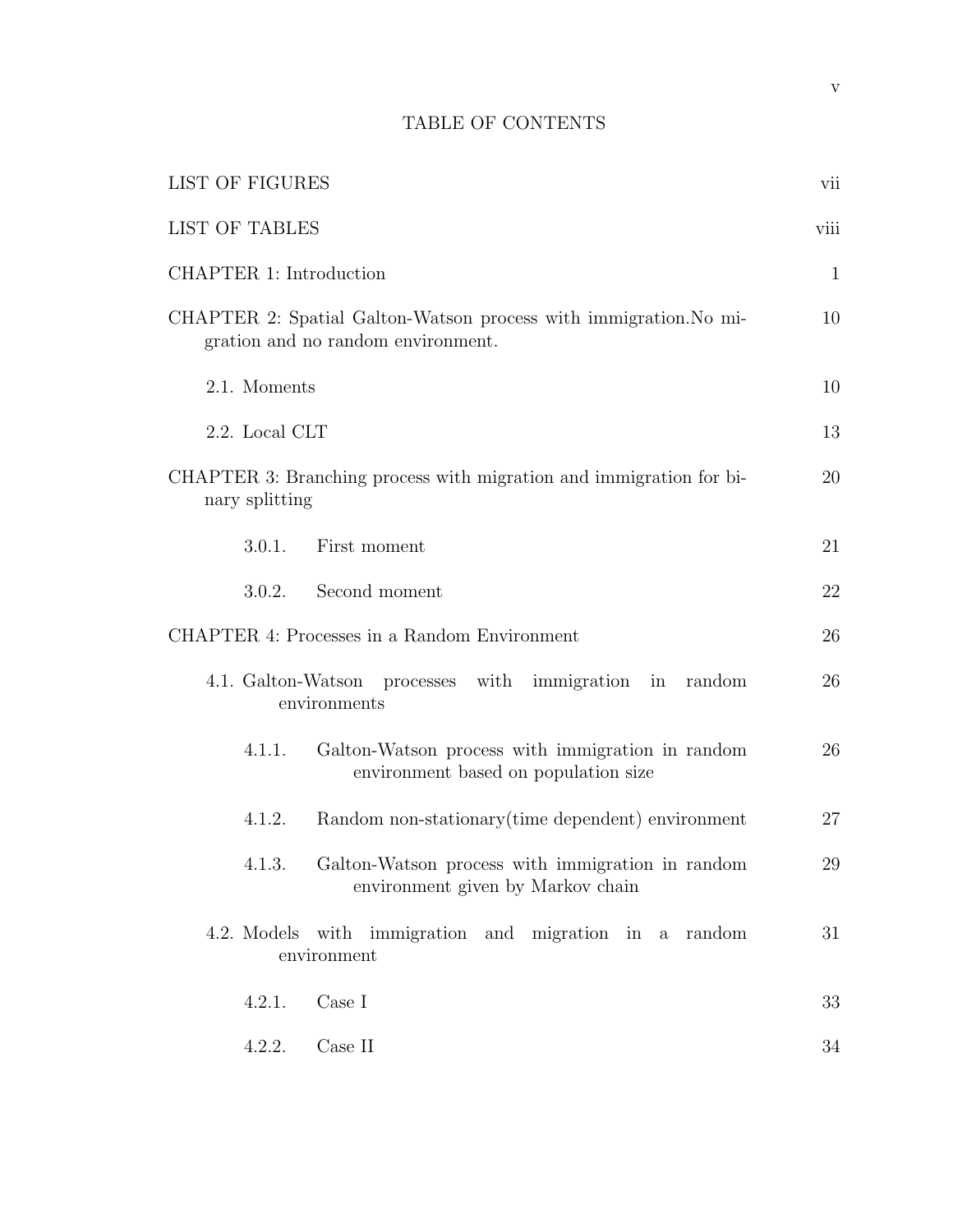| CHAPTER 5: Spatial Processes with Immigration On $Zd$ In Homogeneous<br>Environment for multiple offspring |               |    |  |  |
|------------------------------------------------------------------------------------------------------------|---------------|----|--|--|
| 5.1. Description of the Model                                                                              |               |    |  |  |
| 5.2. First Moment                                                                                          |               |    |  |  |
| 5.3. Second Moment                                                                                         |               |    |  |  |
| CHAPTER 6: Local and Nonlocal Perturbations of the Homogeneous<br>Environment                              |               |    |  |  |
| 6.1. Nonlocal Perturbations                                                                                |               |    |  |  |
| 6.2. Local Perturbations                                                                                   |               |    |  |  |
| 6.2.1.                                                                                                     | First Moment  | 49 |  |  |
| 6.2.2.                                                                                                     | Second Moment | 52 |  |  |
| <b>REFERENCES</b>                                                                                          |               | 55 |  |  |

vi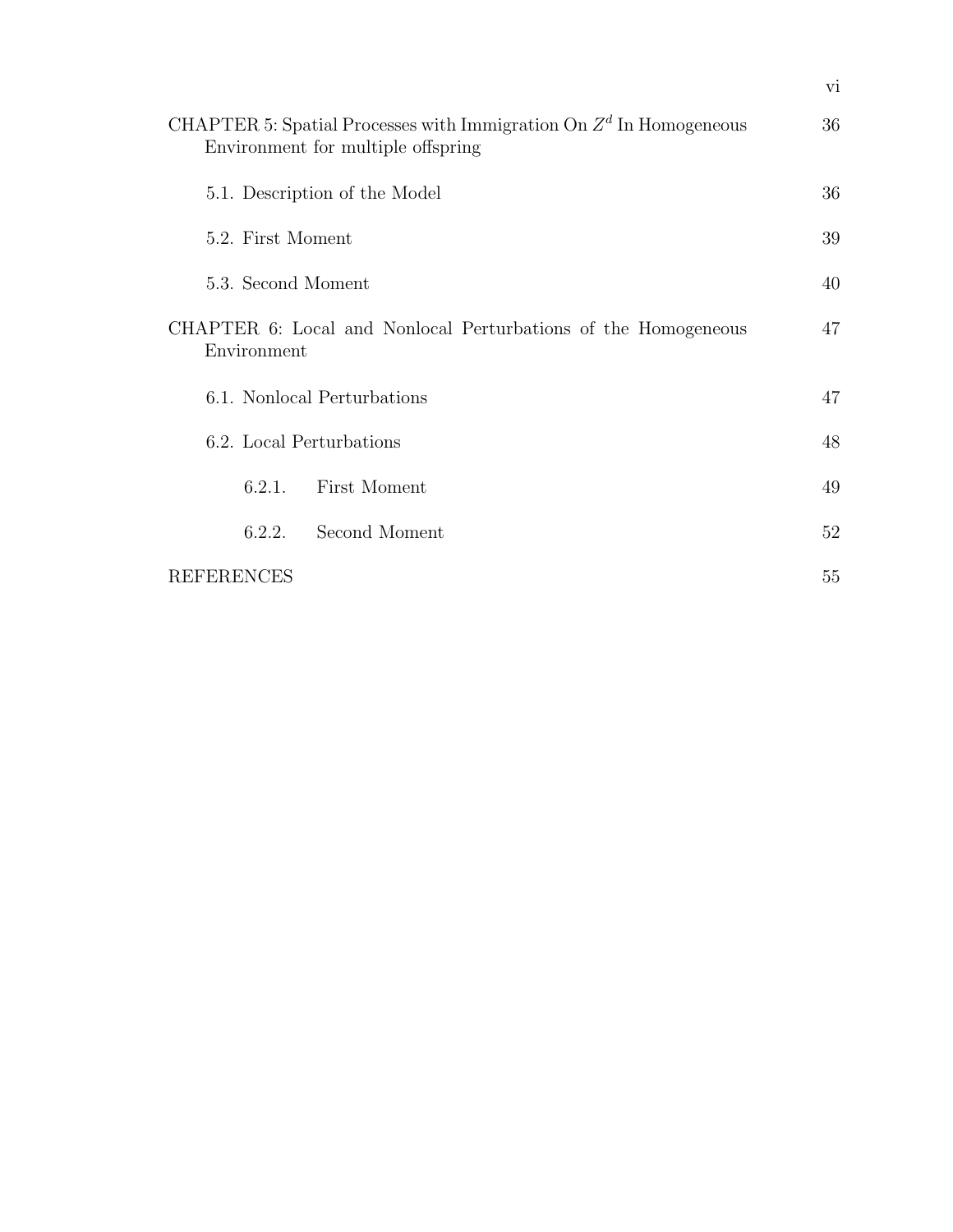# LIST OF FIGURES

| FIGURE 1: GW process with immigration with random environment as |  |  | 30 |
|------------------------------------------------------------------|--|--|----|
| two states                                                       |  |  |    |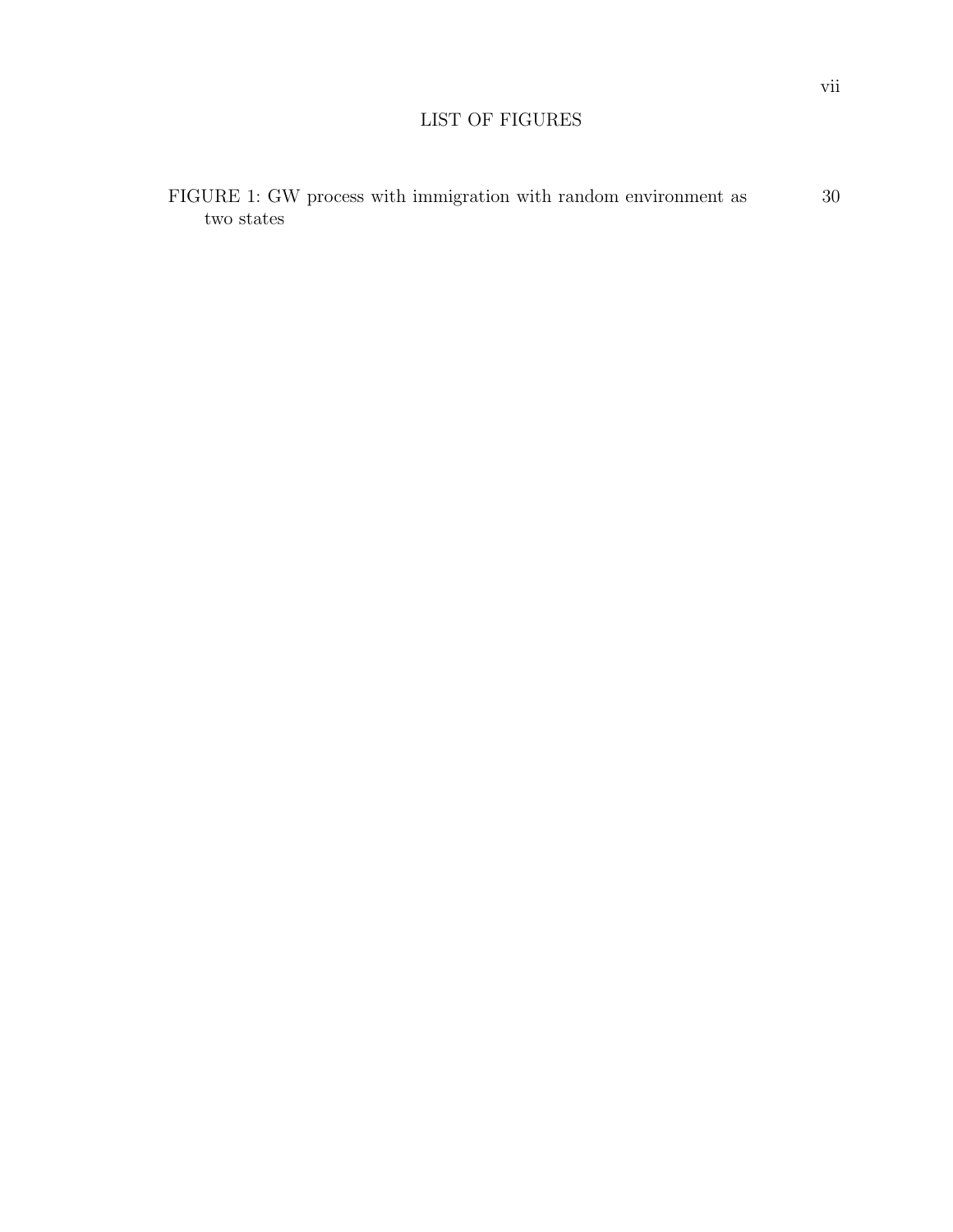# LIST OF TABLES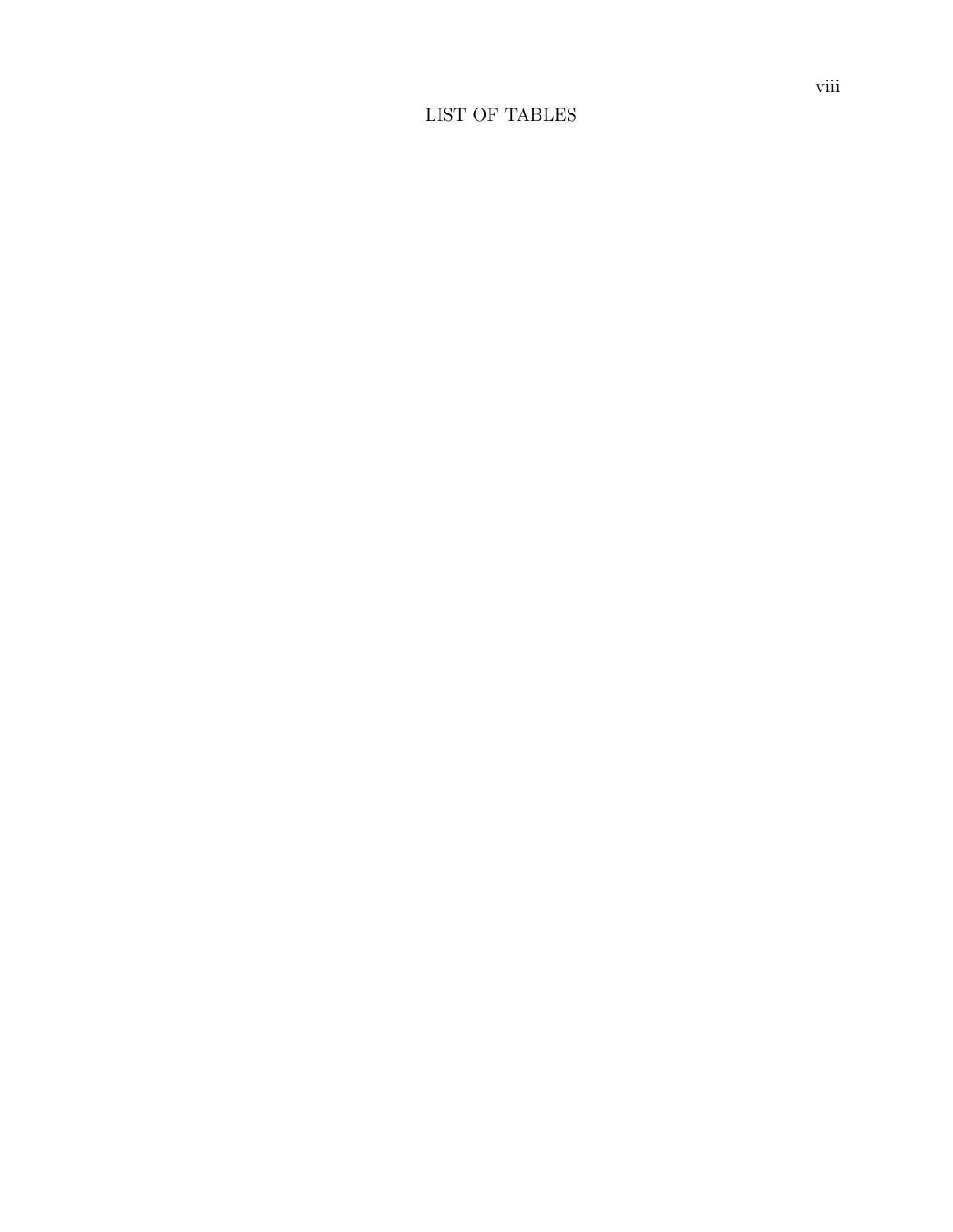### CHAPTER 1: INTRODUCTION

The subject of the population dynamics from the mathematical view point is the analysis of the evolution in space and time of some species (we call them particles) in the presence of such factors as birth and death processes, migration, immigration and etc. The simplest models of such kind exclude the interaction between particles and even the spatial distribution of the species.

The classical example is the Galton-Watson branching process with continuous time. One of the defects of this model is the absence of the statistical equilibrium. That is,  $n(t)$ , the number of the particles at time t, either goes to  $\infty$  with positive probability or population degenerates  $P$  a.s. In the critical case when the mortality rate and birth rate are equal to each other,  $P(n(t) = 0) \rightarrow 1$  and this was the central observation by Galton, the founder of the theory of branching processes.

The central problem in the population dynamics is the study of the models which demonstrates the convergence to statistical equilibrium. On the mathematical level, it is the theory of the infinite-dimensional Markov processes which phase space is the set of all possible configurations of the particles, either on  $Z<sup>d</sup>$  (lattice models) or on  $R^d$  (continuous models).

Configurations are changing in the time (due to migration,, birth-death processes etc). Existence of statistical equilibrium is equivalent to the ergodicity of Markov process, mentioned above. The probability measure (distribution)  $P(\cdot)$  is the space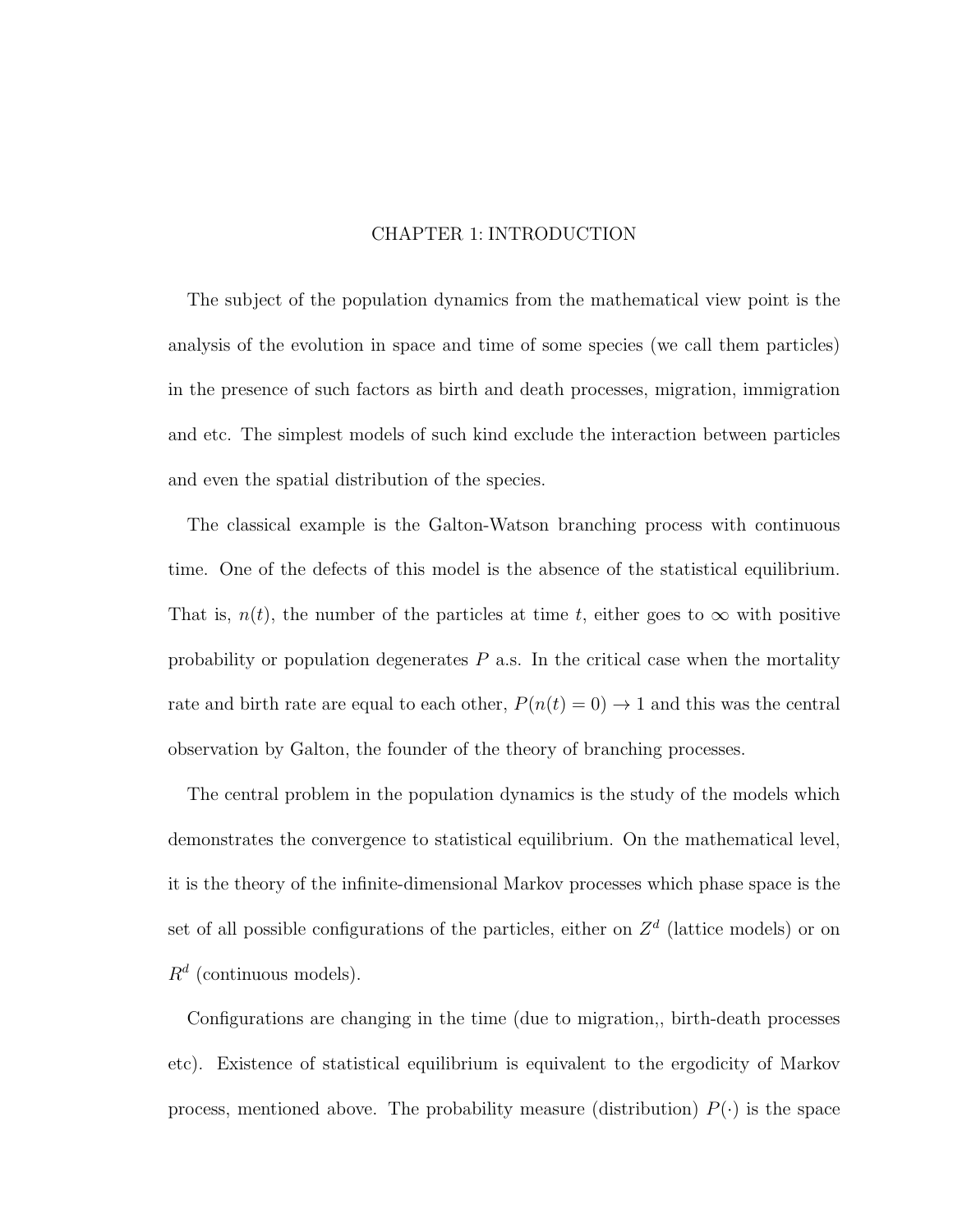of configurations converges weakly to the limit if  $t\to\infty.$  The limiting measure  $P(\infty)$ is the desirable stationary distribution (steady states).

The simplest population model with steady state is so called contact model.

In 2006, Y. Kondratiev and A. Skorokhod first proposed a continuous contact model [7] in  $\mathbb{R}^d$ . A series of researches in continuous contact models have been done by Y. Kondratiev and his group, especially see the publication of Y. Kondratiev, O. Kutovyi and S. Pirogov [6] in 2008. Under certain general technical assumptions on the infection spreading characteristics, they constructed the non-equilibrium contact process as a a spatial birth-and-death Markov process on configuration space. The process describes a stochastic evolution in configurations, i.e, locally finite subsets  $\gamma \subset \mathbb{R}^d$  as the phase space of the process in the language of papers [7], [6]. During the stochastic evolution, each particle independently generates a new particle according to a dispersion probability density  $0 \le a \in L^1(\mathbb{R}^d)$ , which is an even function. The contact process generator is given on proper function  $F(\gamma)$ :

$$
(LF)(\gamma) = \sum_{x \in \gamma} \mu(x, \gamma) [F(\gamma \setminus x) - F(\gamma)] + \int_{R^d} \beta(x, \gamma) [F(\gamma \cup x) - F(\gamma)] dx
$$

where  $\mu(x, \gamma)$  describes the death rate of the particle x in the configuration  $\gamma$ .  $\beta(x, \gamma)$  describes the rate at which, given the configuration  $\gamma$ , a new particle is born at  $x \in \mathbb{R}^d$ . They considered a spatial branching process with killing. Assume the death rate  $\mu = 1$  and the birth rate

$$
\beta(x,\gamma) = \kappa \sum_{y \in \gamma} a(x - y)
$$

$$
0 \le a \in L^1(R^d), \int_{R^d} a(z) dz = 1
$$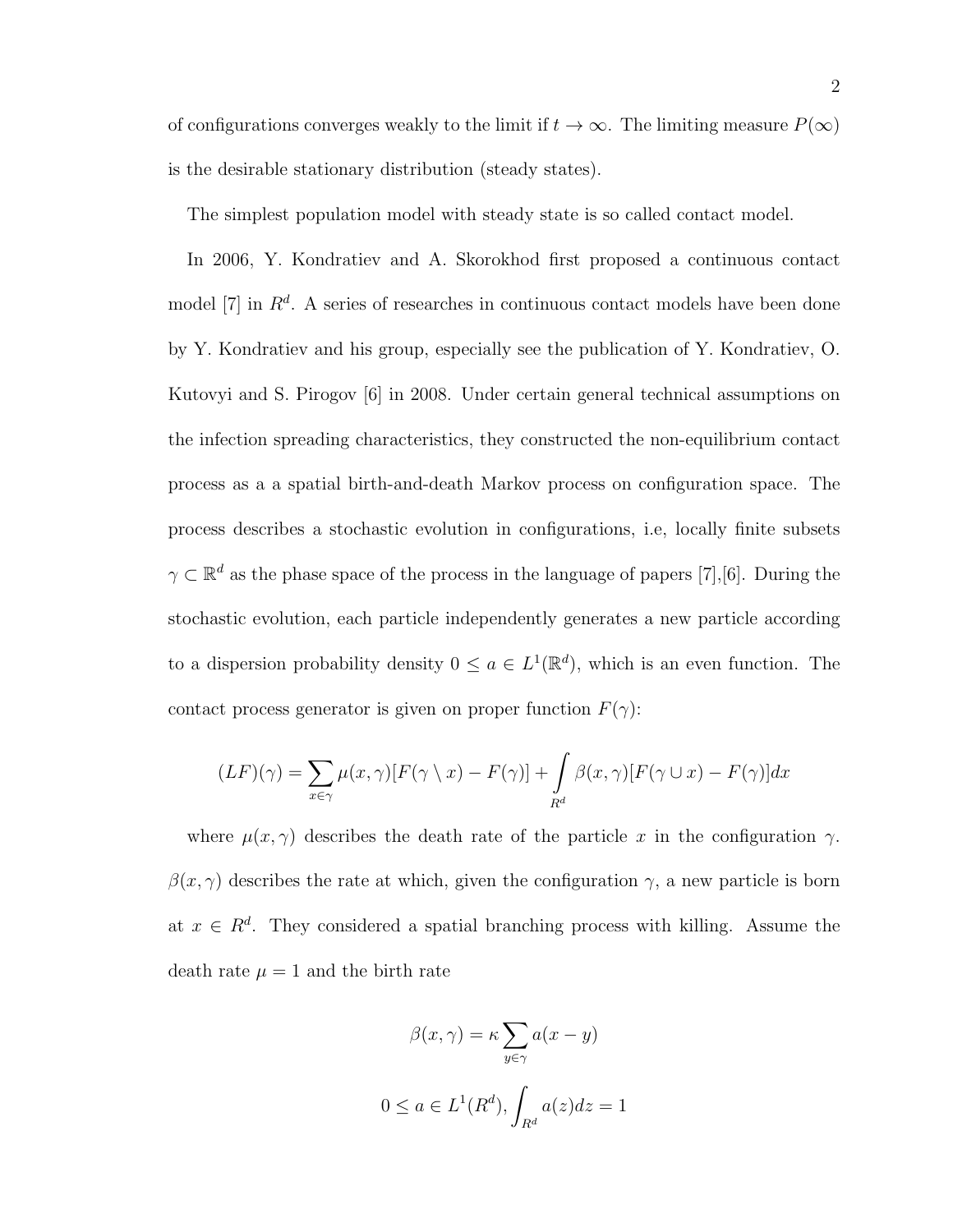And in the nearest future, we will set  $\kappa$ , the diffusivity as 1.

The above construction means each  $y \in \gamma$  generates a new particle at  $x \in R^d$  with the rate  $\kappa a(x-y)dx$  independently. Additional technical assumption in [6] is the existence of the second moment:  $\int_{R^d} a(z) z^2 < \infty$ .

For the critical value  $\kappa = 1$  and the dimension  $d \geq 3$ , they proved the existence of a continuous family of invariant measures parameterized by the density values. Starting with an admissible measure uniquely defined by the density of the initial state, the critical contact process converges to the equilibrium measure uniquely defined by the density of the initial state. But in the dimension  $d = 2$ , invariant measures for the model do not exist. Namely, when  $d = 2$ , correlations between population members are growing in time too fast and the second-order limiting correlation function will diverge to infinity.

From a biological perspective, Y. Kondratiev and his group's contact model is a "forest" model: there is no motion of parental particles "trees" in space, however, each parental "tree" can produce a new "seed", and the seeds can jump to other random positions around the parental "tree" and originate the new trees.

Denote  $n(t, \Gamma)$  is the number of particles at moment t in the set  $\Gamma \subset R^d$ . Assume that the initial field of "trees" has a Poissonian structure with the density  $\rho_0$ , i.e.  $\forall (\Gamma \subset \mathcal{B}(R^d), m(\Gamma) = \Gamma \leq \infty$ , we have (for constant rates  $\mu$  and  $\beta$ )

$$
P\{n(0,\Gamma) = k\} = e^{-\lambda(\Gamma)} \frac{(\lambda(\Gamma))^k}{k!}, k \ge 0
$$

$$
\lambda(\Gamma) = |\Gamma|\rho_0
$$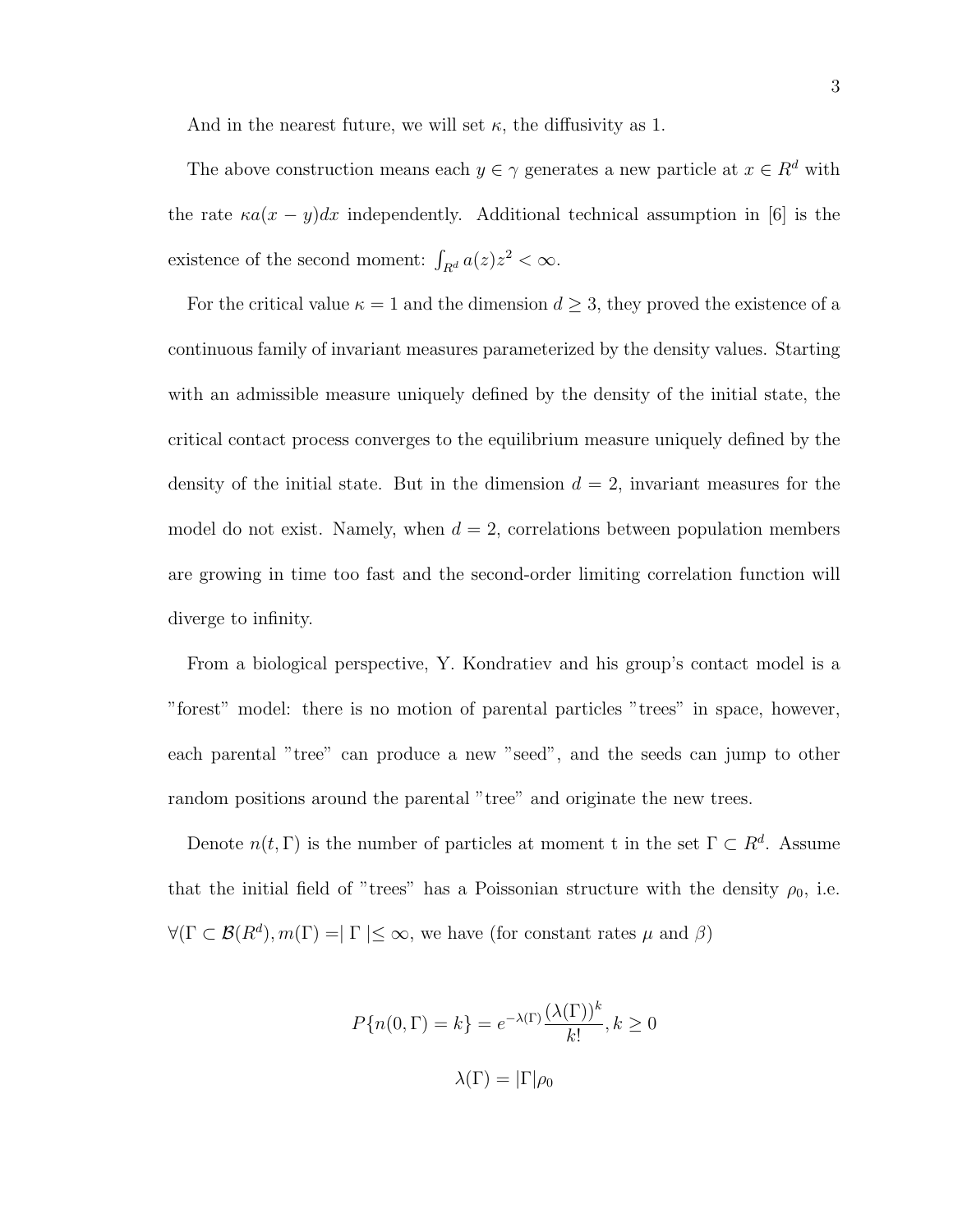During a small period time dt, each particle located at  $x \in R^d$ can die with probability  $\mu dt$  or generates a new offspring with probability  $\beta dt$ . It means that the parental tree stays at the same point  $x \in R^d$ , but it generate the seed (new offspring) which jumps from x to  $x + z$  with the distribution density  $a(z)$ .

The field  $n(t, \Gamma)$  has multiplicity one and the correlation functions  $k_t^{(n)}$  $t^{(n)}(x_1, x_2, ..., x_n)$ has the sense of the densities:

$$
k_t^{(n)}(x_1, x_2, \cdots, x_n) dx_1...dx_n = P\{\text{to find a particle at the moment } t \ge 0
$$
  
in the volumes  $dx_1, \cdots, dx_n$  around *n* points  $x_1, \cdots, x_n\}$ 

In [6],The following model was introduced by Kondratiev. Consider initial Poissonian field in  $R^d$ . Assume the death rate  $\mu$  of the particles is equal to the birth rate β. Whenever there is a transformation, the probability of death or birth is equal to each other. That is, at moment t, a particle either dies with probability  $\frac{1}{2}$  or produces a new seed, which will be randomly distributed according to  $a(z)$ ,  $z \in R<sup>d</sup>$ . Assume this density function  $a(z)$  is symmetric  $a(z) = a(-z)$  and  $\int_{R^d} a(z) = 1$ . Differential equations of  $k_t^{(n)}$  $t^{(n)}(x_1,\dots,x_n)$  are derived. The first two moments have the following form:

$$
\frac{\partial k_t^{(1)}(x)}{\partial t} = -\beta k_t^1(x) + \beta \int_{R^d} a(x - z) k_t^{(1)}(z) dz
$$
\n
$$
k_0^{(1)}(x) = \rho_0
$$
\n(1)

and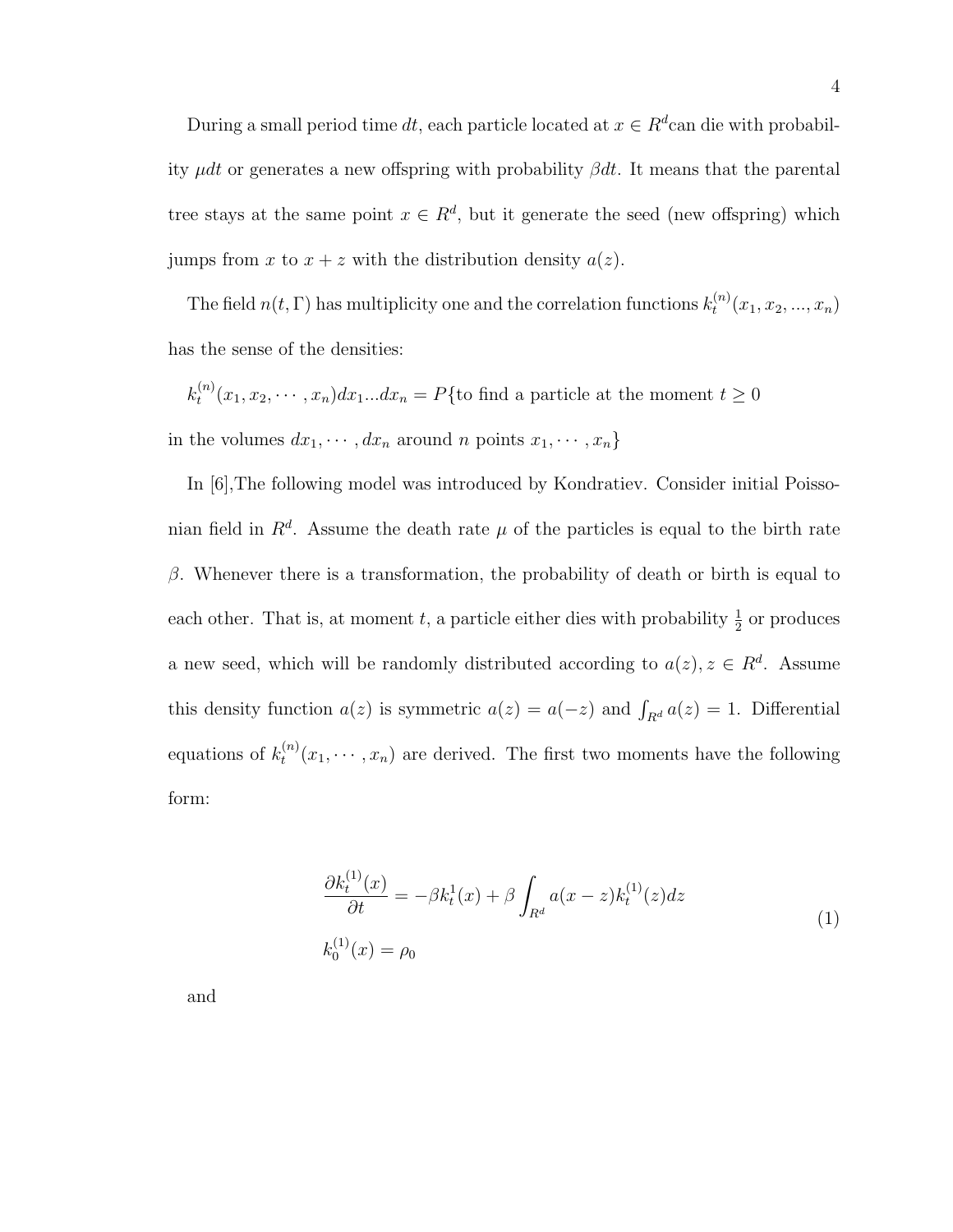$$
\frac{\partial k_t^{(2)}(x_1, x_2)}{\partial t} = -2\beta k_t^{(2)}(x_1, x_2) + \beta k_t^{(1)}(x_1)a(x_1 - x_2) + \beta k_t^{(1)}(x_2)a(x_2 - x_1) +
$$

$$
\beta \int_{R^d} a(x_1 - z)k_t^{(2)}(x_2, z)dz + \beta \int_{R^d} a(x_2 - z)k_t^{(2)}(x_1, z)dz \tag{2}
$$

 $k_0^{(2)}$  $\varphi_0^{(2)}(x_1,x_2)=\rho_0^2$ 

Under such a critical case  $\beta = \mu$ , the equation (1) has unique solution  $k_t^{(1)} = \rho_0$ . The density is invariant of dynamics. For  $d \geq 3$ , there exists a limiting distribution of  $k_t^{(2)}$ <sup>(2)</sup>. For  $d \leq 2$ ,  $k_t^{(2)}$  has a limiting distribution only when continuous density  $a(z)$ satisfies some specific conditions.

The papers [6] and [7] covered only the continuous situation: particle fields in  $R^d$ ,  $d \geq 1$ . The methods mentioned in [7] and [6] are not working in the lattice case. In the papers  $[7], [6]$ , the assumption that two particles cannot appear in the same site (i.e the particle field has the multiplicity one is the central point of analysis. For the lattice models, this restriction will lead to highly complicated and highly non-linear equations.

In 2010, Y. Feng, S. Molchanov and J. Whitmeyer [3] started the study of the lattice contact models. They derived the equations for first correlation functions:  $m_1(t, x) =$  $E[n(t, x)], m_2(t, x_1, x_2) = E[n(t, x_1)n(t, x_2)], m_3(t, x_1, x_2, x_3) = E[n(t, x_1)n(t, x_2)n(t, x_3].$ And under assumptions about criticality ( $\beta = \mu$ ) and transitivity of the the underlying random walk with the generator

$$
\mathcal{L}_a\psi(x) = \kappa \sum_{z \neq 0} [\psi(x+z) - \psi(x)]a(z)
$$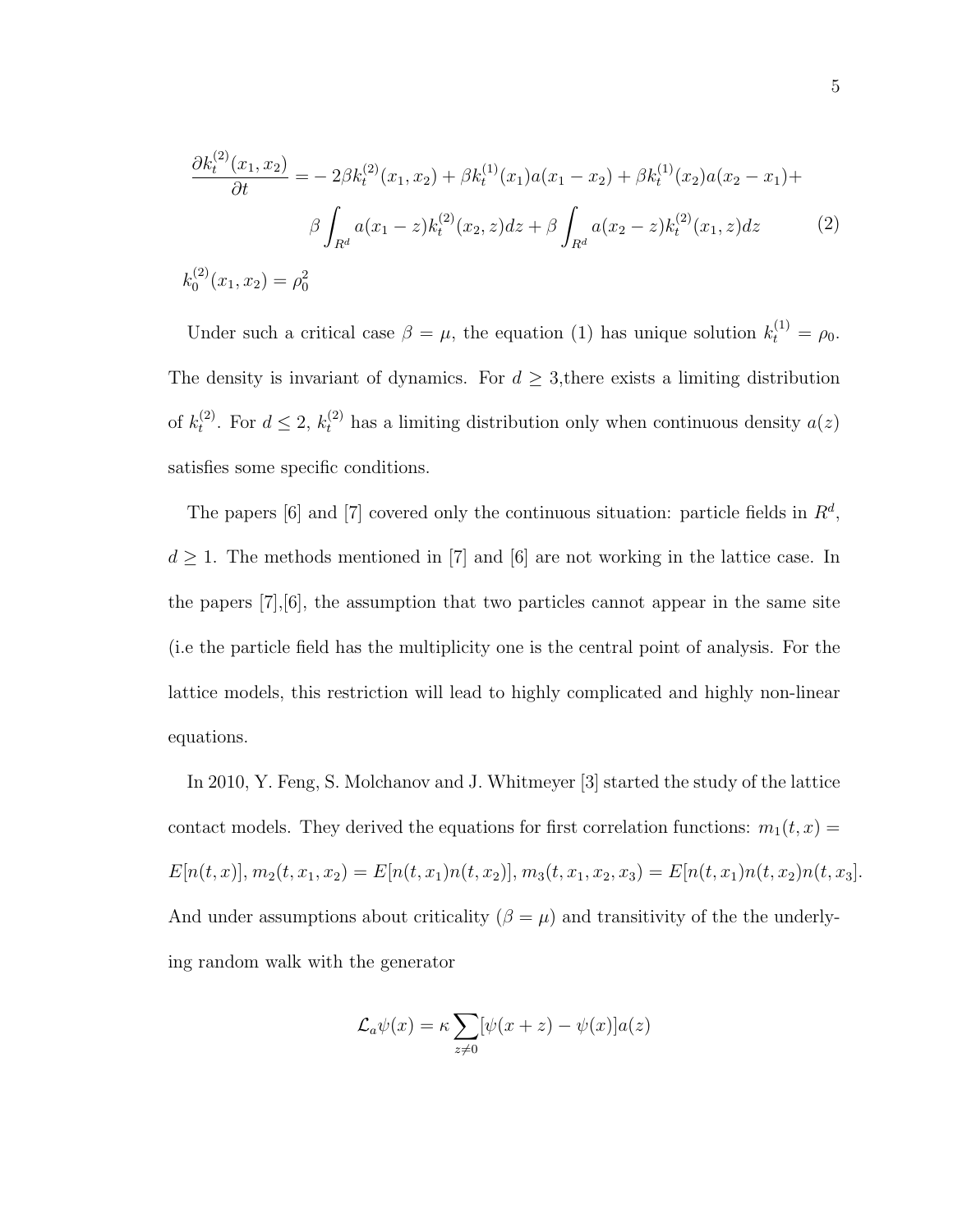, they proved the existence of the limits

$$
\lim_{t \to \infty} m_i(t, \cdot) = m_i(t, \cdot), i = 1, 2, 3
$$

For the first two moments,they presented the exact formulas for the limiting density and correlation function.

Let us stress that in  $[3]$ , the dimension d can be arbitrary and there are no any moment conditions. As the result, in dimension  $d = 1, 2$  under regularity assumption on the heavy tailed density  $a(z)$ , the limiting moments exist.

Now the existence of the steady state for lattice contact process or branching random walk on  $Z<sup>d</sup>$  is proven under the full generality, that is underlying random walk is transient and  $\beta = \mu$  (criticality), see S. Molchanov, J. Whitmeyer [9]

In 2017, S. Molchanov and J. Whitmeyer [9] proposed the new method to study the problem of the steady states for the critical contact process. The model in [9] and [3] is different from the model in [7] and [6]. It includes the spatial motion of the particles. Particularly, at the moment of the birth of a new particle (offspring), it can stay at the same site as the parental particle does.

Let us give the detailed description of the contact model (lattice case), see details in  $|9|$ .

We now consider our process with birth, death and migration on a countable space, specifically the lattice  $\mathbb{Z}^d$ . We denote  $N(t, y)$ ,  $t \leq 0$ ,  $y \in \mathbb{Z}^d$  as the global population at time t in the position  $y \in \mathbb{Z}^d$  and denote  $n(t, y, x)$  as the subpopulation at site  $y \in \mathbb{Z}^d$  generated by a single initial particles in the site  $x \in \mathbb{Z}^d$ . Those subpopulations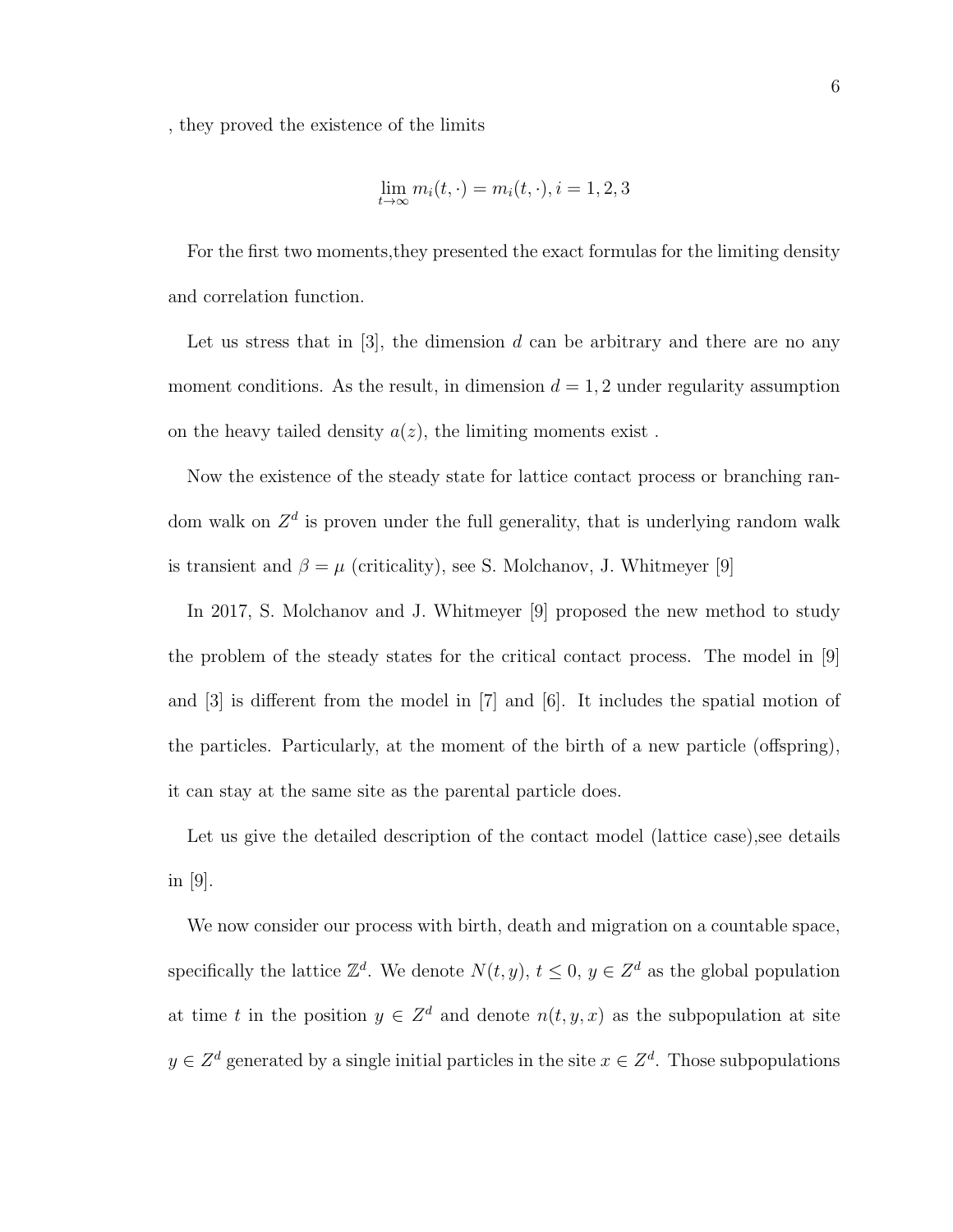are independent, thus

$$
N(t,y) = \sum_{x \in Z^d} n(t,y,x), N(0,y) = 1
$$

Each particle follows a random walk with generator  $\kappa \mathcal{L}_a \psi(x) = \kappa \sum$  $y{\in}Z^d$  $[\psi(x+y)]$  $\psi(x)|a(y)$  with a symmetrical  $a(y) = a(-y)$  and normalization  $\Sigma$  $\overline{y}$  $a(y) = 1$ . Death occurs at rate  $\mu$  and birth occurs at rate  $\beta$ . That means, during a period of time  $(t, t + dt)$ , the probability that one particle will split into two particles is  $\beta dt$  and the probability that one particle will die is  $\mu dt$ . In splitting, parental particle stays at the same site and the new offspring jumps from x to  $x + y$  with distribution  $b(y)$  and  $\sum$  $y \in Z^d$  $b(y) = 1$  so that b is a probability distribution and b is symmetric so that the probabilities to jump to opposite directions are equal:  $b(y) = b(-y)$ . Using the jump distribution  $b(\cdot)$ , on can introduce the new linear operator

$$
\mathcal{L}_b\psi(x) = \beta \sum_{z\neq 0} [\psi(x+z) - \psi(x)]b(z)
$$

For the study of subpopulation  $n(t, y, x), x, y \in \mathbb{Z}^d$ , the generating function  $u_z(t, x, y) =$  $E_x z^{n(t,y,x)} = \sum^{\infty}$  $j=0$  $P\{n(t, y, x) = j\}z^{j}$ .  $u_z(t, x, y)$  satisfies the Kolmogorov-Petrovski-

Piskunov type equation:

$$
\frac{\partial u_z}{\partial t} = \kappa \mathcal{L}_a u_z - (\beta + \mu) u_z + \beta u_z \sum_{y \in Z^d} u_z(t, x + v, y) b(v) + \mu
$$
  

$$
u(0, x, y) = \begin{cases} z, & x = y \\ 1, & x \neq y \end{cases}
$$
 (3)

Then the factorial moments  $m_l(t, x, y) = E(n(n-1)\cdots(n-l+1))$  can obtain their differential equations by differentiating 3 over z and substituting  $z = 1$ . For example,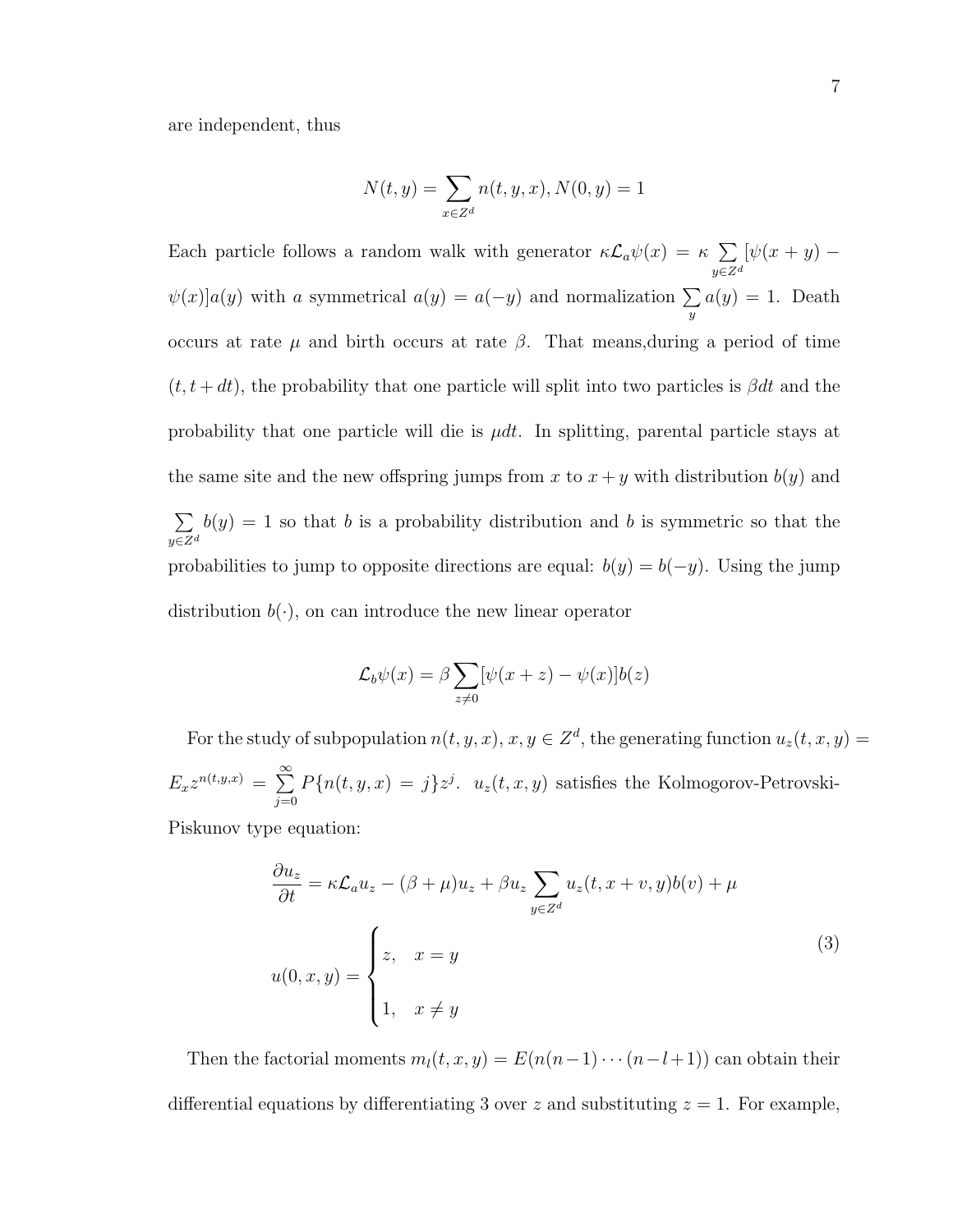$m_1(t, x, y) = E_x n(t, y, x)$  is given by

$$
\frac{\partial m_1}{\partial t} = (\kappa \mathcal{L}_a + \beta \mathcal{L}_b) m_1 + (\beta - \mu) m_1
$$
  

$$
m_1(0, x, y) = \delta(y - x)
$$
 (4)

In the paper of S. Molchanov and J. Whitmeyer  $[9]$ , this result uses backward equation technique instead of forward Kolmogorov equations, a strategy not feasible in the continuous space. When birth and mortality rates are equal to each other and the underlying random walk generated by  $\mathcal{L}_a$  is transient, then  $m_l(t) = EN(t, x)(N(t, x) -$ 1) · · ·  $(N(t, x) - l + 1) \xrightarrow{t \to \infty} m_l(\infty)$  and therefore  $N(t, x) \xrightarrow{l \to \infty} N(\infty, x)$ , where  $N(\infty, x)$  is a steady state, that is a random variable with a finite distribution. Thus the whole population reaches a stationary distribution (steady state).

The second fundamental question of the population dynamics is the stability (or instability) of the steady state with respect to small perturbation of the parameters of the model. How to measure of this "smallness"? There are two possibilities:

(a) use  $L^{\infty}$  norm. Instead of constant rates  $\beta$ ,  $\mu$ , one can consider functions

$$
\beta(x) = \beta_0 + \epsilon \xi(x)
$$

$$
\mu(x) = \mu_0 + \epsilon \eta(x)
$$

where  $|\xi(x)| \leq 1, x \in \mathbb{Z}^d, |\eta(x)| \leq 1$  and  $\epsilon$  is a small parameter.

The function  $\xi(x)$  and  $\eta(x)$  can be random or deterministic. It is so-called Lyapunov stability .

(b) use local perturbations, i.e.  $\beta(x) = \beta_0$ ,  $\mu(x) = \mu_0$  when  $x \in \mathbb{Z}^d - \Gamma$  but on the finite set Γ, the difference  $\beta(x) - \mu(x) = V(x)$  is not zero.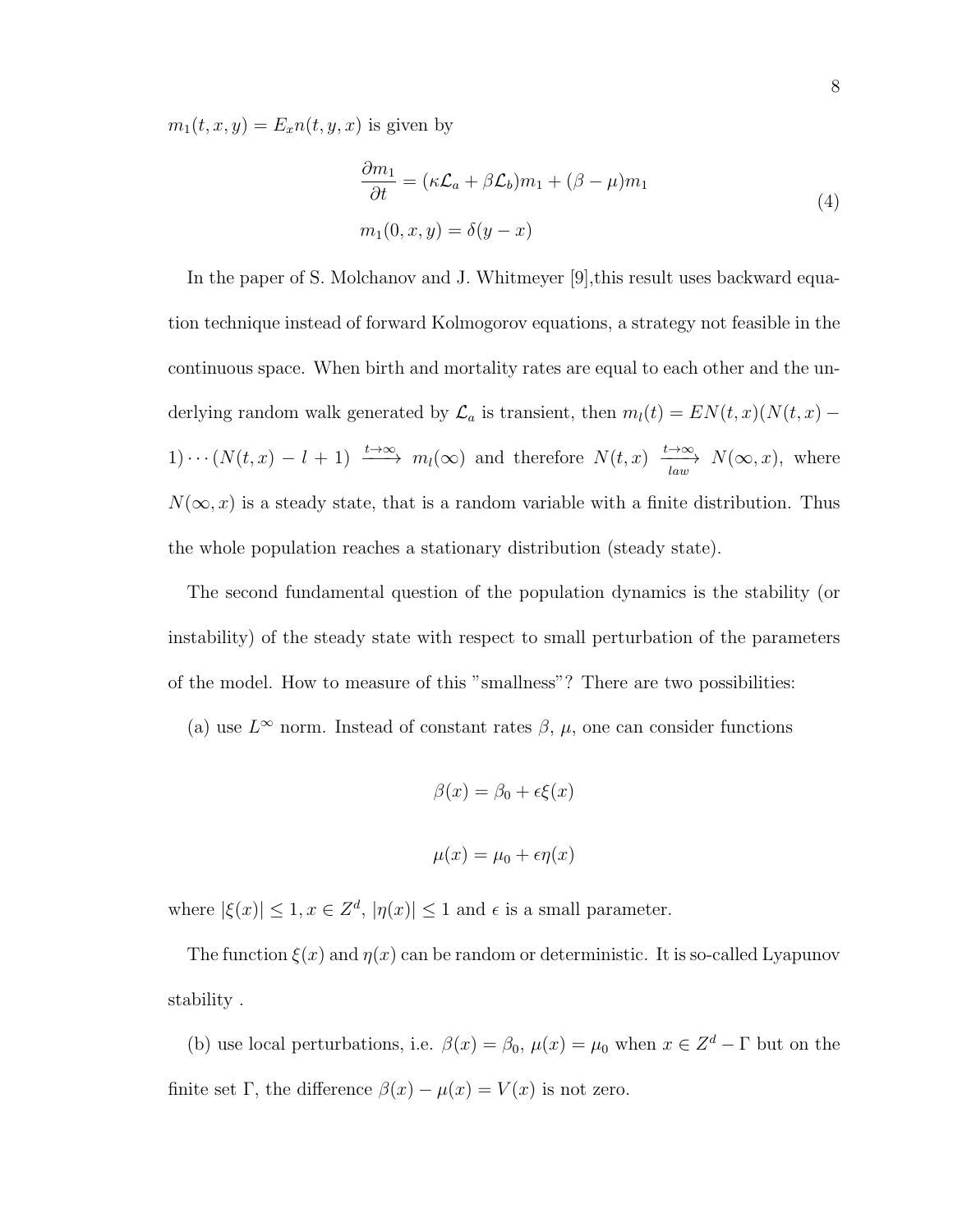It is clear that for the contact processes, we cannot expect the Lyapunov stability. For instance, if  $\beta_0 = \mu_0$  and the underlying random walk is transient, then the steady state exists but for  $\xi(x) \equiv 1, \eta(x) \equiv 0$ , the process with  $\beta(x) = \beta_0 + \epsilon$ ,  $\mu(x) = \mu_0 = \beta_0$ is supercritical. For the first moment, we have the obvious formula

$$
m_1(t, x) = m_0 e^{\epsilon t} \to \infty
$$

as  $t \to \infty$ .

For  $\xi(x) \equiv -1$ , the result is opposite,

$$
m_1(t, x) = m_0 e^{-\epsilon t} \to 0
$$

as  $t \to \infty$ .

Even assumption that  $\xi(x)$ ,  $\eta(x)$  are independent random symmetrically distributed fields, i.e.  $V(x) = \epsilon(\xi(x) - \eta(x))$  is symmetrically distributed potential cannot lead to stabilization.

The local perturbations for the contact model were studied in several papers by E.Yarovaya [1],[13],[12]. Roughly speaking, the result is the following one: For fixed set  $\Gamma$  where  $\beta(x) - \mu(x) > 0$ , the steady states exists if  $\max_{x \in \Gamma} (\beta - \mu) \le \delta$ ,  $\delta$  is sufficiently small. If  $\beta - \mu$  is large enough at least in one point, then  $m_1(t, x) = E[n(t, x)] \to \infty$ .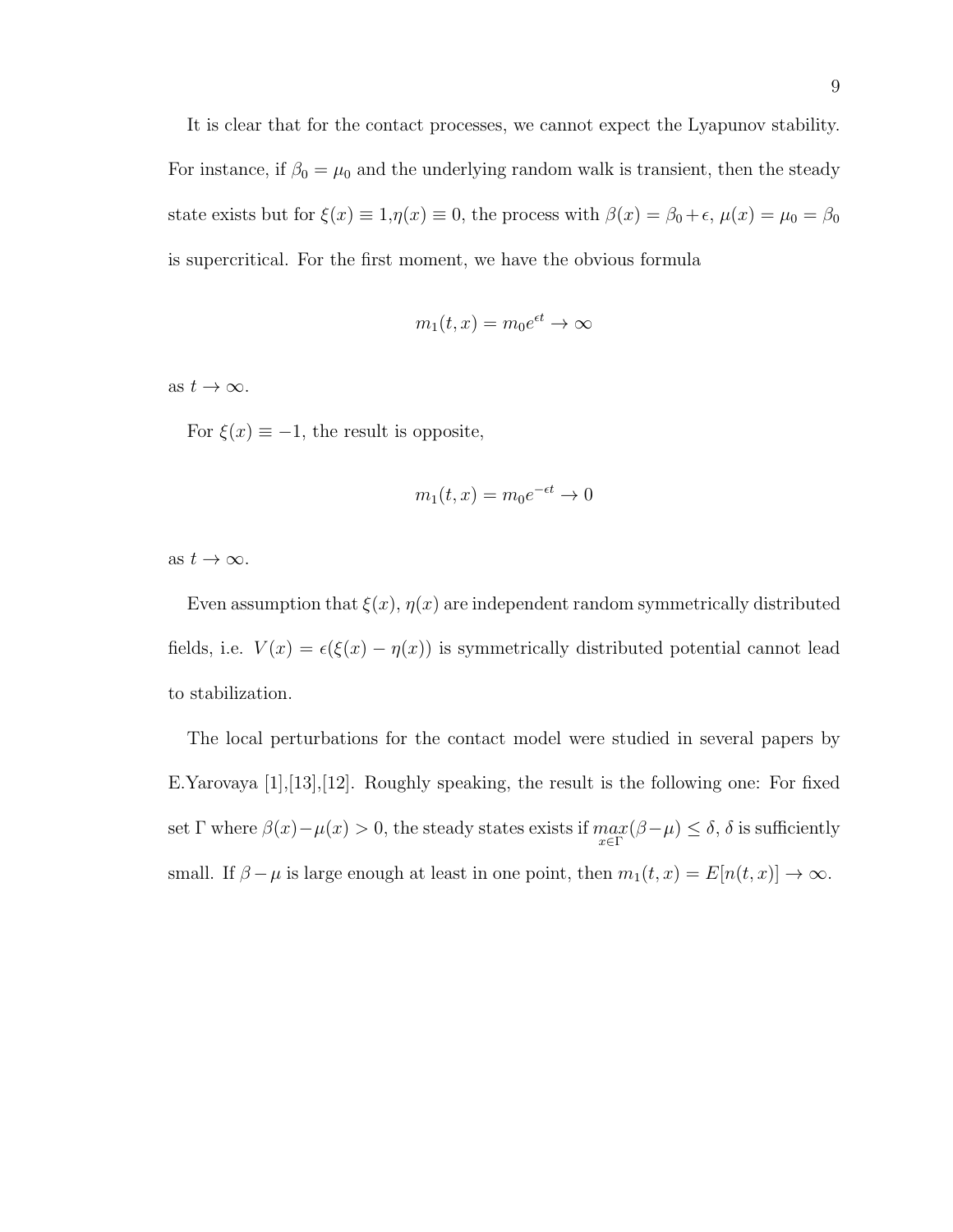# CHAPTER 2: SPATIAL GALTON-WATSON PROCESS WITH IMMIGRATION.NO MIGRATION AND NO RANDOM ENVIRONMENT.

#### 2.1 Moments

In this section, we will study the branching process with immigration but without migration. Assume that at each site for each particle we have birth of one new particle with rate  $\beta$  and death of the particle with rate  $\mu$ . Also assume that regardless of the number of particles at the site we have immigration of one new particle with rate k (this is a simplified version of the process in [10]). Assume that  $\beta < \mu$ , for otherwise the population will grow exponentially. Assume we start with one particle at each site. In continuous time, for a given site  $x, x \in \mathbb{Z}^d$ , we can obtain all moments recursively by means of the Laplace transform with respect to  $n(t, x)$ , where  $n(t, x)$ is the population size at time  $t$  at  $x$ 

$$
\varphi(t,\lambda) = E e^{-\lambda n(t,x)} = \sum_{j=0}^{\infty} P\{n(t,x) = j\} e^{-\lambda j}.
$$

Specifically, for the j<sup>th</sup> moment,  $m_i$ 

$$
m_j(t,x) = (-1)^j \frac{\partial^j \varphi}{\partial \lambda^j} |_{\lambda=0}.
$$
\n(5)

A partial differential equation for  $\varphi(t,\lambda)$  can be derived using the forward Kolmogorov equations

$$
n(t + dt, x) = n(t, x) + \xi_{dt}(t, x)
$$
\n(6)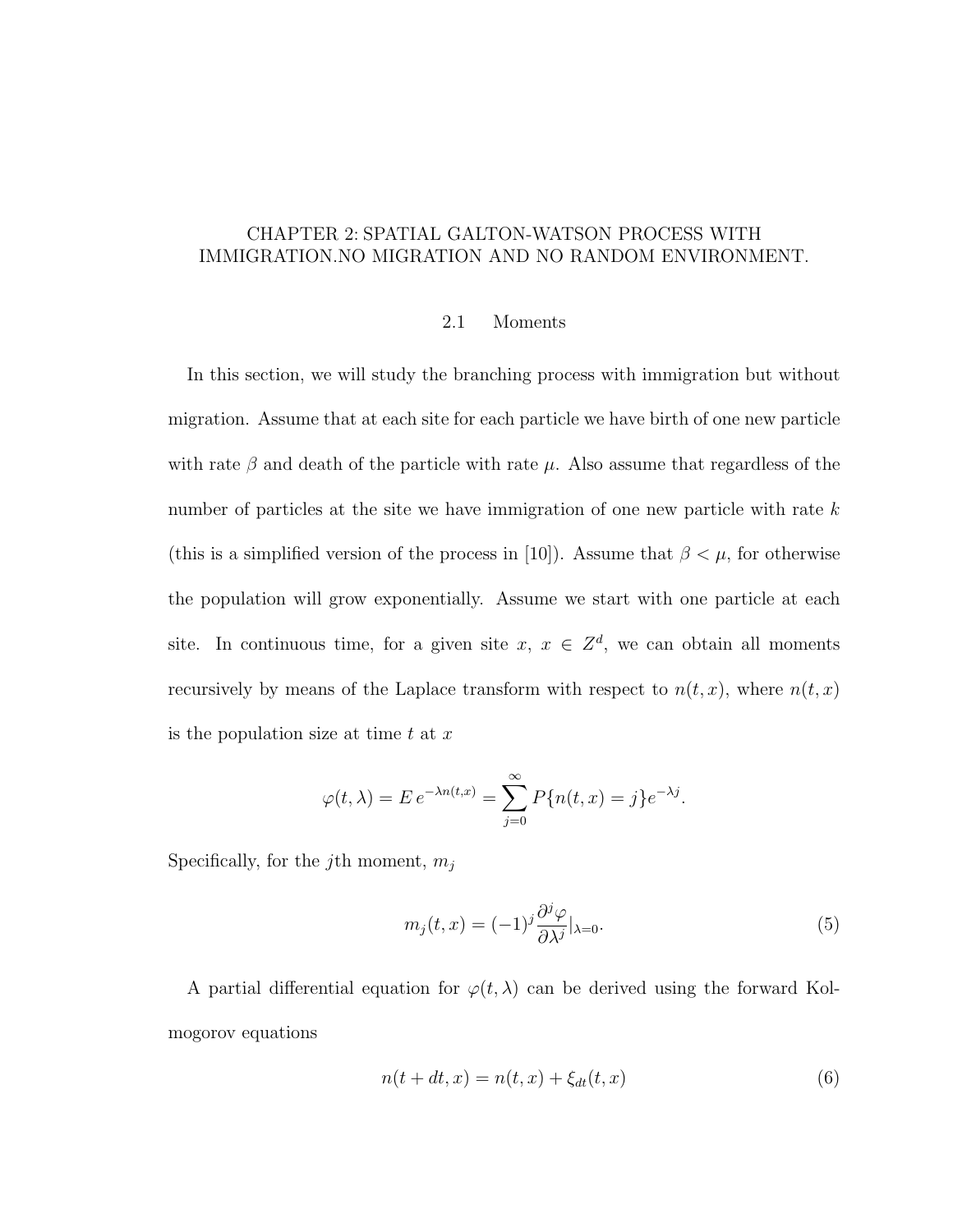where the r.v.  $\xi$  is defined

$$
\xi_{dt}(t,x) = \begin{cases}\n+1 & \beta n(t,x)dt + kdt \\
-1 & \mu n(t,x)dt \\
0 & 1 - ((\beta + \mu)n(t,x) + k)dt\n\end{cases}
$$
\n(7)

In other words, our site  $(x)$  in a small time interval  $(t, t + dt)$  can gain a new particle with probability  $\beta dt$  for every particle at the site or through immigration with probability  $kdt$ ; it can lose a particle with probability  $\mu dt$  for every particle at the site; or no change at all can happen.

For each site  $x \in \mathbb{Z}^d$ ,  $n(t, x)$  is a branching process. All these branching process  $n(t, x)$  for different site x are independent with each other and there is no interactions among those branching processes for different site  $x$  since there is no migration among those sites. Because of this fact, it is sufficient to study  $n(t, x)$  for one particular site x. Thus we write  $n(t)$  for  $n(t, x)$  of this particular site x.

Now 
$$
\varphi(t + dt, \lambda) = E[e^{-\lambda n(t+dt)}] = E[E[e^{-\lambda n(t+dt)}|n(t)]].
$$
  
And  $E[e^{-\lambda n(t+dt)}|n(t)] = e^{-\lambda n(t)}(1 - (\beta + \mu)n(t)dt - kdt) + (\beta n(t) + k)dt e^{-\lambda n(t) - \lambda} + \mu n(t)dt e^{-\lambda n(t) + \lambda}.$ 

One can apply the total expectation at both sides and use the formula  $-\frac{\partial \varphi}{\partial \lambda}$  $rac{\partial \varphi}{\partial \lambda}$  =  $E[e^{-\lambda n(t)}n(t)]$ . This leads to the general differential equation

$$
\frac{\partial \varphi(t,\lambda)}{\partial t} = k(e^{-\lambda} - 1)\varphi(t,\lambda) + \beta \frac{\partial \varphi(t,\lambda)}{\partial \lambda} (1 - e^{-\lambda}) + \mu \frac{\partial \varphi(t,\lambda)}{\partial \lambda} (1 - e^{\lambda})
$$
 (8)

$$
\varphi_0(\lambda) = e^{-\lambda} \tag{9}
$$

from which we can calculate the recursive set of differential equations and we denote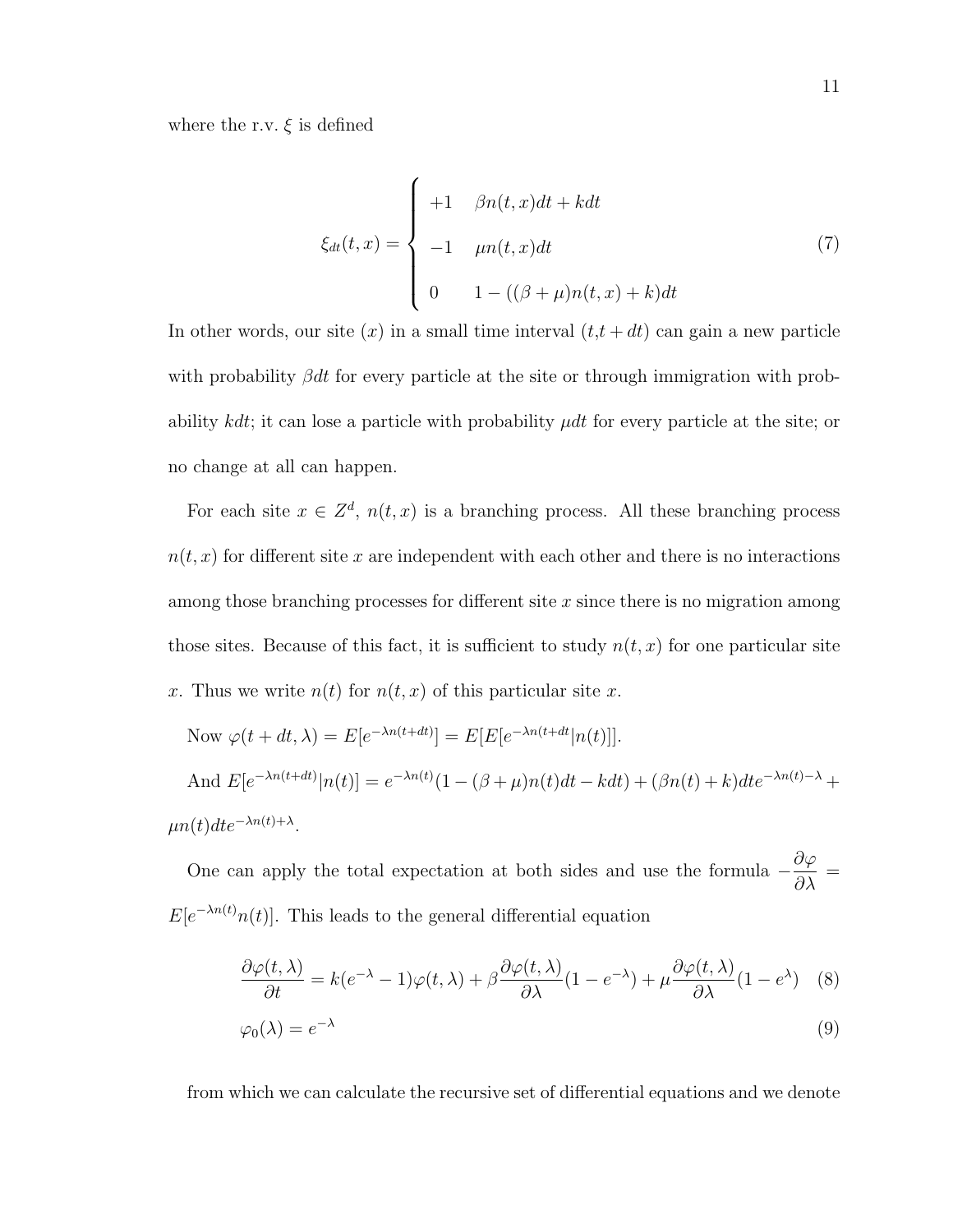$$
\frac{\varphi(t,\lambda)}{\partial t} \text{ as } \varphi_t
$$
\n
$$
\frac{\partial^j \varphi_t}{\partial \lambda^j} = k \sum_{i=0}^j \binom{j}{i} (e^{-\lambda} - 1)^{(j-i)} \frac{\partial^i \varphi}{\partial \lambda^i} + \beta \sum_{i=0}^j \binom{j}{i} (1 - e^{-\lambda})^{(j-i)} \frac{\partial^{i+1} \varphi}{\partial \lambda^{i+1}}
$$
\n
$$
+ \mu \sum_{i=0}^j \binom{j}{i} (1 - e^{\lambda})^{(j-i)} \frac{\partial^{i+1} \varphi}{\partial \lambda^{i+1}}
$$
\n
$$
\frac{\partial^j \varphi_0(\lambda)}{\partial \lambda^j} = (-1)^j e^{-\lambda}
$$

Applying Eq. 5 we obtain a set of recursive differential equations for the moments

$$
(-1)^{j} \frac{dm_{j}(t)}{dt} = \sum_{i=0}^{j-1} {j \choose i} [k(-1)^{j}m_{i} + \beta(-1)^{j}m_{i+1} + (-1)^{i} \mu m_{i+1}] \qquad (10)
$$
  

$$
m_{j}(0) = 1
$$

where we define  $m_0 = 1$ . For example, the differential equations for the first and second moments are

$$
\frac{dm_1(t)}{dt} = (\beta - \mu)m_1(t) + k
$$

$$
m_1(0) = 1
$$

and

$$
\frac{dm_2(t)}{dt} = 2(\beta - \mu)m_2(t) + (\beta + \mu + 2k)m_1(t) + k
$$
  

$$
m_2(0) = 1
$$

These have the solutions:

$$
m_1(t) = \frac{k}{\mu - \beta} + (1 - \frac{k}{\mu - \beta})e^{-(\mu - \beta)t}
$$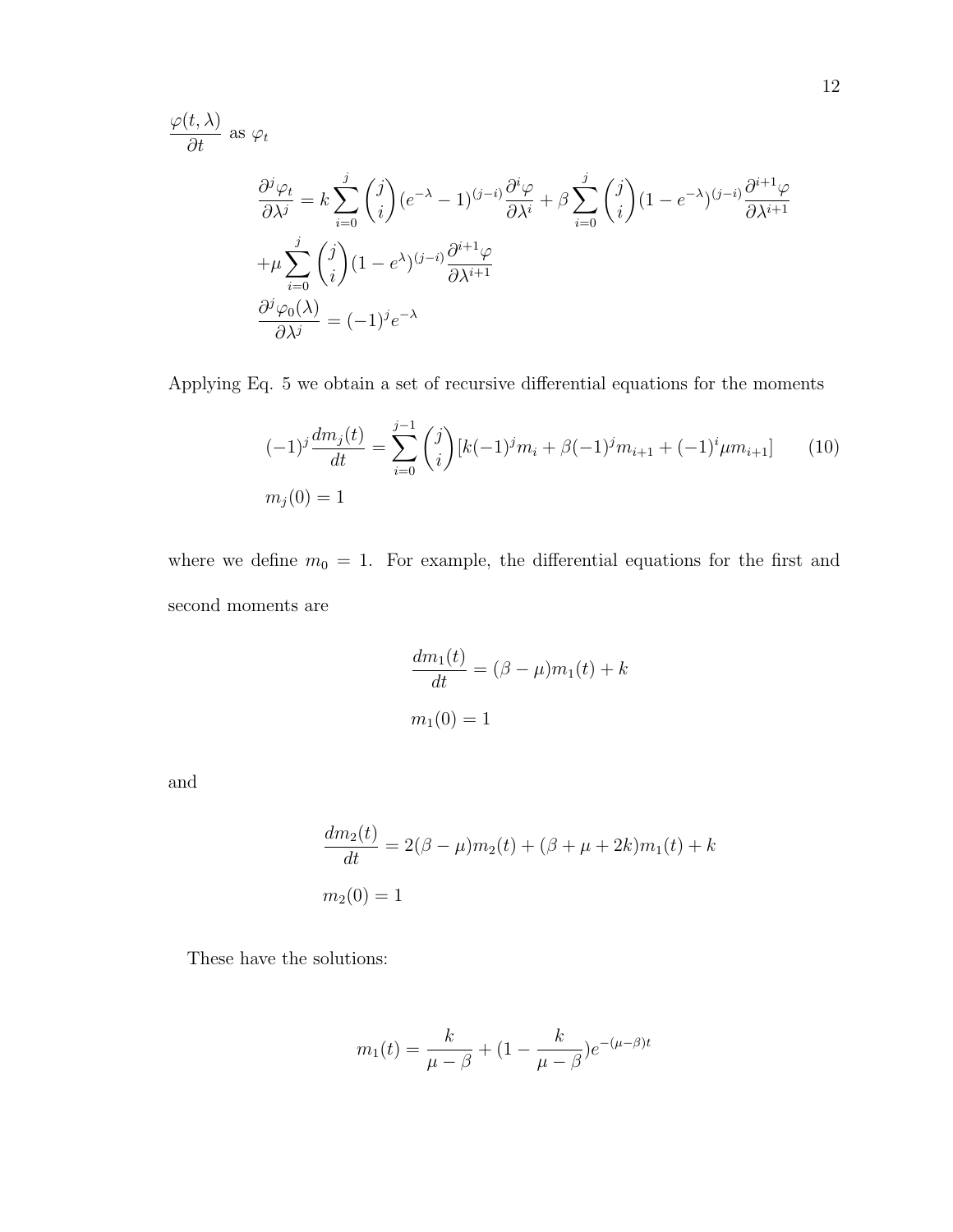and

$$
m_2(t) = \frac{k(k+\mu)}{(\mu-\beta)^2} + \frac{\mu^2 - 2k^2 - \beta^2 + k\mu - 3k\beta}{(\mu-\beta)^2}e^{-(\mu-\beta)t} + \frac{k^2 + 2\beta^2 + 3k\beta - 2\mu\beta - 2k\mu}{(\mu-\beta)^2}e^{-2(\mu-\beta)t}
$$

Again, given that we have assumed that  $\mu > \beta$ , in other words, the birth rate is not high enough to maintain the population size, as  $t\to\infty$ 

$$
m_1(t) \xrightarrow[t \to \infty]{} \frac{k}{\mu - \beta}
$$

$$
m_2(t) \xrightarrow[t \to \infty]{} \frac{k(k+\mu)}{(\mu-\beta)^2}
$$

and

$$
Var(n(t)) = m_2(t) - m_1^2(t) \xrightarrow[t \to \infty]{} \frac{\mu k}{(\mu - \beta)^2}.
$$

Moreover, it is clear from Eq. 10 that all the moments are finite.

In other words, the population size will approach a finite limit, which can be regulated by controlling the immigration rate  $k$ , and this population size will be stable, as indicated by the fact that the limiting variance is finite. Without immigration, i.e., if  $k = 0$ , the population size will decay exponentially.

# 2.2 Local CLT

Setting  $\lambda_n = n\beta + k$ ,  $\mu_n = n\mu$ , we see that the model given by Eqs. 6 and 7 is a particular case of the general random walk on  $Z_{+}^{1} = \{0, 1, 2, \dots\}$  with generator

$$
\mathcal{L}\psi(n) = \psi(n+1)\lambda_n - (\lambda_n + \mu_n)\psi(n) + \mu_n\psi(n-1), \quad n \geq 0 \tag{11}
$$

$$
\mathcal{L}\psi(0) = k\psi(1) - k\psi(0) \tag{12}
$$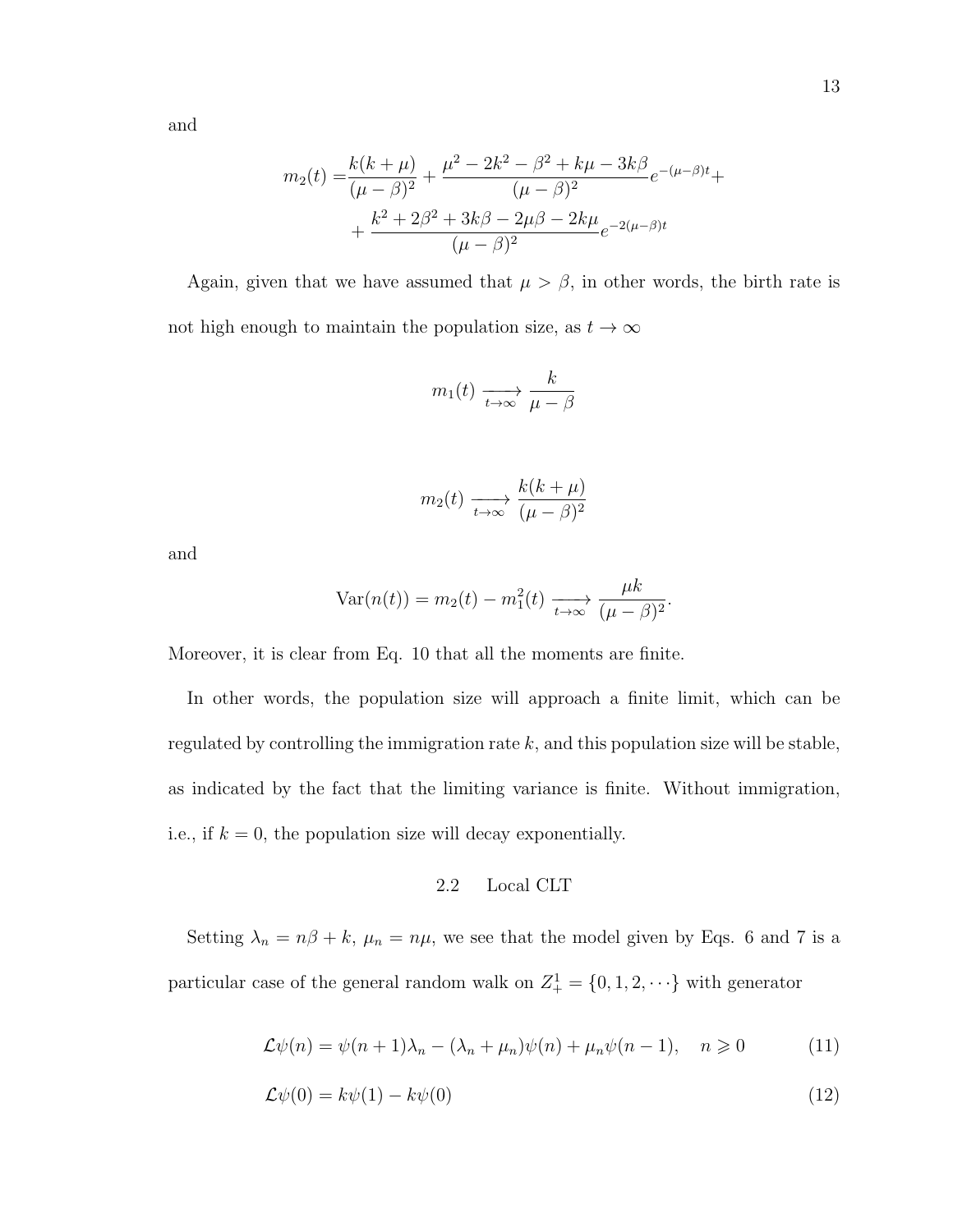

Figure 1:  $n(t)$  is the random walk on  $Z_+^1$ 

The theory of such chains has interesting connections to the theory of orthogonal polynomials, the moments problem, and related topics (see [4]). We recall several facts of this theory.

a. Equation  $\mathcal{L}\psi = 0, x \geq 1$ , (i.e., the equation for harmonic functions) has two linearly independent solutions:

$$
\psi_1(n) \equiv 1
$$
\n
$$
\psi_2(n) = \begin{cases}\n0 & n = 0 \\
1 & n = 1 \\
1 + \frac{\mu_1}{\lambda_1} + \frac{\mu_1 \mu_2}{\lambda_1 \lambda_2} + \dots + \frac{\mu_1 \mu_2 \cdots \mu_{n-1}}{\lambda_1 \lambda_2 \cdots \lambda_{n-1}} & n \ge 2\n\end{cases}
$$
\n(13)

b. Denoting the adjoint of  $\mathcal L$  by  $\mathcal L^*$ , equation  $\mathcal L^*\pi=0$  (i.e., the equation for the stationary distribution, which can be infinite) has the positive solution

$$
\pi(1) = \frac{\lambda_0}{\mu_1} \pi(0) \tag{14}
$$

$$
\pi(2) = \frac{\lambda_0 \lambda_1}{\mu_1 \mu_2} \pi(0) \tag{15}
$$

$$
\cdots \hspace{1.5cm} (16)
$$

$$
\pi(n) = \frac{\lambda_0 \lambda_1 \cdots \lambda_{n-1}}{\mu_1 \mu_2 \cdots \mu_n} \pi(0) \tag{17}
$$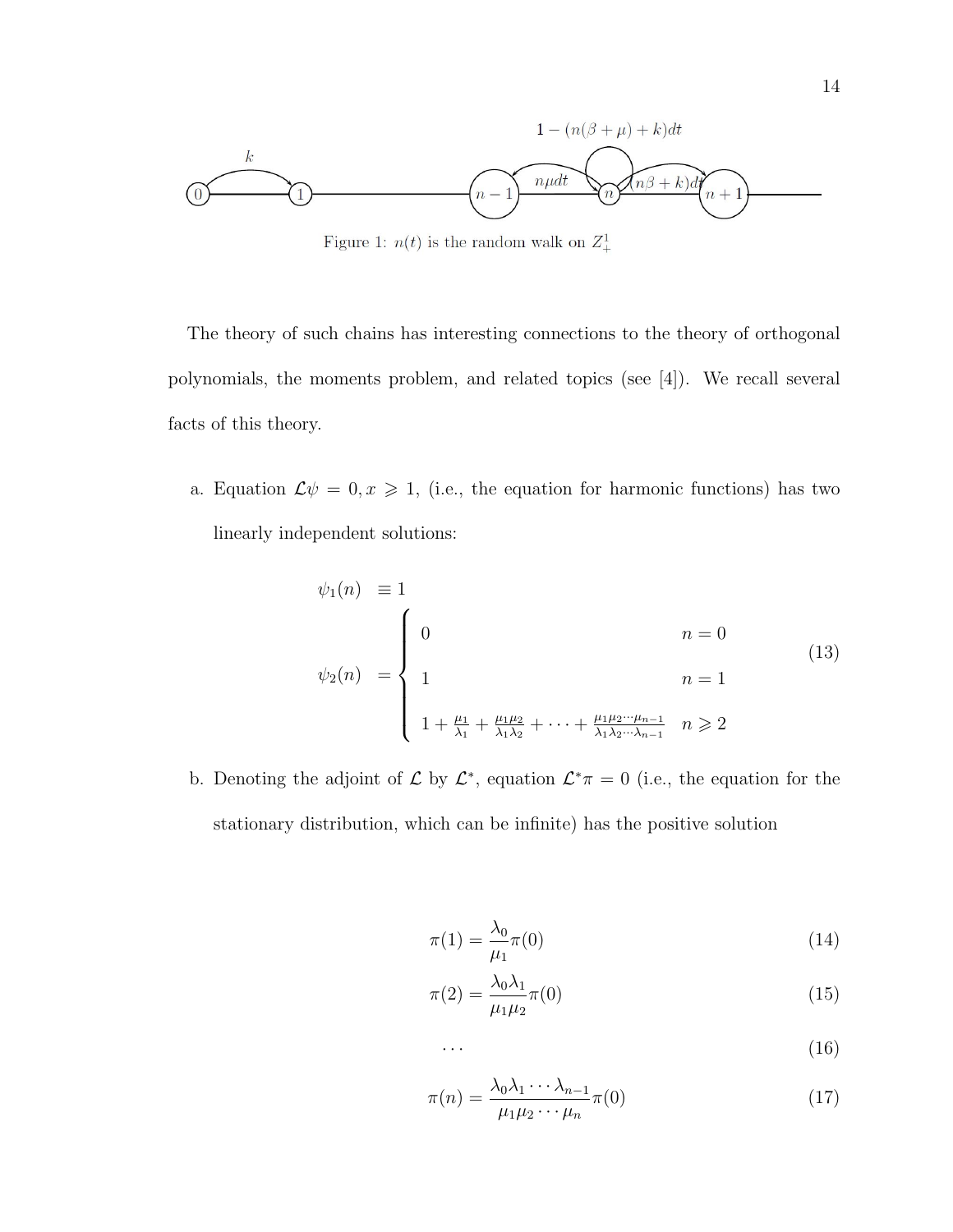This random walk is ergodic (i.e.,  $n(t)$  converges to a statistical equilibrium, a steady state) if and only if the series  $1 + \frac{\lambda_0}{\mu_1} \cdots + \frac{\lambda_0 \lambda_1}{\mu_1 \mu_2}$  $\frac{\lambda_0\lambda_1}{\mu_1\mu_2}+\cdots+\frac{\lambda_0\lambda_1\cdot\cdot\cdot\lambda_{n-1}}{\mu_1\mu_2\cdot\cdot\cdot\mu_n}$  $\frac{10^{\lambda_1 \cdots \lambda_{n-1}}}{\mu_1 \mu_2 \cdots \mu_n}$  converges. In our case,

$$
x_n = \frac{\lambda_0 \cdots \lambda_{n-1}}{\mu_1 \cdots \mu_n} = \frac{k(k+\beta) \cdots (k+(\mu-1))\beta}{\mu(2\mu) \cdots (n\mu)}.
$$

If  $\beta > \mu$ , then, for  $n > n_0$ , for some fixed  $\varepsilon > 0$ ,  $\frac{k + (n-1)\beta}{n\mu} > 1 + \varepsilon$ , that is,  $x_n \geq C^n$ , for  $C > 1$  and  $n \ge n_1(\varepsilon)$ , and so  $\sum x_n = \infty$ . In contrast, if  $\beta < \mu$ , then, for some  $0 < \varepsilon < 1$ ,  $\frac{k+(n-1)\beta}{n\mu} < 1-\varepsilon$ , and  $x_n \leq q^n$ , for  $0 < q < 1$  and  $n > n_1(\varepsilon)$ ; thus,  $\sum x_n < \infty$ . In this ergodic case, the invariant distribution of the random walk  $n(t)$ is given by the formula

$$
\pi(n) = \frac{1}{\tilde{S}} \frac{\lambda_0 \cdots \lambda_{n-1}}{\mu_1 \cdots \mu_n},
$$

where

$$
\tilde{S} = 1 + \frac{k}{\mu} + \frac{k(\beta + k)}{\mu(2\mu)} + \dots + \frac{k(k + \beta) \cdots (\beta(n - 1) + k)}{\mu(2\mu) \cdots (n\mu)} + \dots
$$

Theorem 1 (Local Central Limit theorem). Let  $\beta < \mu$ . If  $l = O(k^{2/3})$ , then, for the invariant distribution  $\pi(n)$ 

$$
\pi(n_0 + l) \sim \frac{e^{-\frac{l^2}{2\sigma^2}}}{\sqrt{2\pi\sigma^2}} \quad \text{as} \quad k \to \infty \tag{18}
$$

where  $\sigma^2 = \frac{\mu k}{(\mu - k)}$  $\frac{\mu k}{(\mu-\beta)^2}, n_0 \sim \frac{k}{\mu-\mu}$  $\frac{k}{\mu-\beta}$ .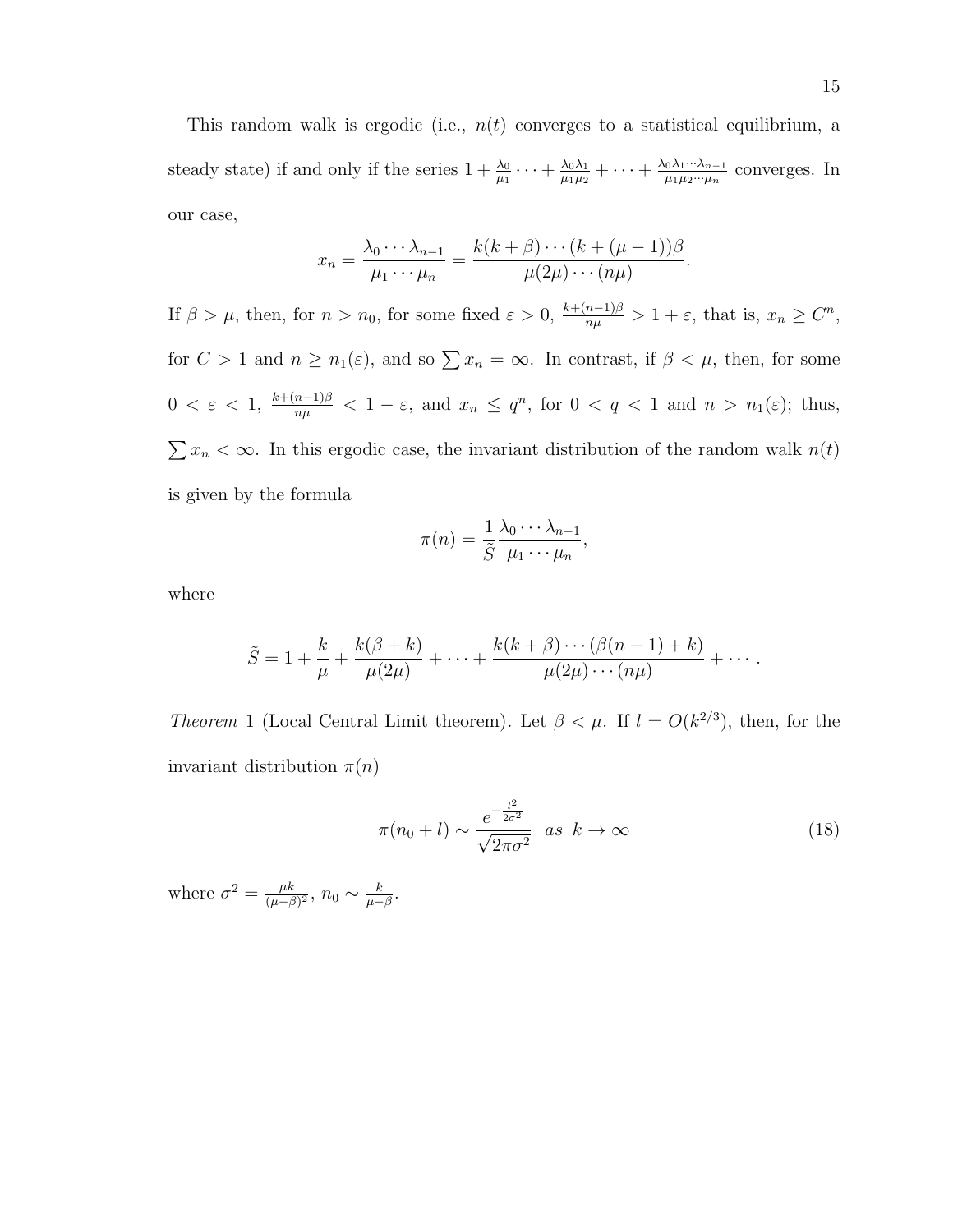$$
\pi(n) = \frac{1}{\tilde{S}} \frac{k(k+\beta)\cdots(k+\beta(n-1))}{\mu(2\mu)\cdots(n\mu)}
$$

$$
= \frac{1}{\tilde{S}} \left(\frac{\beta}{\mu}\right)^n \frac{\frac{k}{\beta}(\frac{k}{\beta}+1)\cdots(\frac{k}{\beta}+n-1)}{n!}
$$

$$
= \frac{1}{\tilde{S}} \left(\frac{\beta}{\mu}\right)^n \frac{\Gamma(\frac{k}{\beta}+n)}{\Gamma(\frac{k}{\beta})n!}.
$$

We see  $\tilde{S}$  is a degenerate hypergeometric series, thus

$$
\tilde{S} = \left(1 - \frac{\beta}{\mu}\right)^{-\frac{k}{\beta}}
$$

.

Set

$$
a_n = \left(\frac{\beta}{\mu}\right)^n \frac{\Gamma(\frac{k}{\beta} + n)}{\Gamma(\frac{k}{\beta})n!}.
$$
\n(19)

Then,  $\pi(n) = \frac{a_n}{\tilde{a}}$  $\frac{\overline{s}_n}{\tilde{S}}$ . We have

$$
a_{n+l} = a_n \left(\frac{\beta}{\mu}\right)^l \left(1 + \frac{\frac{k}{\beta} - 1}{n+1}\right) \left(1 + \frac{\frac{k}{\beta} - 1}{n+2}\right) \cdots \left(1 + \frac{\frac{k}{\beta} - 1}{n+l}\right)
$$
  
= 
$$
a_n \prod_{i=1}^l \frac{\beta}{\mu} \left(1 + \frac{\frac{k}{\beta} - 1}{n+i}\right)
$$
  
= 
$$
a_n \prod_{i=1}^l \frac{1 + \frac{\beta(i-1)(\mu - \beta)}{\mu k}}{1 + \frac{i(\mu - \beta)}{k}}
$$
  
= 
$$
a_n \prod_{i=1}^l \frac{\frac{\beta}{\mu} (n+i-1) + \frac{k}{\mu}}{n+i}
$$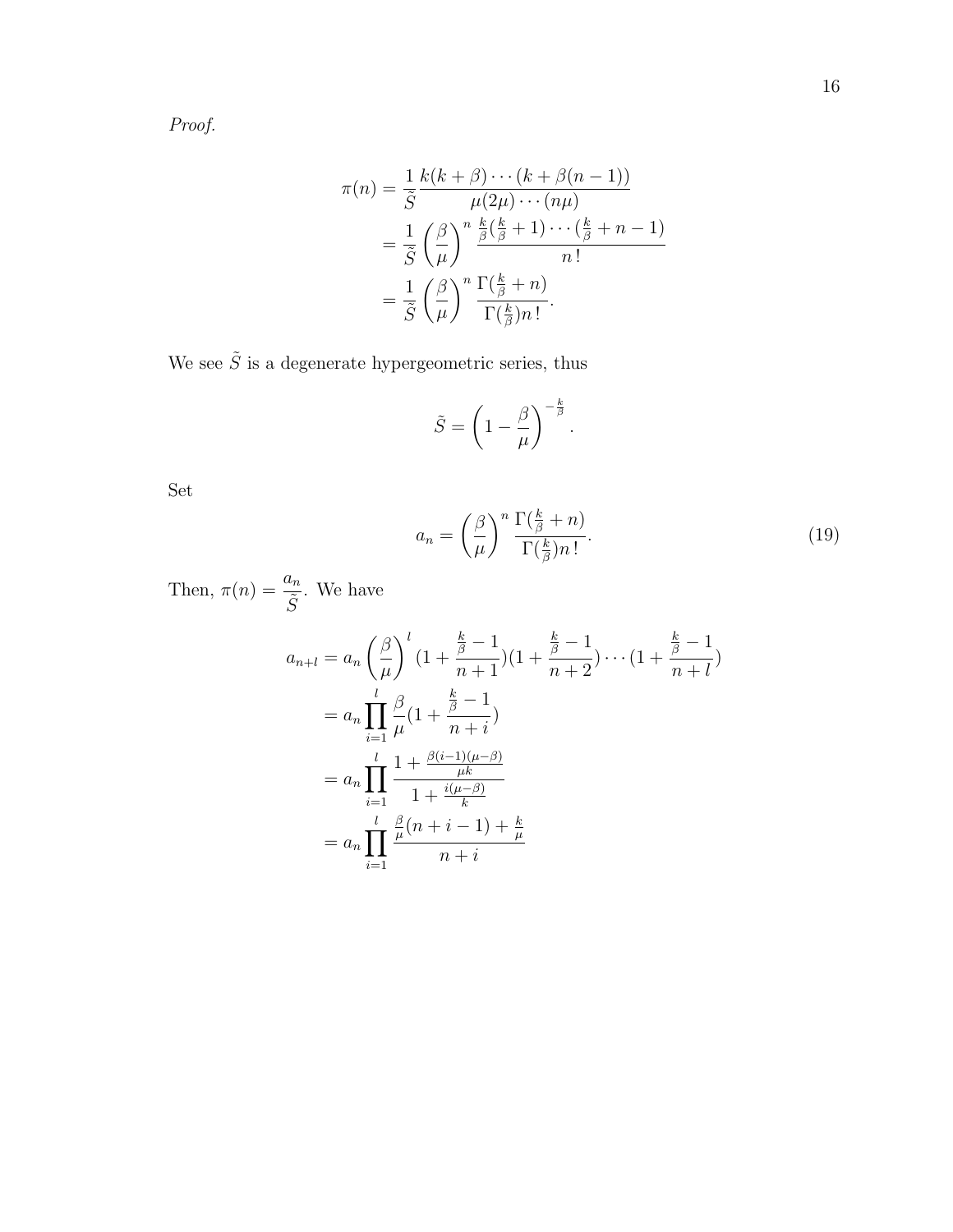and because  $a_{n_0} \sim \frac{k}{\mu - 1}$  $\mu-\beta$ 

$$
a_{n_0+l} \sim a_{n_0} \prod_{i=1}^l \frac{\frac{\beta}{\mu} \left( \frac{k}{\mu - \beta} + i - 1 \right) + \frac{k}{\mu}}{\frac{k}{\mu - \beta} + i}
$$
  
= 
$$
a_{n_0} \prod_{i=1}^l \frac{\beta(i-1)(\mu - \beta) + k\mu}{i(\mu - \beta)\mu + k\mu}
$$
  
= 
$$
a_{n_0} \prod_{i=1}^l \frac{1 + \frac{\beta(i-1)(\mu - \beta)}{k\mu}}{1 + \frac{i(\mu - \beta)}{k}}
$$
  
= 
$$
a_{n_0} e^{\sum_{i=1}^l [\ln(1 + \frac{\beta(i-1)(\mu - \beta)}{\mu k}) - \ln(1 + \frac{i(\mu - \beta)}{k})]}
$$

We consider 
$$
\sum_{i=1}^{l} \ln(1 + \frac{\beta(i-1)(\mu-\beta)}{\mu k}) = \int_{1}^{l} \ln(1 + \frac{(x-1)(\mu-\beta)\beta}{\mu k}) dx + O(\ln(1 + \frac{(l-1)(\mu-\beta)\beta}{\mu}))
$$
  
and 
$$
\sum_{i=1}^{l} \ln(1 + \frac{i(\mu-\beta)}{k}) dx = \int_{1}^{l} \ln(1 + \frac{x(\mu-\beta)}{k}) dx + O(\ln(1 + \frac{l(\mu-\beta)}{k}))
$$
  
We integrate the series  $\ln(1 + x) = x - \frac{1}{2}x^{2} + \frac{1}{3}x^{3} - \cdots$ , and take  $l = O(k^{2/3})$ 

$$
\int_{1}^{l} \ln\left(1 + \frac{(x-1)(\mu - \beta)\beta}{\mu k}\right) dx
$$
  
= 
$$
\int_{1}^{l} \frac{(x-1)(\mu - \beta)\beta}{\mu k} dx - \frac{1}{2} \int_{1}^{l} \left(\frac{(x-1)(\mu - \beta)\beta}{\mu k}\right)^{2} dx + \cdots
$$
  
= 
$$
\frac{(\mu - \beta)\beta}{\mu k} \left(\frac{l^{2}}{2} - l\right) - \frac{(u - \beta)^{2}\beta^{2}}{6\mu^{2}k^{2}} (l - 1)^{3} + \cdots
$$
  
= 
$$
\frac{(\mu - \beta)\beta}{\mu k} l^{2} + O(1)
$$

and

$$
\int_1^l \ln(1 + \frac{x(\mu - \beta)}{k}) dx
$$
  
= 
$$
\int_1^l \frac{x(\mu - \beta)}{k} dx - \frac{1}{2} \int_1^l \left(\frac{x(\mu - \beta)}{k}\right)^2 dx + \cdots
$$
  
= 
$$
\frac{1}{2} \frac{\mu - \beta}{k} l^2 + O(1).
$$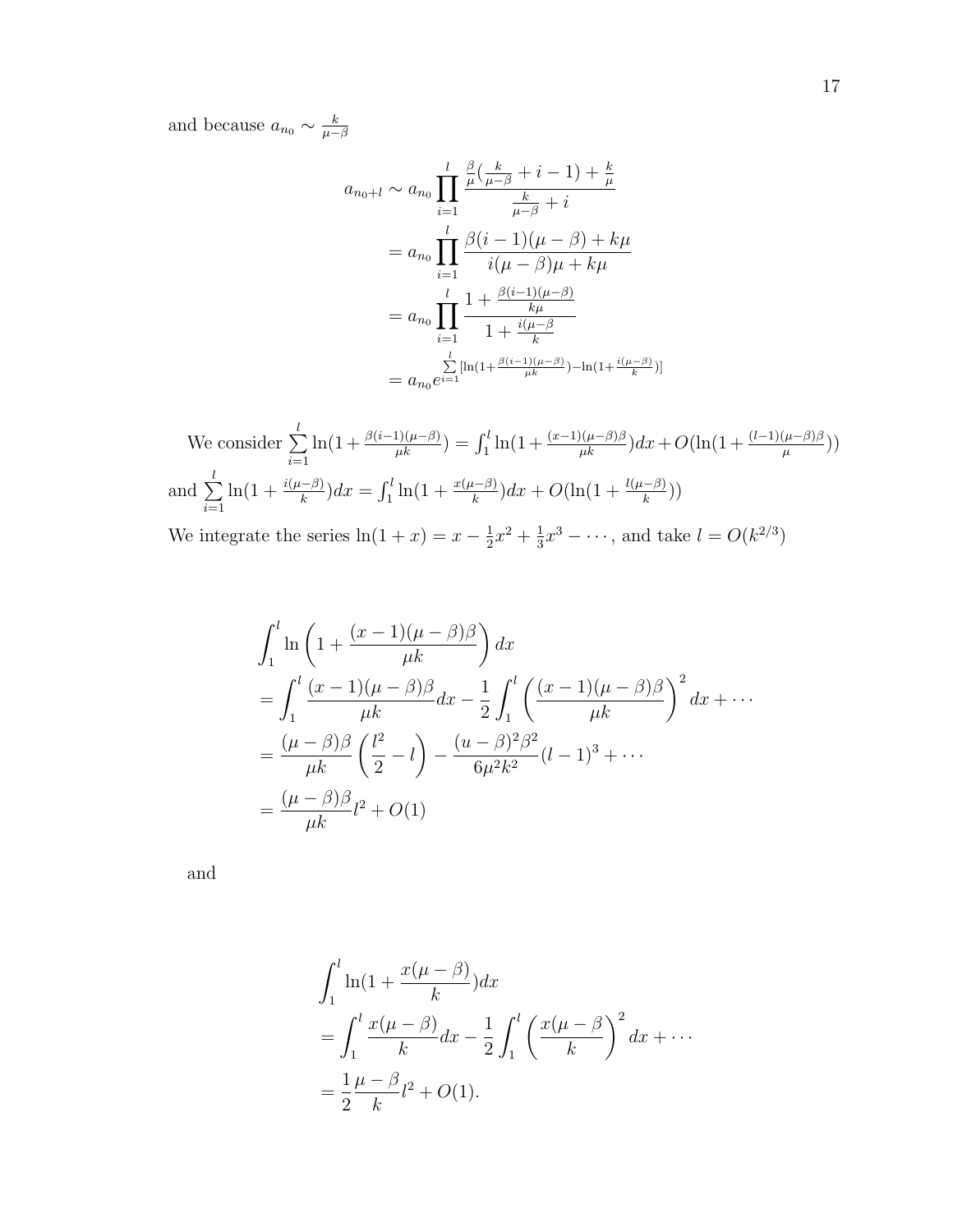Hence

$$
a_{n_0+l} \sim a_{n_0} e^{\frac{(\mu-\beta)\beta}{2\mu k}l^2 - \frac{1}{2}\frac{\mu-\beta}{k}l^2} = a_{n_0} e^{-\frac{l^2}{\frac{2k\mu}{(\mu-\beta)^2}}},
$$

or, setting  $\sigma^2 = \frac{k\mu}{(\mu - \mu)^2}$  $(\mu-\beta)^2$ 

$$
a_{n_0+l} \sim a_{n_0} e^{-\frac{l^2}{2\sigma^2}}
$$

.

From Eq.19

$$
a_{n_0} = \left(\frac{\beta}{\mu}\right)^{n_0} \frac{\Gamma(\frac{k}{\beta}) + n_0}{\Gamma(\frac{k}{\beta})n_0!}
$$

and, using Stirling's formula and the fact that  $n_0 \sim \frac{k}{\mu - 1}$  $\mu-\beta$ 

$$
a_{n_0} = \left(\frac{\beta}{\mu}\right)^{n_0} \frac{\sqrt{\frac{2\pi}{\frac{k}{\beta}+n_0}}}{\sqrt{\frac{2\pi}{\frac{k}{\beta}}}\frac{(\frac{k}{\beta}+n_0)}{(\frac{k}{\beta})^{\frac{k}{\beta}}\sqrt{2\pi n_0}(n_0/e)^{n_0}}}
$$

$$
\sim \left(\frac{\beta}{\mu}\right)^{\frac{k}{\mu-\beta}} \frac{\sqrt{\frac{2\pi}{\frac{k}{\beta}+\frac{k}{\mu-\beta}}}}{\sqrt{\frac{2\pi}{\frac{k}{\beta}}}\frac{(\frac{k}{\beta}+\frac{k}{\mu-\beta})^{\frac{k}{\beta}+\frac{k}{\mu-\beta}}}{(\frac{k}{e})^{\frac{k}{\beta}}\sqrt{2\pi\frac{k}{\mu-\beta}}(\frac{k}{\mu-\beta}/e)^{\frac{k}{\mu-\beta}}}
$$

$$
= \frac{1}{\sqrt{2\pi}\sigma} \left(1+\frac{\beta}{\mu-\beta}\right)^{\frac{k}{\beta}}
$$

where  $\sigma = \sqrt{\frac{\mu k}{(\mu - \beta)^2}}$ . Thus

$$
\frac{a_{n_0}}{\tilde{S}} \sim \frac{\frac{1}{\sqrt{2\pi}\sigma} \left(1 + \frac{\beta}{\mu - \beta}\right)^{\frac{k}{\beta}}}{\left(1 - \frac{\beta}{\mu}\right)^{1 - \frac{k}{\beta}}}
$$
\n
$$
= \frac{1}{\sqrt{2\pi}\sigma} \left( \left(1 + \frac{\beta}{\mu - \beta}\right) \left(1 - \frac{\beta}{\mu}\right) \right)^{\frac{k}{\beta}}
$$
\n
$$
= \frac{1}{\sqrt{2\pi}\sigma} \left( \frac{\mu}{\mu - \beta} \frac{\mu - \beta}{\mu} \right)^{\frac{k}{\beta}}
$$
\n
$$
= \frac{1}{\sqrt{2\pi}\sigma}
$$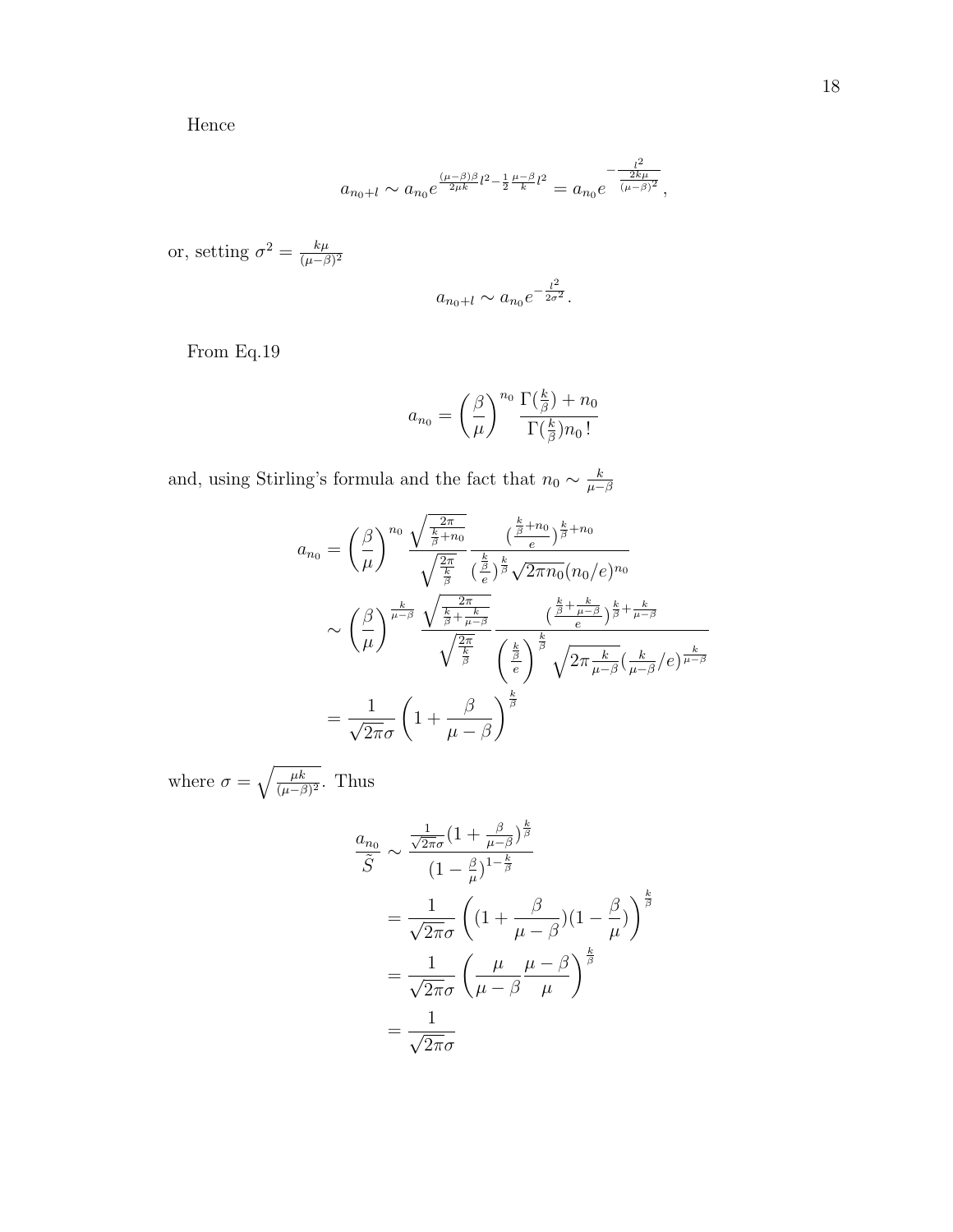and so

$$
\pi(n_0 + l) = \frac{a_{n_0 + l}}{\tilde{S}} \sim \frac{a_{n_0}}{\tilde{S}} e^{-\frac{l^2}{2\sigma^2}} \sim \frac{1}{\sqrt{2\pi}\sigma} e^{-\frac{l^2}{2\sigma^2}} \text{ as } n_0 \to \infty.
$$

 $\Box$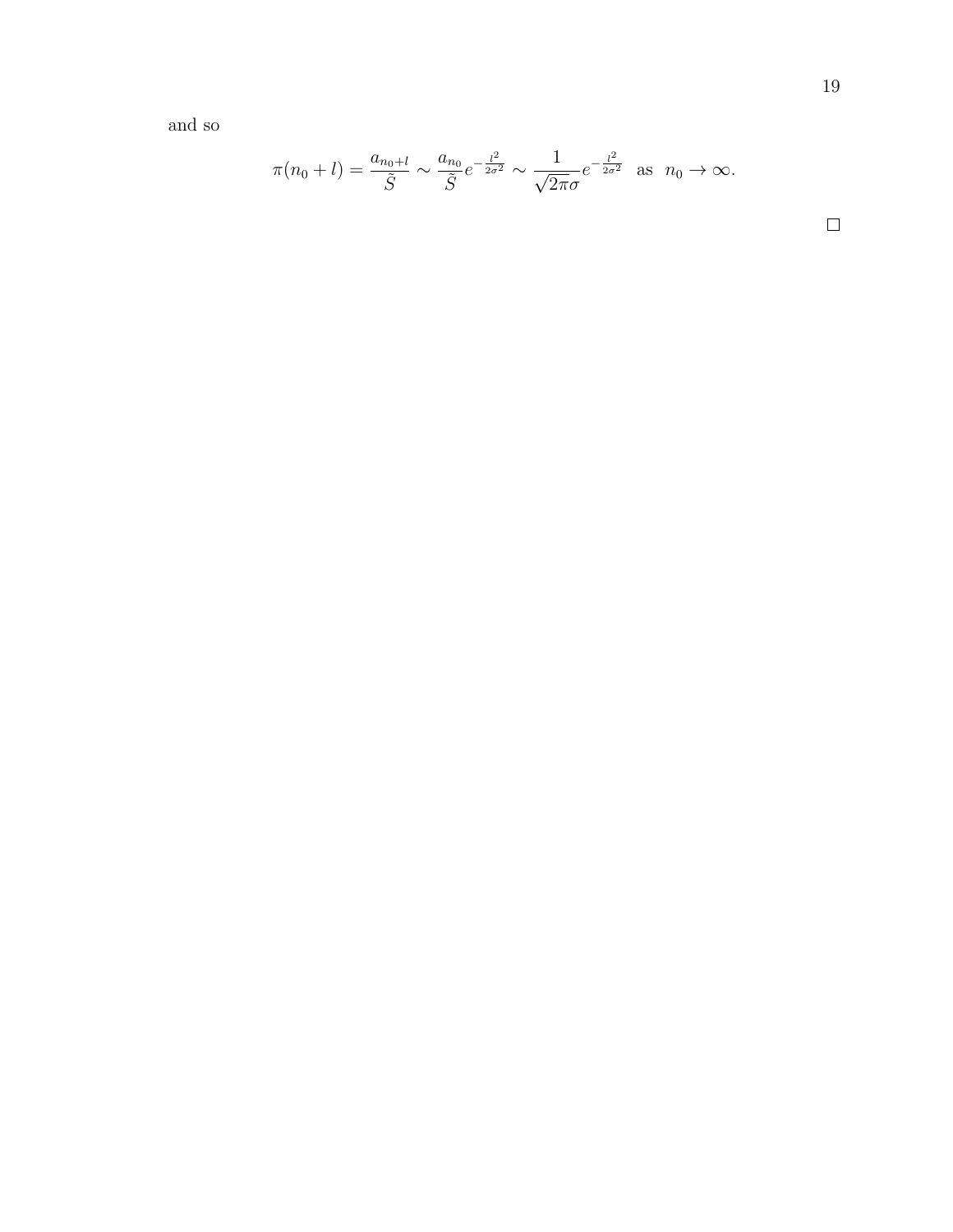## CHAPTER 3: BRANCHING PROCESS WITH MIGRATION AND IMMIGRATION FOR BINARY SPLITTING

We now consider our process with birth, death, migration, and immigration on a countable space, specifically the lattice  $\mathbb{Z}^d$ . As in the other models, we have  $\beta > 0$ , the rate of duplication at  $x \in \mathbb{Z}^d$ ;  $\mu > 0$ , the rate of death; and  $k > 0$ , the rate of immigration. Here, we add migration of the particles with rate  $\kappa > 0$  and probability kernel  $a(z)$ ,  $z \in \mathbb{Z}^d$ ,  $z \neq 0$ ,  $a(z) = a(-z)$ ,  $\sum$  $z\neq0$  $a(z) = 1$ . That is, a particle jumps from site x to  $x + z$  with probability  $\kappa a(z)dt$ . Here we put  $\kappa = 1$  to simplify the notation.

For  $n(t, x)$  the number of particles at x at time t, the forward equation for this process is given by  $n(t + dt, x) = n(t, x) + \xi(dt, x)$ , where

$$
\xi(dt, x) = \begin{cases}\n1 & \text{w. pr. } n(t, x)\beta dt + kdt + \sum_{z \neq 0} a(z)n(t, x + z)dt \\
-1 & \text{w. pr. } n(t, x)(\mu + 1)dt \\
0 & \text{w. pr. } 1 - (\beta + \mu + 1)n(t, x)dt - \sum_{z \neq 0} a(z)n(t, x + z)dt - kdt\n\end{cases}
$$
\n(20)

Note that  $\xi(dt, x)$  is independent on  $\mathcal{F}_{\leq t}$  (the  $\sigma$ -algebra of events before or including t) and

a) 
$$
E[\xi(dt, x)|\mathcal{F}_{\leq t}] = n(t, x)(\beta - \mu - 1)dt + kdt + \sum_{z \neq 0} a(z)n(t, x + z)dt.
$$
  
b) 
$$
E[\xi^{2}(dt, x)|\mathcal{F}_{\leq t}] = n(t, x)(\beta + \mu + 1)dt + kdt + \sum_{z \neq 0} a(z)n(t, x + z)dt.
$$
  
c) 
$$
E[\xi(dt, x)\xi(dt, y)|\mathcal{F}_{\leq t}] = a(x - y)n(t, x)dt + a(y - x)n(t, y)dt.
$$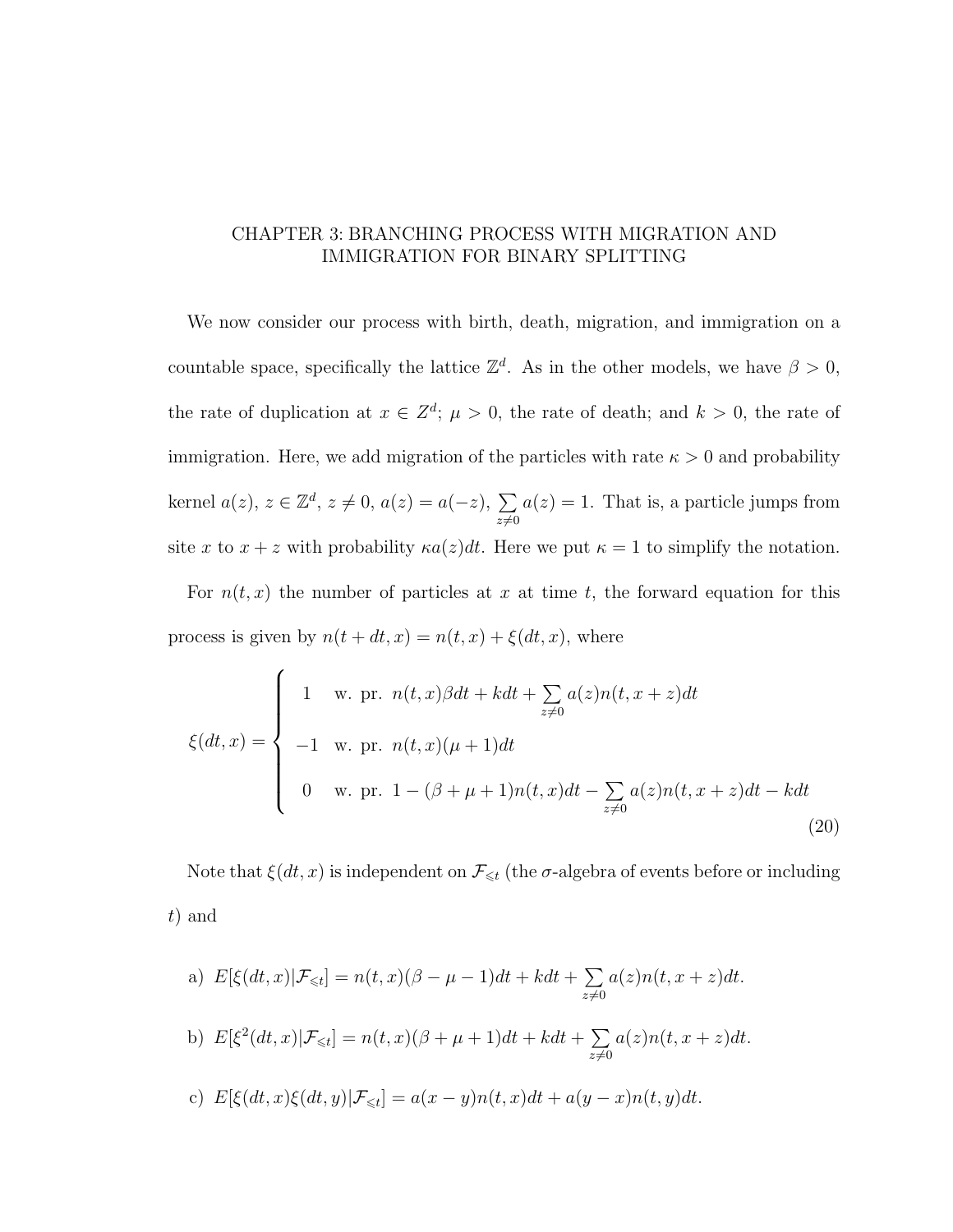A single particle jumps from x to y or from y to x. Other possibilities have probability  $O((dt)^2) \approx 0$ . Here, of course,  $x \neq y$ .

d) If 
$$
x \neq y
$$
,  $y \neq z$ , and  $x \neq z$ , then  $E[\xi(dt, x)\xi(dt, y)\xi(dt, z)] = 0$ .

We will not use property d) in this paper but it is crucial for the analysis of moments of order greater or equal to 3.

From here on, we concentrate on the first two moments.

### 3.0.1 First moment

Due to the fact that  $\beta < \mu$ , the system has a short memory, and we can calculate all the moments under the condition that  $n(0, x)$ ,  $x \in \mathbb{Z}^d$ , is a system of independent and identically distributed random variables with expectation  $\frac{k}{\mu-\beta}$ . We will select Poissonian random variables with parameter  $\lambda = \frac{k}{\mu}$  $\frac{k}{\mu-\beta}$ . Setting  $m_1(t,x) = E[n(t,x)],$ we have

$$
m_1(t + dt, x) = E[E[n(t + dt, x)|\mathcal{F}_t]] = E[E[n(t, x) + \xi(t, x)|\mathcal{F}_t]]
$$
  
= 
$$
m_1(t, x) + (\beta - \mu)m_1(t, x)dt + kdt + \sum_{z \neq 0} a(z)[m_1(t, x + z) - m_1(t, x)]dt
$$
  
(21)

Defining the operator  $\mathcal{L}_a(f(t,x)) = \sum$  $z\neq0$  $a(z)[f(t, x + z) - f(t, x)]$ , then, from Eq. 27 we get the differential equation

$$
\begin{cases}\n\frac{\partial m_1(t,x)}{\partial t} = (\beta - \mu)m_1(t,x) + k + \mathcal{L}_a m_1(t,x) \\
m_1(0,x) = 0\n\end{cases}
$$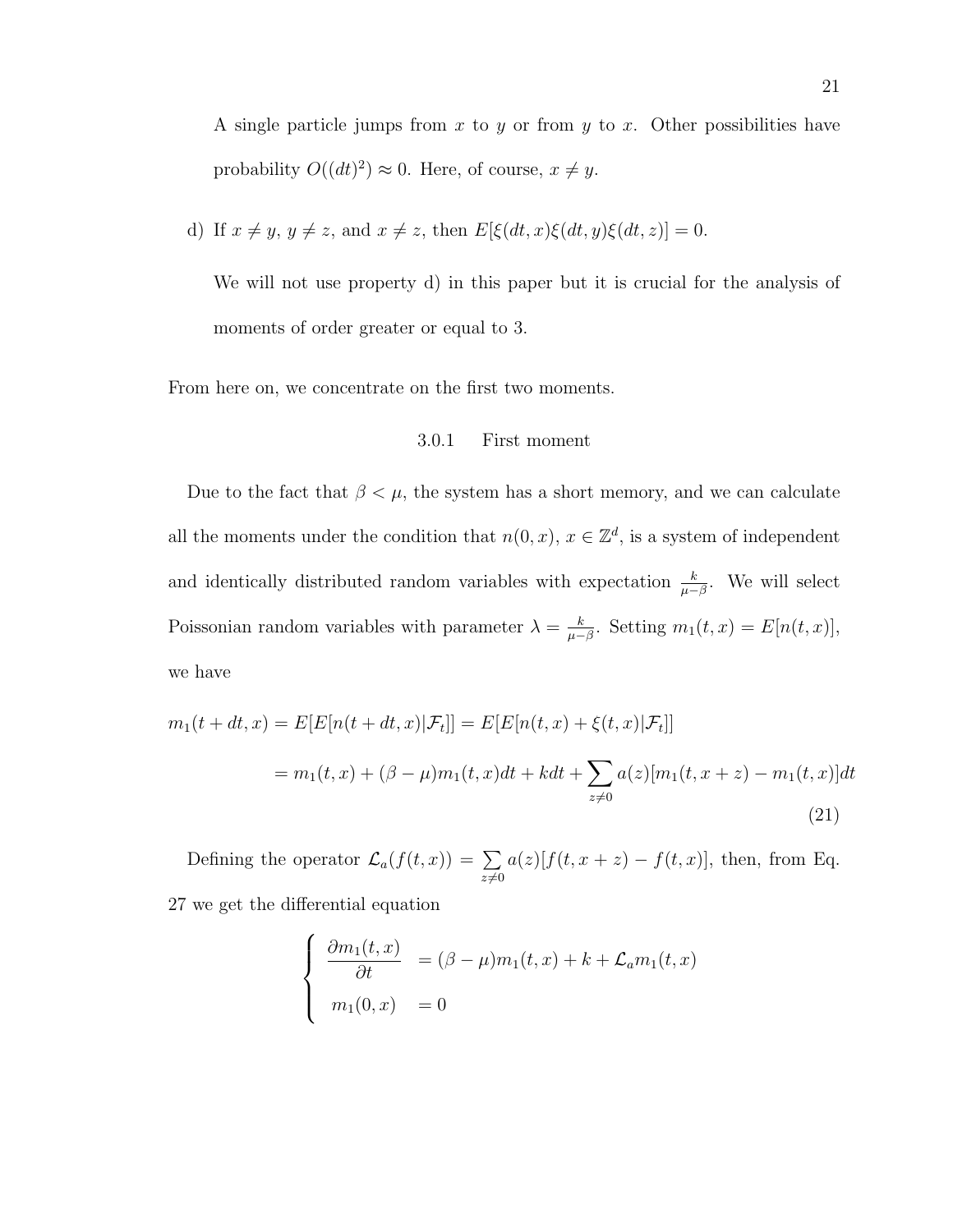Because of spatial homogeneity,  $\mathcal{L}_a m_1(t, x) = 0$ , giving

$$
\begin{cases}\n\frac{\partial m_1(t,x)}{\partial t} = (\beta - \mu)m_1(t,x) + k \\
m_1(0,x) = 0\n\end{cases}
$$

which has the solution

$$
m_1(t,x) = \frac{k}{\beta - \mu} (e^{(\beta - \mu)t} - 1).
$$

Thus, if  $\beta \geq \mu$ ,  $m_1(t, x) \to \infty$ , and if  $\mu > \beta$ ,

$$
\lim_{t \to \infty} m_1(t, x) = \frac{k}{\mu - \beta}.
$$

### 3.0.2 Second moment

We derive differential equations for the second correlation function  $m_2(t, x, y)$  for  $x = y$  and  $x \neq y$  separately, then combine them and use a Fourier transform to prove a useful result concerning the covariance.

I.  $x=y$  $m_2(t + dt, x, x) = E[E[(n(t, x) + \xi(dt, x))^2 | \mathcal{F}_{\leq t}]]$  $= m_2(t, x, x) + 2E[n(t, x)[n(t, x)(\beta - \mu - 1)dt + kdt + \sum$  $z\neq0$  $a(z)n(t, x+z)$ ]dt  $+ E[n(t, x)(\beta + \mu + 1)dt + kdt + \sum$  $z\neq0$  $a(z)n(t, x+z)dt]$ Denote  $\mathcal{L}_{ax}m_2(t,x,y)=\sum$  $z\neq0$  $a(z)(m_2(t, x + z, y) - m_2(t, x, y)).$ 

From this follows the differential equation

$$
\begin{cases} \frac{\partial m_2(t, x, x)}{\partial t} = 2(\beta - \mu) m_2(t, x, x) + 2\mathcal{L}_{ax} m_2(t, x, x) + \frac{2k^2}{\mu - \beta} + \frac{2k(\mu + 1)}{\mu - \beta} \\ m_2(0, x, x) = 0 \end{cases}
$$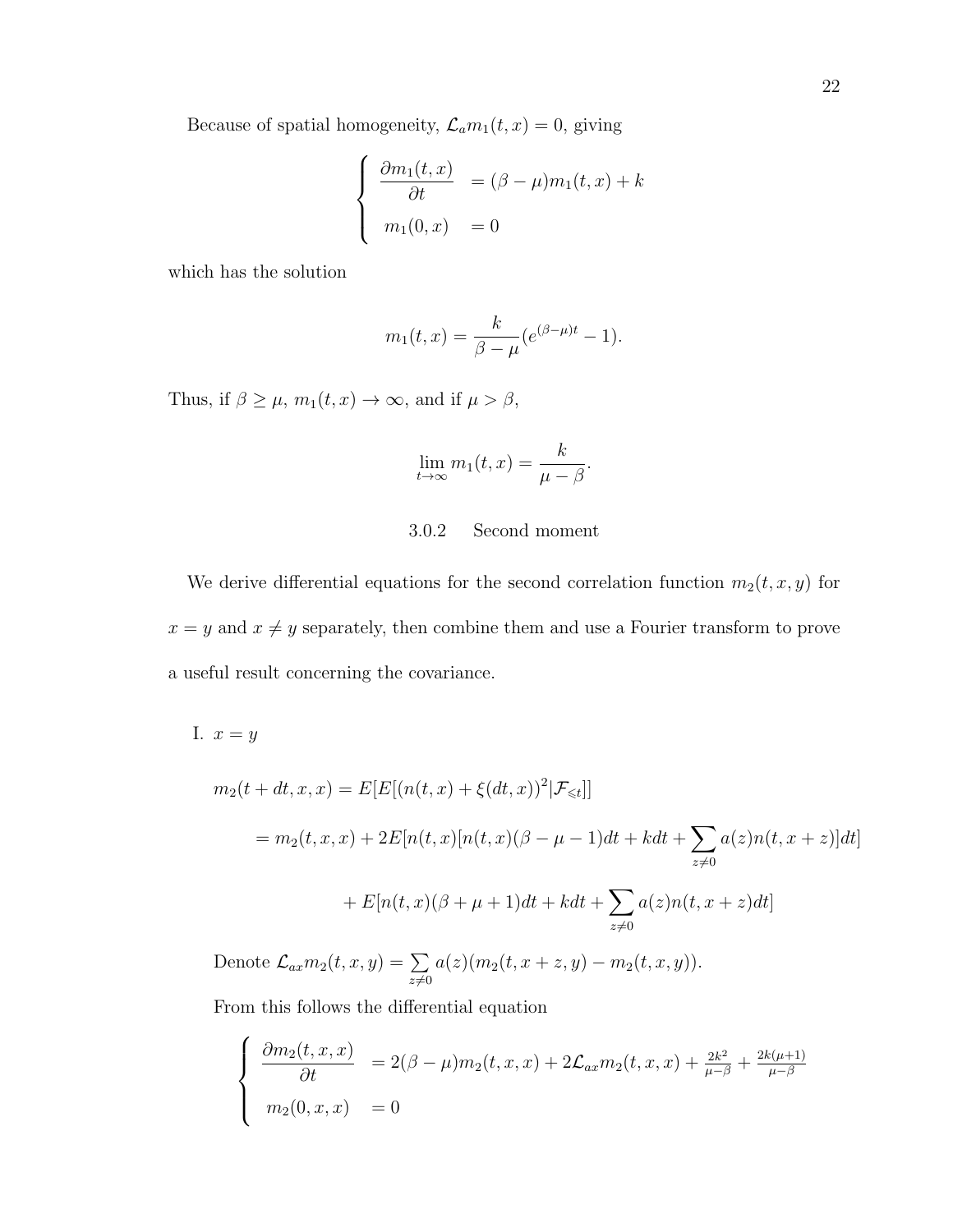II.  $x \neq y$ 

Because only one event can happen during  $dt$ 

$$
P\{\xi(dt,x)=1,\xi(dt,y)=1\}=P\{\xi(dt,x)=-1,\xi(dt,y)=-1\}=0,
$$

while the probability that one particle jumps from  $y$  to  $x$  is

$$
P\{\xi(dt, x) = 1, \xi(dt, y) = -1\} = a(x - y)n(t, y)dt,
$$

and the probability that one particle jumps from  $x$  to  $y$  is

$$
P\{\xi(dt,x) = -1, \xi(dt,y) = 1\} = a(y-x)n(t,x)dt.
$$

Then, similar to above

$$
m_2(t + dt, x, y) = E[E[(n(t, x) + \xi(t, x))(n(t, y) + \xi(t, y))|\mathcal{F}_{\leq t}]]
$$
  
\n
$$
= m_2(t, x, y) + (\beta - \mu)m_2(t, x, y)dt + km_1(t, y)dt + \sum_{z \neq 0} a(z)(m_2(t, x + z, y) - m_2(t, x, y))dt
$$
  
\n
$$
+ (\beta - \mu)m_2(t, x, y)dt + km_1(t, x)dt + \sum_{z \neq 0} a(z)(m_2(t, x, y + z) - m_2(t, x, y))dt
$$
  
\n
$$
+ a(x - y)m_1(t, y)dt + a(y - x)m_1(t, x)dt
$$
  
\n
$$
= m_2(t, x, y) + 2(\beta - \mu)m_2(t, x, y)dt + k(m_1(t, y) + m_1(t, x))dt + (\mathcal{L}_{ax} + \mathcal{L}_{ay})m_2(t, x, y)dt
$$
  
\n
$$
+ a(x - y)(m_1(t, x) + m_1(t, y))dt
$$

The resulting differential equation is

$$
\frac{\partial m_2(t, x, y)}{\partial t} = 2(\beta - \mu) m_2(t, x, y) + (\mathcal{L}_{ax} + \mathcal{L}_{ay}) m_2(t, x, y) + k(m_1(t, x) + m_1(t, y))
$$

$$
+ a(x - y)[m_1(t, x) + m_1(t, y)]
$$

(22)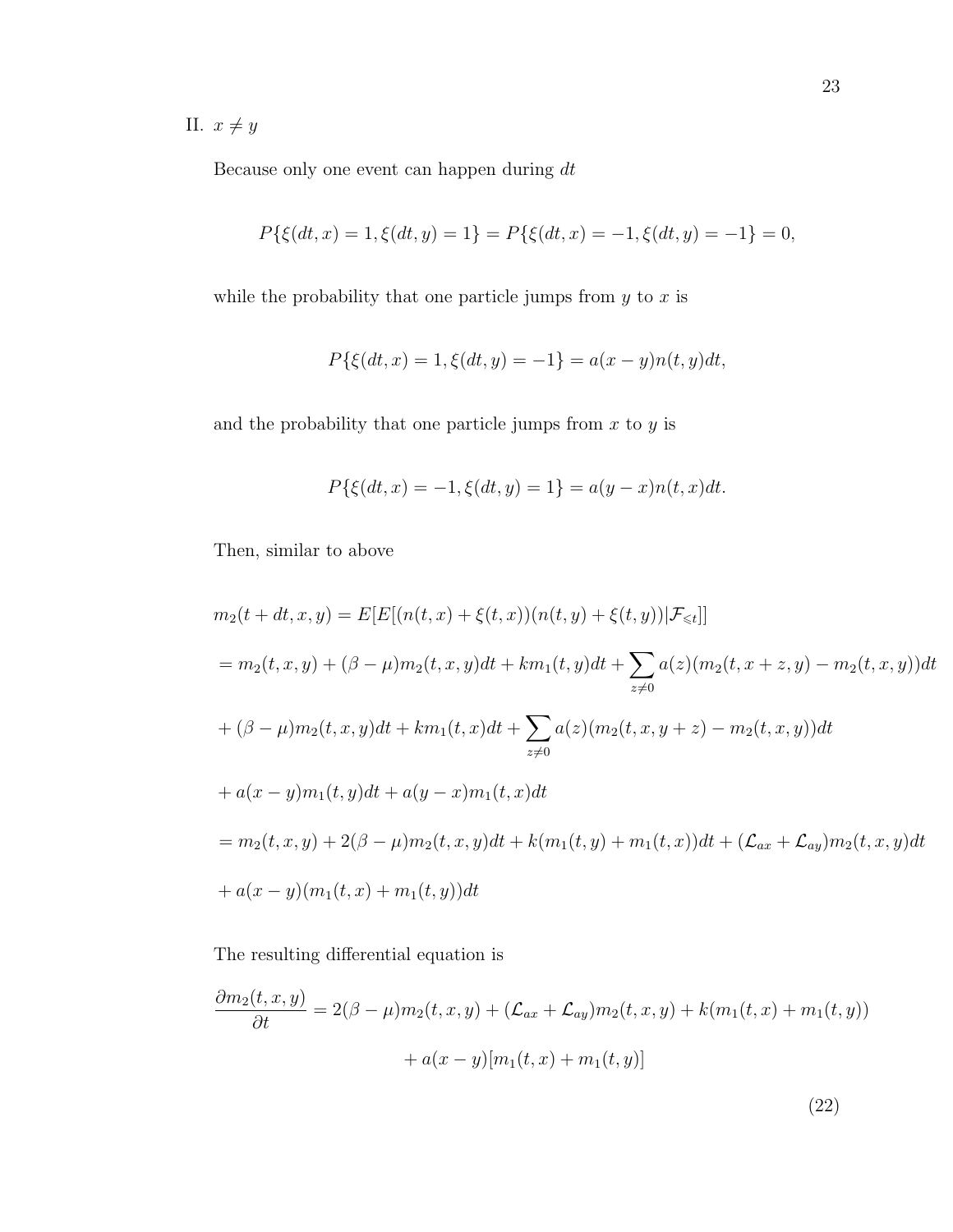That is

$$
\frac{\partial m_2(t, x, y)}{\partial t} = 2(\beta - \mu)m_2(t, x, y) + (\mathcal{L}_{ax} + \mathcal{L}_{ay})m_2(t, x, y) + \frac{2k^2}{\mu - \beta} + 2a(x - y)\frac{k}{\mu - \beta}
$$

Because, for fixed t,  $n(t, x)$  is homogeneous in space, we can write  $m_2(t, x, y) =$  $m_2(t, x-y) = m_2(t, u)$ . Then, we can condense the two cases into a single differential equation

$$
\begin{cases}\n\frac{\partial m_2(t, u)}{\partial t} = 2(\beta - \mu) m_2(t, u) + 2\mathcal{L}_{au} m_2(t, u) + \frac{2k^2}{\mu - \beta} + 2a(u) \frac{k}{\mu - \beta} + \delta_0(u) \frac{2k(\mu + 1)}{\mu - \beta} \\
m_2(0, u) = En^2(0, x)\n\end{cases}
$$

Here  $u = x - y \neq 0$  and  $a(0) = 0$ .

We can partition  $m_2(t, u)$  into  $m_2(t, u) = m_{21} + m_{22}$ , where the solution for  $m_{21}$ depends on time but not position and the solution for  $m_{22}$  depends on position but not time. Thus,  $\mathcal{L}_{au}m_{21}=0$  and  $m_{21}$  corresponds to the source  $\frac{2k^2}{u-k}$  $rac{2k^2}{\mu-\beta}$ , which gives

$$
\frac{\partial m_{21}(t,u)}{\partial t} = 2(\beta - \mu)m_{21}(t,u) + \frac{2k^2}{\mu - \beta}
$$

As  $t \to \infty$ ,  $m_{21} \to \bar{M}_2 = m_1^2(t, x) = \frac{k^2}{(\mu - \beta)}$  $\frac{k^2}{(\mu-\beta)^2}$ . For the second part,  $m_{22}$ ,  $\partial m_{22}$  $\frac{m_{22}}{\partial t} = 0$ , i.e.

$$
\frac{\partial m_{22}(t, u)}{\partial t} = 2(\beta - \mu)m_{22}(t, u) + 2\mathcal{L}_{au}m_{22}(t, u) + 2a(u)\frac{k}{\mu - \beta} + \delta_0(u)\frac{2k(\mu + 1)}{\mu - \beta} = 0
$$

As  $t \to \infty$ ,  $m_{22} \to \tilde{M}_2$ .  $\tilde{M}_2$  is the limiting correlation function for the particle field  $n(t, x), t \to \infty$ . It is the solution of the "elliptic" problem

$$
2\mathcal{L}_{au}\tilde{M}_{2}(u) - 2(\mu - \beta)\tilde{M}_{2}(u) + \delta_{0}(u)\frac{2k(\mu + 1)}{\mu - \beta} + 2a(u)\frac{k}{\mu - \beta} = 0
$$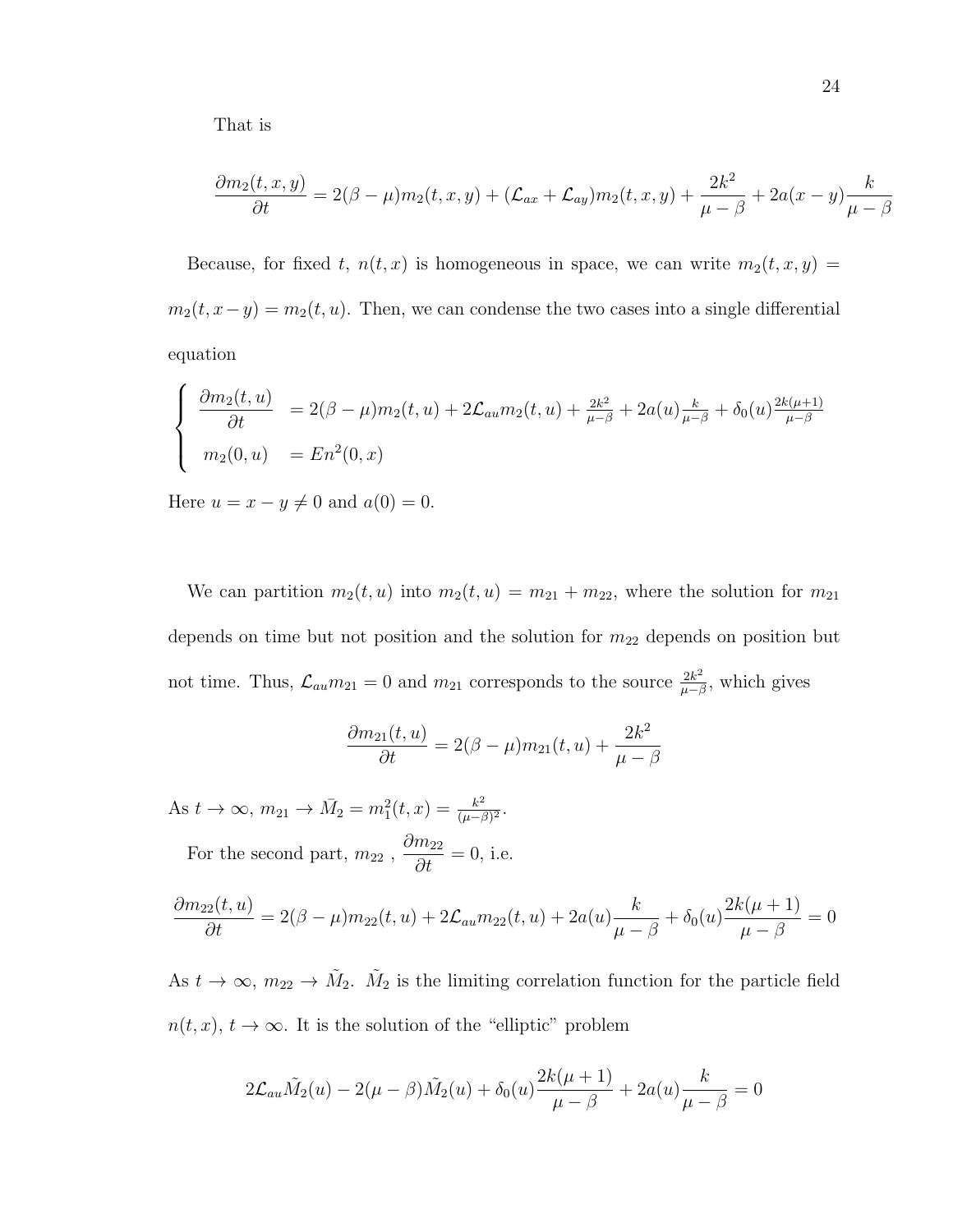Applying the Fourier transform  $\tilde{M}_2(\theta) = \sum$  $u \in \mathbb{Z}^d$  $\tilde{M_2}(u)e^{i(\theta,u)}, \theta \in T^d = [-\pi, \pi]^d,$ we obtain  $h \hat{\sigma}(\theta)$ 

$$
\widehat{M}_2(\theta) = \frac{\frac{k}{\mu - \beta} + \frac{k\hat{a}(\theta)}{\mu - \beta}}{(\mu - \beta) + (1 - \hat{a}(\theta))}.
$$

We have proved the following result.

Theorem 2. If 
$$
t \to \infty
$$
, then  $Cov(n(t, x), n(t, y)) = E[n(t, x)n(t, y)] - E[n(t, x)]E[n(t, y)]$   
=  $m_2(t, x, y) - m_1(t, x)m_1(t, y)$ , tends to  $\tilde{M}_2(x - y) = \tilde{M}_2(u) \in L^2(Z^d)$ 

The Fourier transform of  $\tilde{M}_2(\cdot)$  is equal to

$$
\widehat{\tilde{M}_2}(\theta) = \frac{c_1 + c_2 \hat{a}(\theta)}{c_3 + (1 - \hat{a}(\theta))} \in C(T^d)
$$

where  $c_1 =$ k  $\frac{n}{\mu-\beta},\,c_2=$ k  $\frac{n}{\mu-\beta},\,c_3=\mu-\beta$ 

Let's compare our results with the corresponding results for the critical contact model [3] (where  $k = 0$ ,  $\mu = \beta$ ). In the last case, the limiting distribution for the field  $n(t, x), t \geq 0, x \in \mathbb{Z}^d$ , exists if and only if the underlying random walk with generator  $\mathcal{L}_a$  is transient. In the recurrent case, we have the phenomenon of clusterization. The limiting correlation function is always slowly decreasing (like the Green kernel of  $\mathcal{L}_a$ ).

In the presence of immigration, the situation is much better: the limiting correlation function always exists and we believe that the same is true for all moments. The decay of  $\tilde{M}_2(u)$  depends on the smoothness of  $\hat{a}(\theta)$ . Under minimal regularity conditions, correlations have the same order of decay as  $a(z)$ ,  $z \to \infty$ . For instance, if  $a(z)$  is finitely supported or exponentially decreasing, the correlation also has an exponential decay. If  $a(z)$  has power decay, then the same is true for correlation  $\tilde{M}_2(u)$ ,  $u \to \infty$ .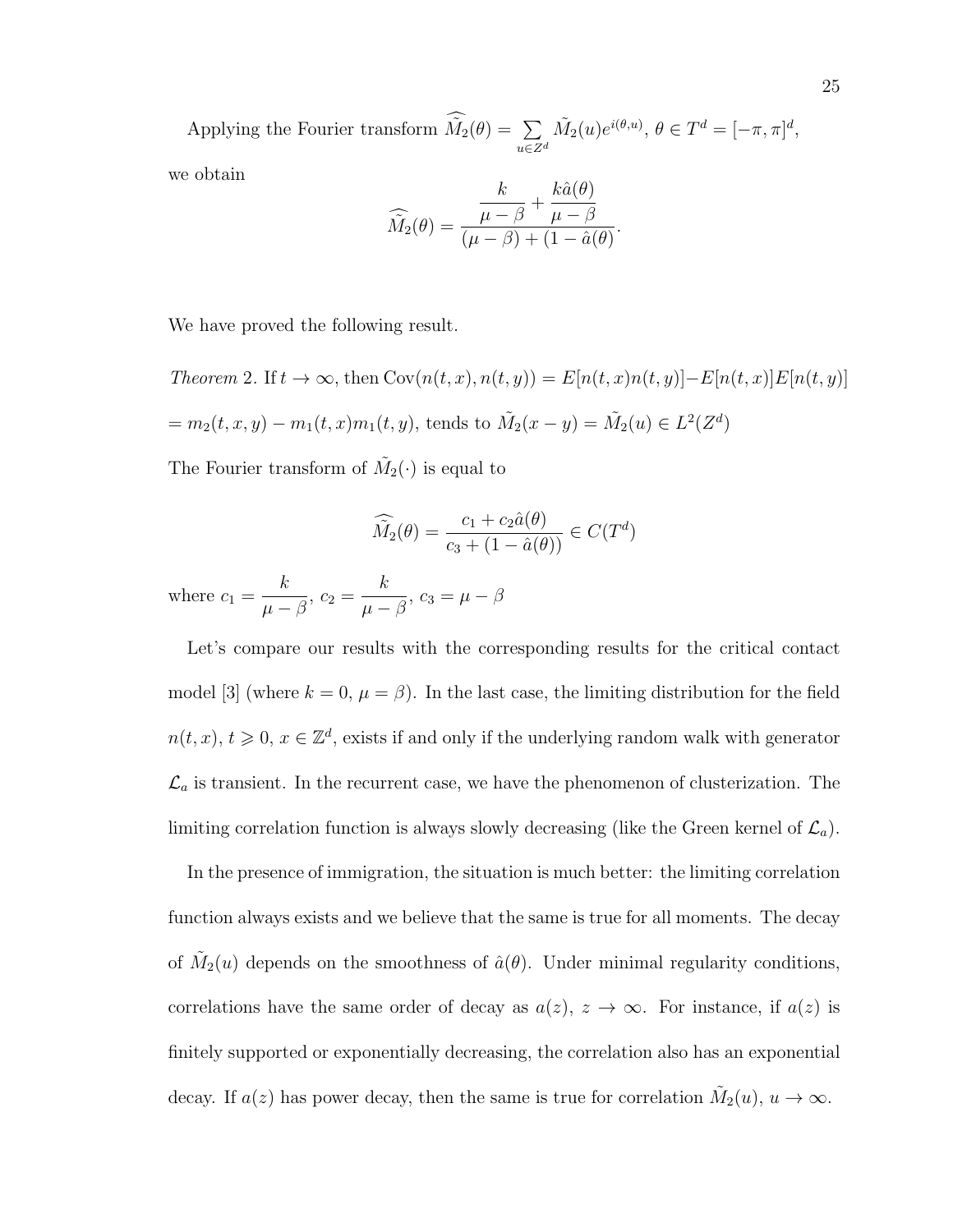### CHAPTER 4: PROCESSES IN A RANDOM ENVIRONMENT

The final four models involve a random environment. Two are Galton-Watson models with immigration and lack a spatial component. In the first, the parameters are random functions of the population size; in the second, they are random functions of a Markov chain on a finite space. The last two models are spatial and feature immigration, migration, and, most importantly, a random environment in space, still stationary in time for the third but not stationary in time for the fourth.

4.1 Galton-Watson processes with immigration in random environments

# 4.1.1 Galton-Watson process with immigration in random environment based on population size

Assume that rates of mortality  $\mu(\cdot)$ , duplication  $\beta(\cdot)$ , and immigration  $k(\cdot)$  are random functions of the volume of the population  $x \geq 0$ . Namely, the random vectors  $(\mu, \beta, k)(x, \omega)$  are i.i.d on the underlying probability space  $(\Omega_e, \mathcal{F}_e, P_e)$  (e: environment).

The Galton-Watson Process is ergodic  $(P_e$ -a.s) if and only if the random series

$$
S = \sum_{n=1}^{\infty} \frac{k(0)(\beta(1) + k(1))(2\beta(2) + k(2))\cdots((n-1)\beta(n-1) + k(n-1))}{\mu(1)(2\mu(2))\cdots(n\mu(n))} < \infty, \ P_e
$$
-a.s.

Theorem 3. Assume that the random variables  $\beta(x,\omega)$ ,  $\mu(x,\omega)$ ,  $k(x,\omega)$  are bounded from above and below by the positive constants  $C^{\pm}$ :  $0 < C^{-} \leq \beta(x,\omega) \leq C^{+} < \infty$ .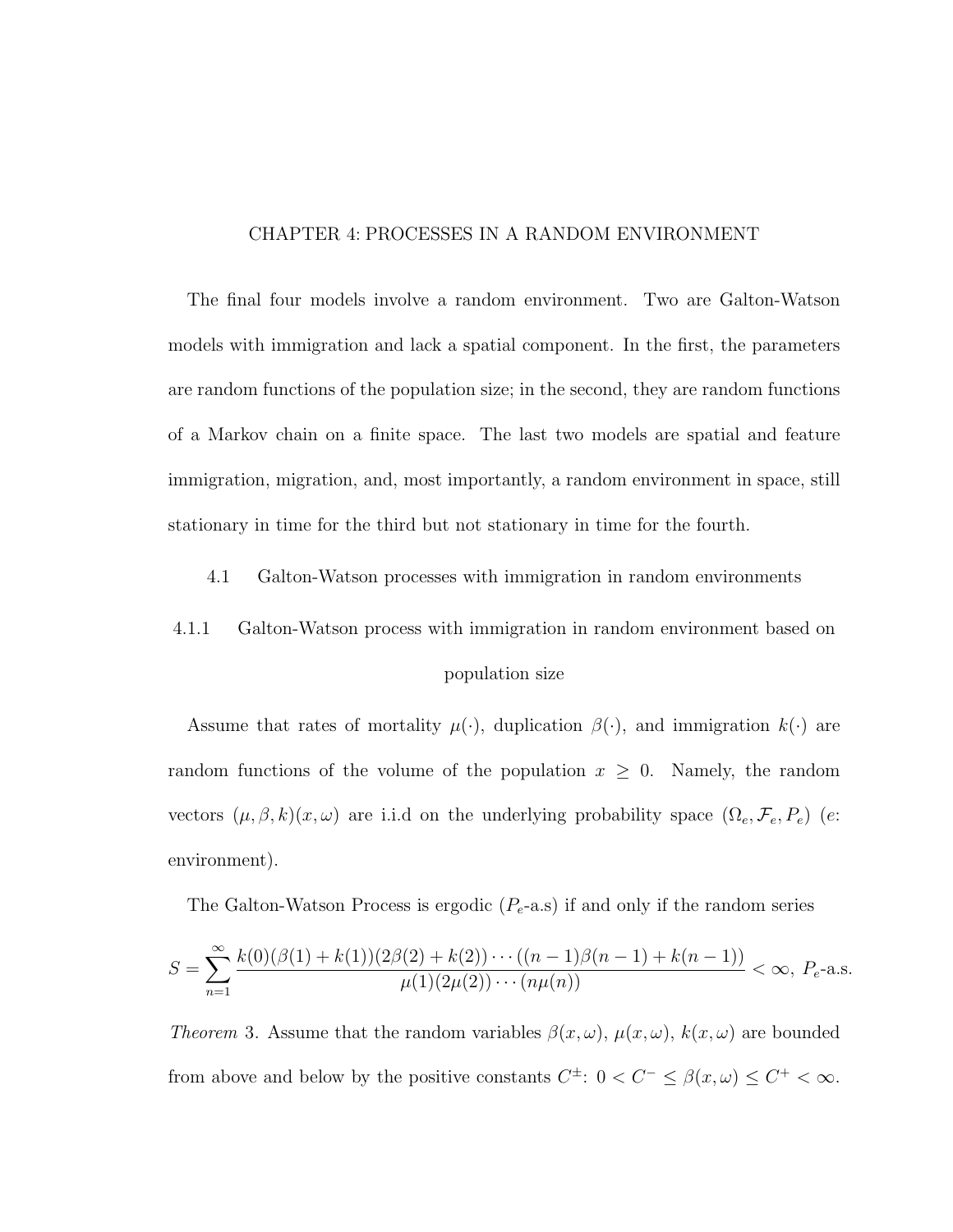Then, the process  $n(t, \omega_e)$  is ergodic  $P_e$ -a.s. if and only if  $\langle \ln \frac{\beta(x,\omega)}{\mu(x,\omega)} \rangle = \langle \ln \beta(\cdot) \rangle$  –  $\langle \ln(\mu(\cdot)) \rangle < 0$ 

Proof. It is sufficient to note that

$$
\frac{k(n-1,\omega) + (n-1)\beta(n-1,\omega)}{n\mu(x,\omega)} = \frac{\frac{k(n-1,\omega) - \beta(n-1,\omega))}{n} + \beta(n-1,\omega)}{\mu(n,\omega)} = e^{\ln \beta(n-1) - \ln \mu(n) + o(\frac{1}{n})}.
$$

It follows from the strong LLN that the series diverges exponentially fast for  $\langle \ln \beta(\cdot) \rangle - \langle \ln \mu(\cdot) \rangle > 0$ ; it converges like a decreasing geometric progression for  $\langle \ln \beta(\cdot) \rangle - \langle \ln \mu(\cdot) \rangle < 0$ ; and it is divergent if  $\langle \ln \beta(\cdot) \rangle = \langle \ln \mu(\cdot) \rangle$ . It diverges even when  $\beta(x,\omega_e) = \mu(x,\omega_e)$  due to the presence of  $k^- \ge C^- > 0$ .

Note that  $ES < \infty$  if and only if  $\langle \frac{\lambda(x-1)}{\mu(x)} \rangle$  $\langle \frac{(x-1)}{\mu(x)} \rangle = \langle \lambda \rangle \langle \frac{1}{\mu} \rangle < \infty$ , i.e., the fluctuations of S, even in the case of convergence, can be very high.

### 4.1.2 Random non-stationary(time dependent) environment

Assume that  $k(t)$  and  $\Delta = (\mu - \beta)(t)$  are stationary random processes on  $(\Omega_m, P_m)$ and that  $k(t)$  is independent of  $\Delta$ . For a fixed environment, i.e., fixed  $k(\cdot)$  and  $\Delta(\cdot)$ , the equation for the first moment takes the form

$$
\frac{dm_1(t,\omega_m)}{dt} = -\Delta(t,\omega_m)m_1 + k(t,\omega_m)
$$

$$
m_1(0,\omega_m) = m_1(0)
$$

Then

$$
m_1(t,\omega_m) = m_1(0)e^{-\int_0^t \Delta(u,\omega_m)du} + \int_0^t k(s,\omega_m)e^{-\int_s^t \Delta(u,\omega_m)du}ds
$$

 $\Box$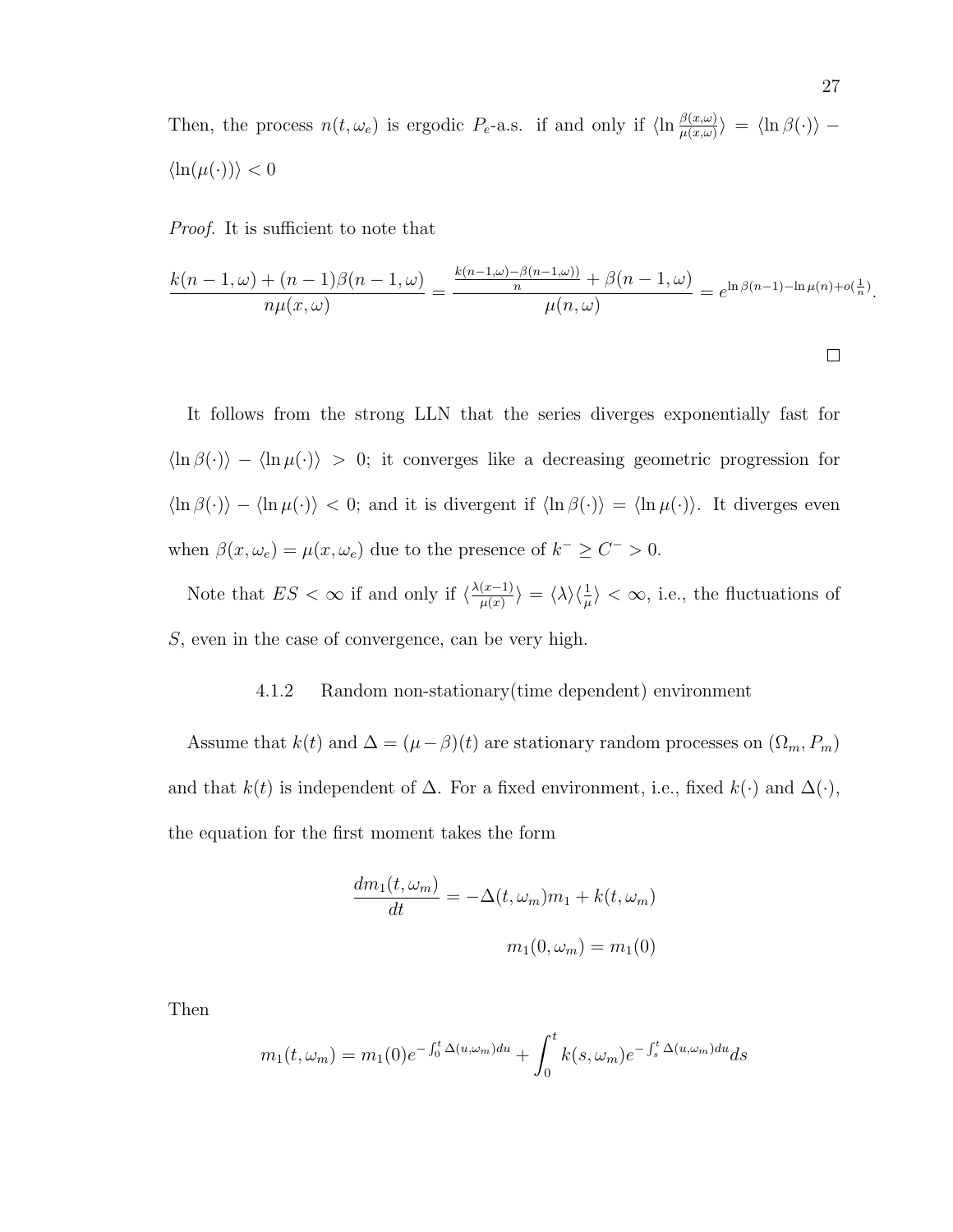Assume that  $\frac{1}{\delta} \geq \Delta(\cdot) \geq \delta > 0, \frac{1}{\delta} \geq k(\cdot) \geq \delta > 0$ . Then

$$
m_1(t,\omega_m) = \int_{-\infty}^t k(s,\omega_m) e^{-\int_s^t \Delta(u,\omega_m) du} ds + O(e^{-\delta t}).
$$

Thus, for large t, the process  $m_1(t, \omega_m)$  is exponentially close to the stationary process

$$
\tilde{m}_1(t,\omega) = \int_{\infty}^t k(s,\omega_m) e^{-\int_s^t \Delta(u,\omega_m) du} ds
$$

Assume now that  $k(t)$  and  $\Delta(s)$  are independent stationary processes and  $-\Delta(t)$  =  $V(x(t))$ , where  $x(t)$ ,  $t \geq 0$ , is a Markov Chain with continuous time and symmetric geometry on the finite set X. (One can also consider  $x(t)$ ,  $t \geq 0$ , as a diffusion process on a compact Riemannian manifold with Laplace-Beltrami generator ∆.) Let

$$
u(t,x) = E_x e^{\int_0^t V(x_s)dx} f(x_t)
$$

$$
= E_x e^{\int_0^t -\Delta(x_s)dx} f(x_t)
$$

Then

$$
\begin{cases}\n\frac{\partial u}{\partial t} = \mathcal{L}u + Vu = Hu \\
u(0, x) = f(x)\n\end{cases}
$$
\n(23)

The operator  $\mathcal L$  is symmetric in  $L^2(x)$  with dot product  $(f, g) = \sum$ x∈X  $f(x)g(x)$ . Thus,  $H = \mathcal{L} + V$  is also symmetric and has real spectrum  $0 > -\delta \ge \lambda_0 > \lambda_1 \ge \cdots$ with orthonormal eigenfunctions  $\psi_0(x) > 0, \psi_1(x) > 0, \cdots$  Iinequality  $\lambda_0 \le \delta < 0$ follows from our assumption on  $\Delta(\cdot)$ .

The solution of equation 23 is given by

$$
u(t,x) = \sum_{n=1}^{N} e^{\lambda_k t} \psi_k(x)(t, \psi_k).
$$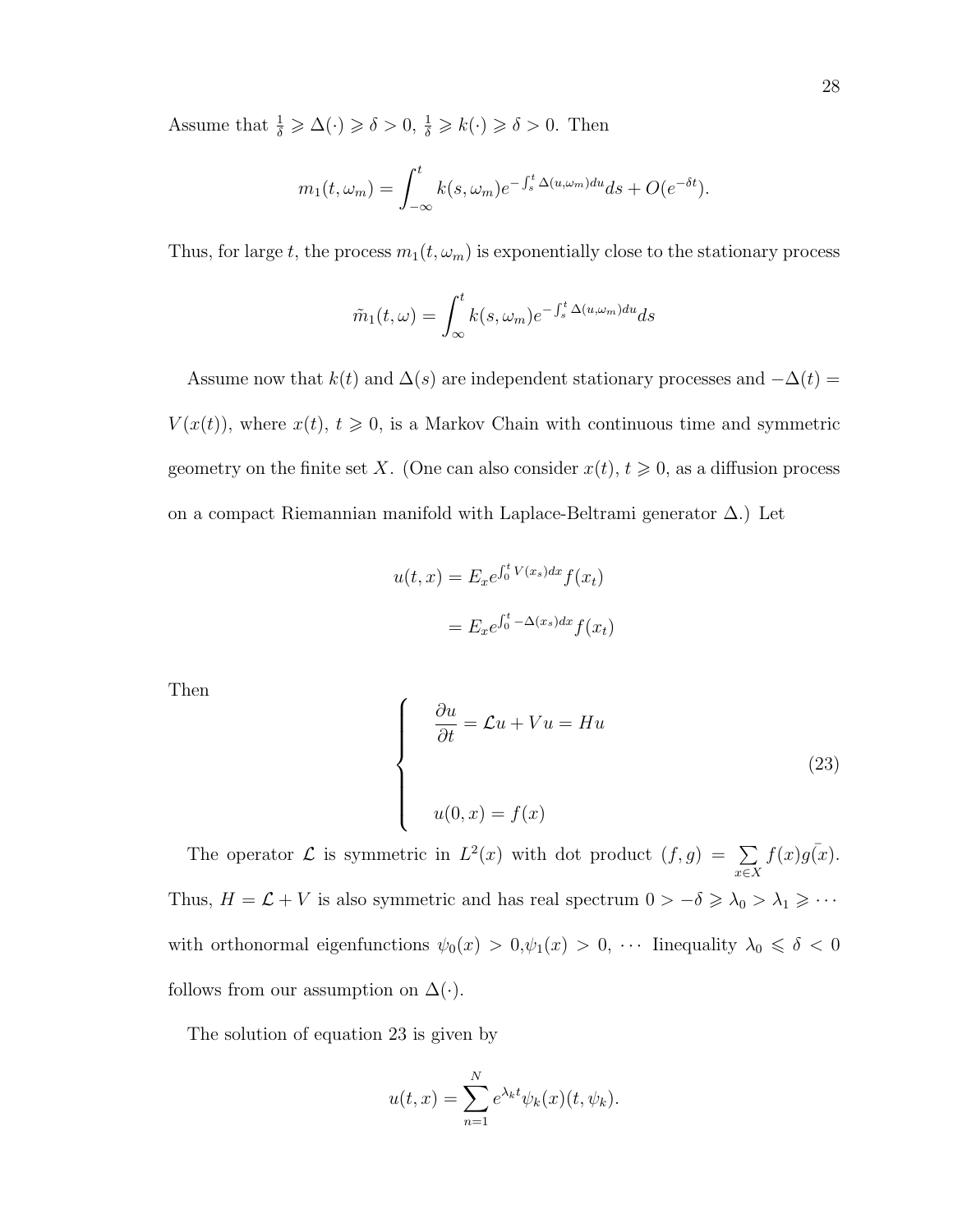Now, we can calculate  $\langle \tilde{m_1}(t,x,\omega_m)\rangle$ .

$$
\langle \tilde{m} \rangle = \int_{-\infty}^{t} \langle k(\cdot) \rangle \langle E_{\pi} e^{\int_{s}^{t} V(x_{u}) du} \rangle ds \qquad (24)
$$

Here,  $\pi(x) = \frac{1}{N} = \frac{\mathbb{1}(x)}{N}$  $\frac{x}{N}$  is the invariant distribution of  $x_s$ . Then

$$
\langle \tilde{m} \rangle = \int_{-\infty}^{t} \langle k \rangle \sum_{k=0}^{k=N} e^{\lambda_k (t-s)} (\psi_k \pi) (\mathbb{1} \psi_k) ds
$$
  
= - $\langle k \rangle \sum_{k=0}^{k=N} \frac{1}{\lambda_k} (\psi_k \mathbb{1})^2 \frac{1}{N}$   
= - $\frac{\langle k \rangle}{N} \sum_{k=0}^{N} \frac{(\psi_k \mathbb{1})^2}{\lambda_k}$ 

# 4.1.3 Galton-Watson process with immigration in random environment given by Markov chain

Let  $x(t)$  be an ergodic MCh on the finite space X and let  $\beta(x), \mu(x), k(x)$ , the rates of duplication, annihilation, and immigration, be functions from  $X$  to  $R^+$ , and, therefore, functions of t and  $\omega_e$ . The process  $(n(t), x(t))$  is a Markov chain on  $\mathbb{Z}_+^1 \times X$ .

Let  $a(x, y), x, y \in X$ ,  $a(x, y) \geq 0$ ,  $\sum$  $y \in X$  $a(x, y) = 1$  for all  $x \in X$ , be the transition function for  $x(t)$ . Consider  $E_{(n,x)}f(n(t), x(t)) = u(t,(n,x))$ . Then

$$
u(t + dt, (n, x)) = (1 - (n\beta(x) + n\mu(x) + k(x) - a(x, x))dt)u(t, x) + n\beta(x)u(t, (n + 1, x))dt
$$

$$
+ k(x)u(t, (n + 1, x))dt + n\mu(x)u(t, (n - 1, x))dt + \sum_{y:y \neq x} a(x, y)u(t, (n, y))dt
$$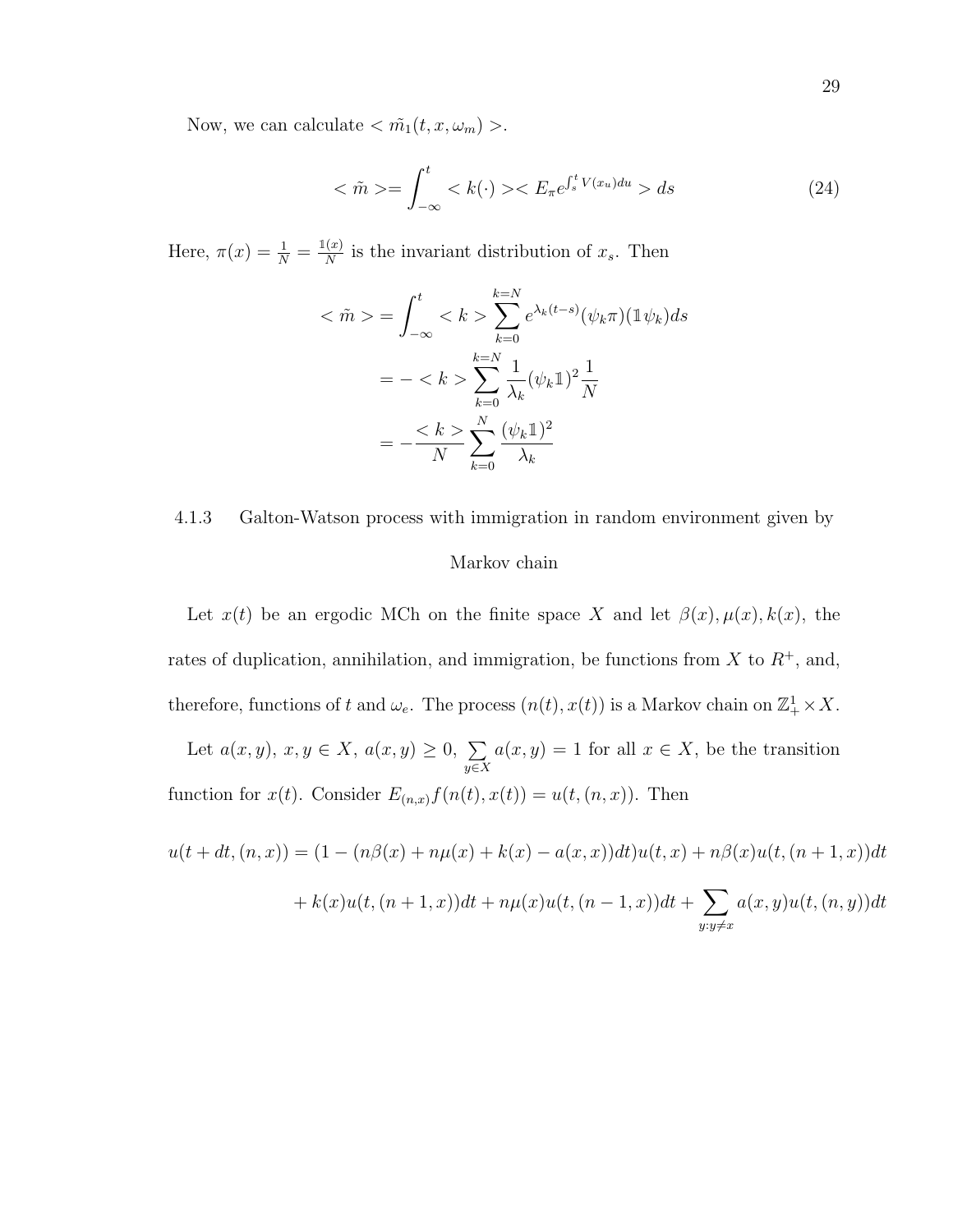We obtain the backward Kolmogorov equation

$$
\frac{\partial u}{\partial t} = \sum_{y:y \neq z} a(t, y)(u(t, (n, y)) - u(t, (n, x))) + (n\beta(x) + k(x))(u(t, (n + 1, x)) - u(t, (n, x))) + n\mu(x)(u(t, (n - 1, x)) - u(t, (n, x)))
$$

 $u(0,(n,x)) = 0$ 

### Example. Two-state random environment.

Here,  $x(t)$  indicates which one of two possible states,  $\{1, 2\}$  the process is in at time t. The birth, mortality, and immigration rates are different for each state:  $\beta_1$  and  $\beta_2$ ,  $\mu_1$ and  $\mu_2$ , and  $k_1$  and  $k_2$ . For a process in state 1, at any time the rate of switching to state 2 is  $\alpha_1$ , with  $\alpha_2$  the rate of the reverse switch. This creates the two-state random environment. Let G be the generator for the process, as diagrammed in Figure 3.



Figure 1: GW process with immigration with random environment as two states

The following theorem gives sufficient conditions for the ergodicity of the process  $(n(t), x(t)).$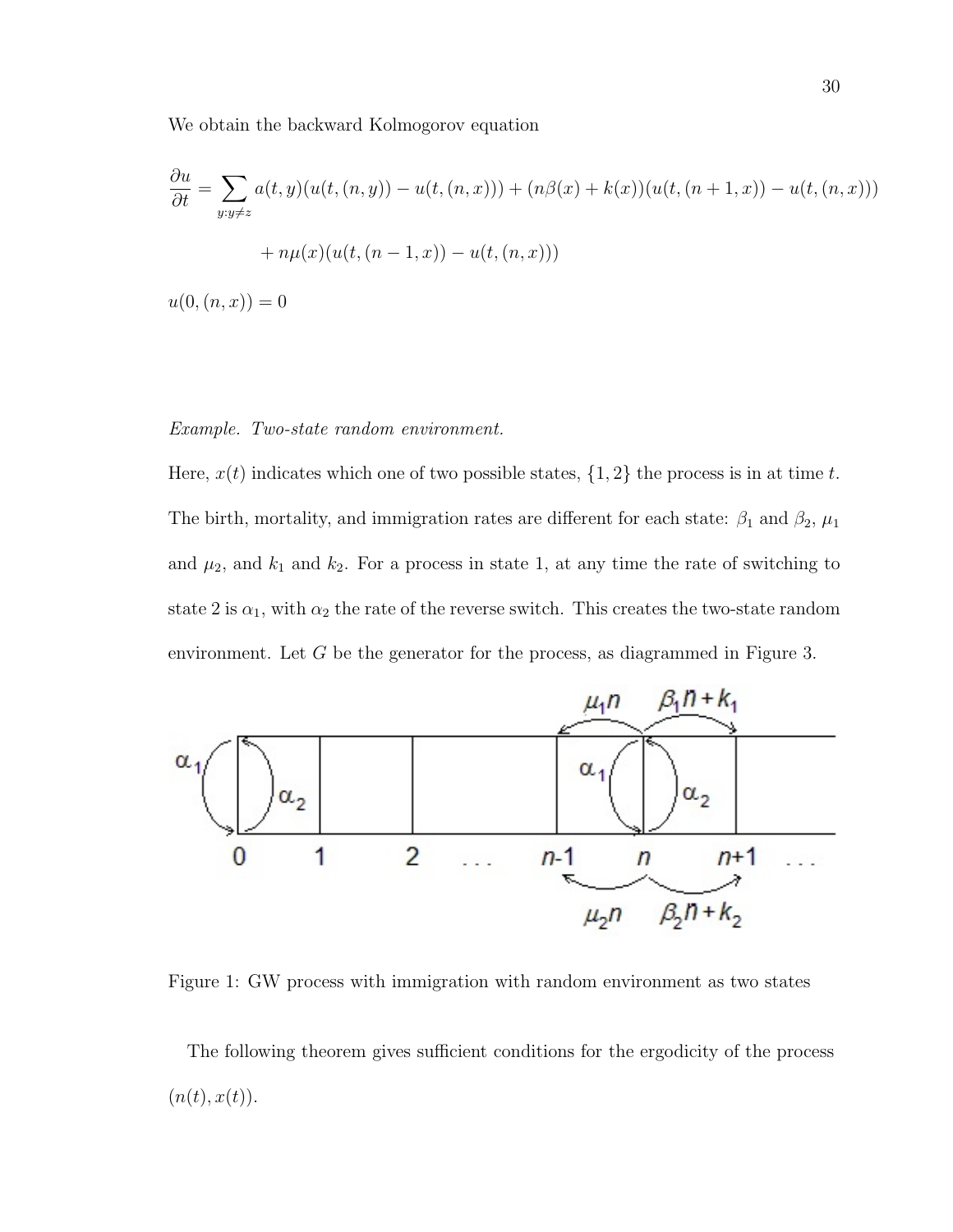Theorem 4. Assume that for some constants  $\delta > 0$  and  $A > 0$ 

$$
\mu_i - \beta_i \ge \delta, \ k_i \le A, \ i = 1, 2
$$

Then, the process  $(n(t), x(t))$  is an ergodic Markov chain and the invariant measure of this process has exponential moments, i.e.,  $E e^{\lambda n(t)} \le c_0 < \infty$  if  $\lambda \le \lambda_0$  for appropriate (small)  $\lambda_0 > 0$ .

*Proof.* We take as a Lyapunov function  $f(n, x) = n$ .

Then,  $Gf(n(t), x(t)) = (\beta_x - \mu_x)n + k_x$ . So for sufficiently large *n*, specifically  $n > \frac{A}{\delta}$ , we have  $Gf \leq 0$ .  $\Box$ 

## 4.2 Models with immigration and migration in a random environment

For this most general case, we have migration and a non-stationary environment in space and time. The rates of duplication, mortality, and immigration at time  $t$ and position  $x \in \mathbb{Z}^d$  are given by  $\beta(t, x)$ ,  $\mu(t, x)$ , and  $k(t, x)$ . As in the above models, immigration is uninfluenced by the presence of other particles; also set  $\delta_1 \leq k(t, x) \leq$  $\delta_2$ ,  $0 < \delta_1 < \delta_2 < \infty$ . The rate of migration is given by  $\kappa$ , with the process governed by the probability kernel  $a(z)$ , the rate of transition from x to  $x + z$ ,  $z \in \mathbb{Z}^d$ .

If  $n(t, x)$  is the number of particles at  $x \in \mathbb{Z}^d$  at time  $t, n(t+dt, x) = n(t, x) + \xi(t, x)$ ,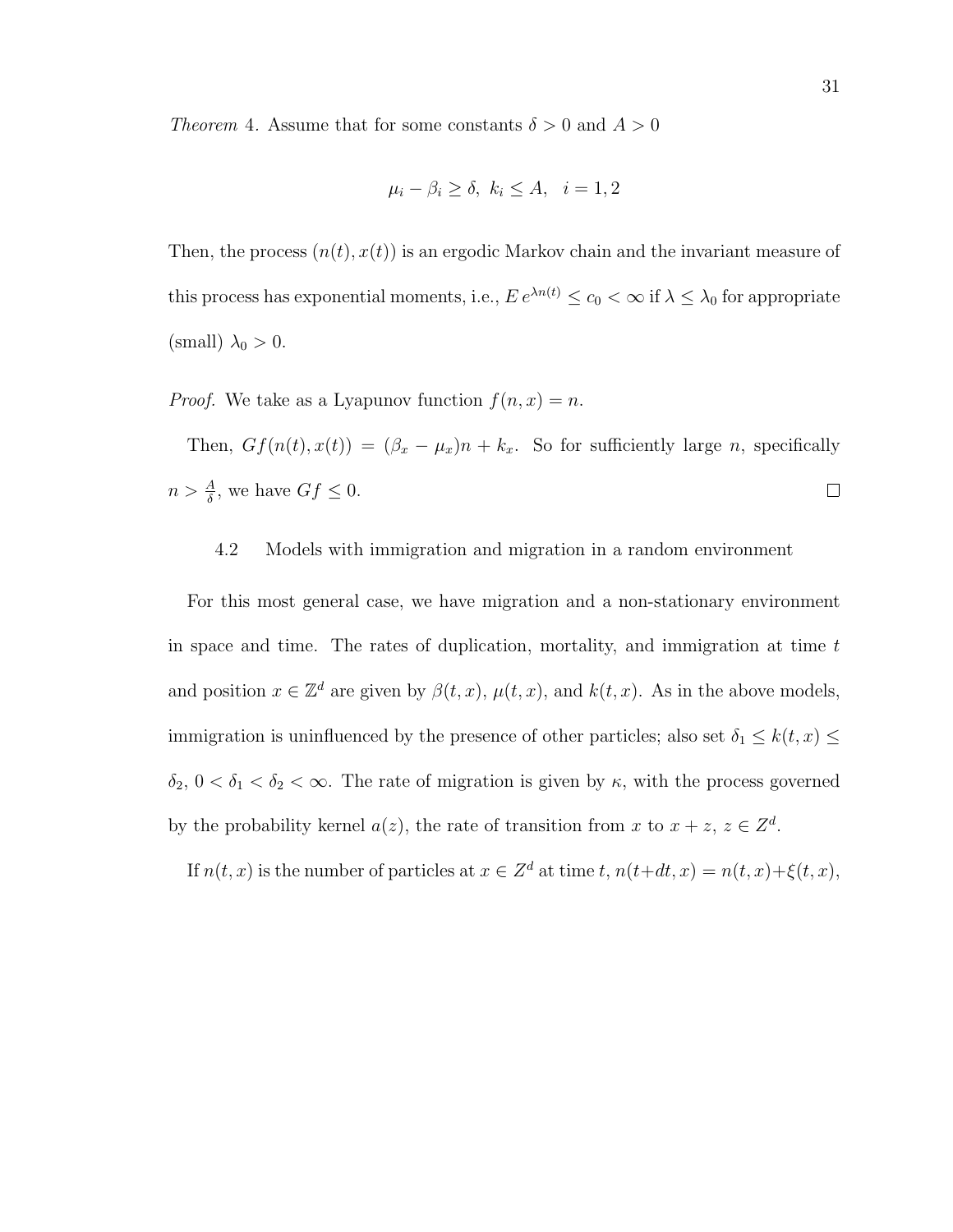where

$$
\xi(t,x) = \begin{cases}\n1 & \text{w. pr. } n(t,x)\beta(t,x)dt + k(t,x)dt + \sum_{z\neq 0} a(-z)n(t,x+z)dt \\
-1 & \text{w. pr. } n(t,x)\mu(t,x)dt + \sum_{z\neq 0} a(z)n(t,x)dt \\
0 & \text{w. pr. } 1 - (\beta(t,x) + \mu(t,x))n(t,x)dt - \sum_{z\neq 0} a(z)n(t,x+z)dt \\
& - \sum_{z\neq 0} a(z)n(t,x)dt - k(t,x)dt\n\end{cases}
$$

For the first moment,  $m_1(t, x) = E[n(t, x)]$ , we can write

$$
m_1(t + dt, x) = E[E[n(t + dt, x)|\mathcal{F}_t]] = E[E[n(t, x) + \epsilon(t, x)|\mathcal{F}_t]]
$$
  
=  $m_1(t, x) + (\beta(t, x) - \mu(t, x))m_1(t, x)dt + k(t, x)dt$   
+  $\sum_{z \neq 0} a(z)[m_1(t, x + z) - m_1(t, x)]dt$ 

and so, defining, as above,  $\mathcal{L}_a(f(t,x)) = \sum$  $z\neq0$  $a(z)[f(t, x+z) - f(t, x)]$ , we obtain

$$
\begin{cases}\n\frac{\partial m_1(t,x)}{\partial t} = (\beta(t,x) - \mu(t,x))m_1(t,x) + k(t,x) + \mathcal{L}_a m_1(t,x) \\
m_1(0,x) = 0\n\end{cases}
$$
\n(25)

We consider two cases. The first is where the duplication and mortality rates are equal,  $\beta(t, x) = \mu(t, x)$ . Because of the immigration rate bounded above 0, we find that the expected population size at each site tends to infinity. In the second case, to simplify, we consider  $\beta(t, x)$  and  $\mu(t, x)$  to be stationary in time, and assume the mortality rate to be greater than the duplication rate everywhere by at least a minimal amount. Here, we show that the interplay between the excess mortality and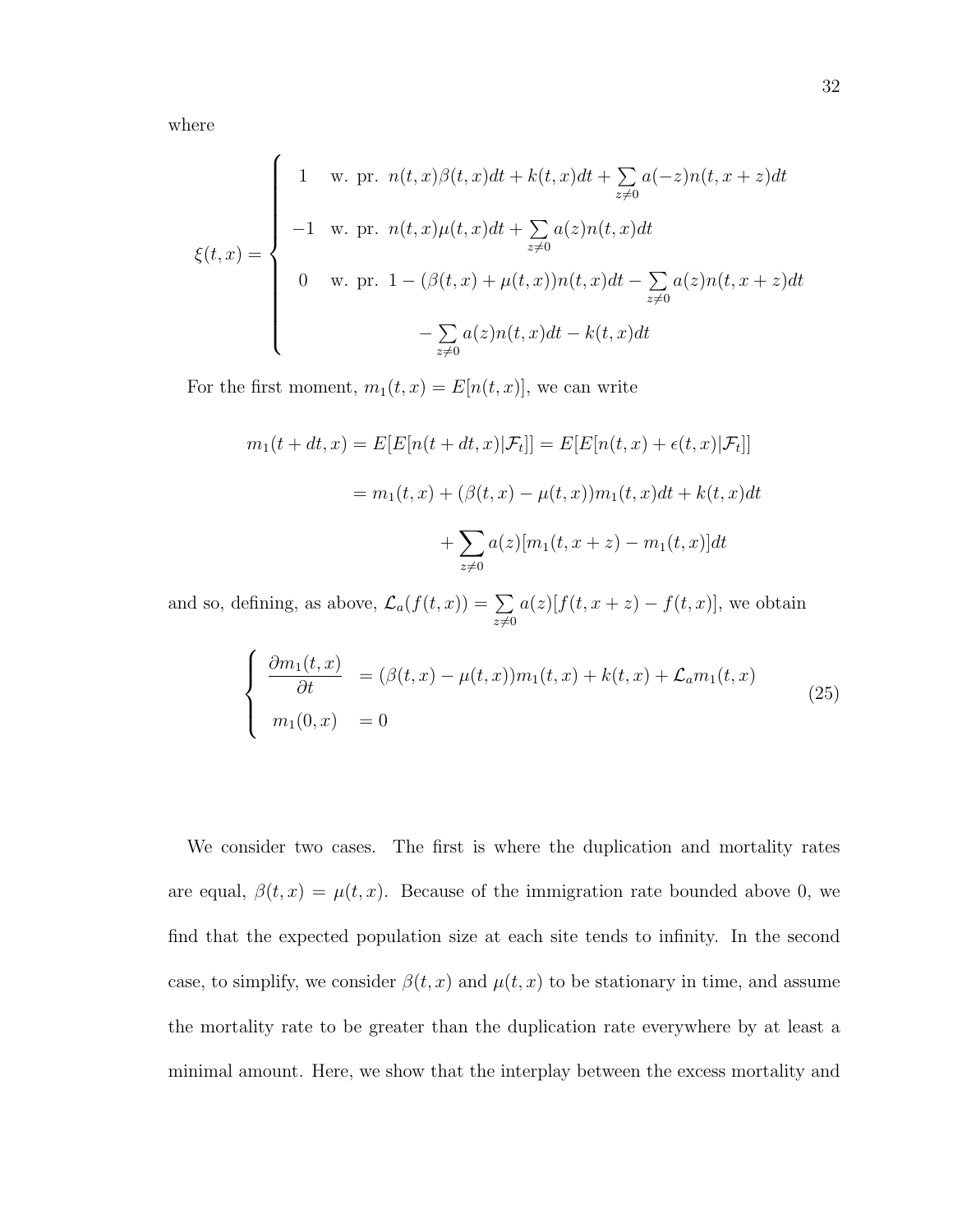the positive immigration results in a finite positive expected population size at each site.

4.2.1 Case I

If  $\beta(t, x) = \mu(t, x)$  $\sqrt{ }$  $\int$  $\overline{\mathcal{L}}$  $\frac{\partial m_1(t,x)}{\partial t}$  =  $k(t,x) + \mathcal{L}_a m_1(t,x)$  $m_1(0, x) = 0$ 

Taking Fourier transforms,

$$
\begin{cases}\n\frac{\partial \widehat{m_1}(t, v)}{\partial t} = \widehat{k}(t, v) + \widehat{\mathcal{L}_a}(v) \widehat{m_1}(t, v) \\
\widehat{m_1}(0, x) = 0\n\end{cases}
$$

$$
\frac{\partial}{\partial t}(e^{-\widehat{\mathcal{L}}_a(v)t}\widehat{m_1}) = -\widehat{\mathcal{L}_a}(v)e^{\widehat{\mathcal{L}}_a(v)t}\widehat{m_1} + e^{-\widehat{\mathcal{L}}_a(v)t}\frac{\partial \widehat{m_1}}{\partial t} = e^{\widehat{\mathcal{L}}_a(v)t}\widehat{k}(t,v)
$$

$$
e^{-\kappa \widehat{\mathcal{L}_a}(v)t} \widehat{m_1}(t,v) = \int_0^t e^{-\widehat{\mathcal{L}_a}(v)s} \widehat{k}(s,v)ds
$$

$$
\widehat{m_1}(t,v) = \int_0^t e^{-(s-t)\widehat{\mathcal{L}_a}(v)} \widehat{k}(s,v) ds
$$

Taking the inverse Fourier transform,

$$
m_1(t,x) = \frac{1}{(2\pi)^d} \int_{T_d} \int_0^t e^{-(s-t)\hat{\mathcal{L}}_a(v)} \hat{k}(s,v) ds e^{-i(v,x)} dv
$$
  
= 
$$
\int_0^t ds \sum_{y \in Z^d} k(s,y) p(t-s, x-y, 0) \ge \int_0^t \delta_1 ds = \delta_1 t
$$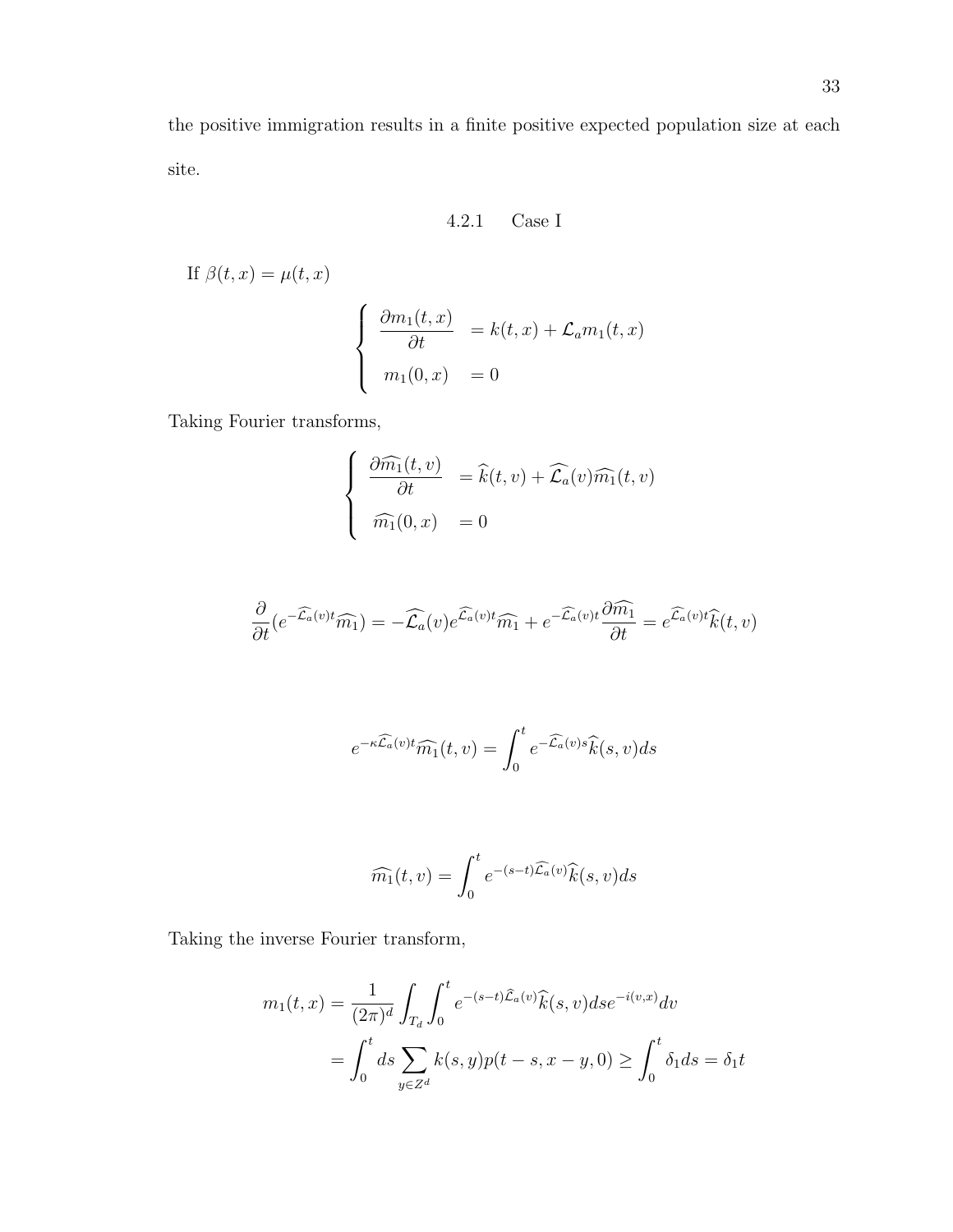where

$$
p(t, x, y) = \frac{1}{(2\pi)^d} \int_{T^d} e^{-t\hat{\mathcal{L}}_a(v) - i(v, x - y)} dv = \frac{1}{(2\pi)^d} \int_{T^d} e^{-t \sum_{j=1}^d (\cos(v_j) - 1) - i(v, x - y)} dv
$$

As  $t \to \infty$ ,  $\delta_1 t \to \infty$ . Thus, when the birth rate equals the death rate, the expected population at each site  $x \in \mathbb{Z}^d$  will go to infinity as  $t \to \infty$ .

## 4.2.2 Case II

Here,  $\beta(t, x) \neq \mu(t, x)$ . For simplification we assume that only immigration,  $k(t, x)$ , is not stationary in time. In other words, we us assume that the duplication and mortality rates are stationary in time and depend only on position:  $\beta(t,x) = \beta(x)$ ,  $\mu(t, x) = \mu(x)$  and  $\mu(x) - \beta(x) \ge \delta_1 > 0$ . From Eq. 25, we get

$$
\begin{cases}\n\frac{\partial m_1(t,x)}{\partial t} = k(t,x) + \mathcal{L}_a m_1(t,x) + (\beta(t,x) - \mu(t,x))m_1(t,x) \\
m_1(0,x) = 0\n\end{cases}
$$

This has the solution

$$
m_1(t, x) = \int_0^t ds \sum_{y \in Z^d} k(s, y) q(t - s, x, y)
$$

where  $q(t - s, x, y)$  is the solution for

$$
\begin{cases}\n\frac{\partial q}{\partial t} = \mathcal{L}_a q + (\beta(t, x) - \mu(t, x))q \\
q(0, x, y) = \delta(x - y) = \begin{cases}\n1 & y = x \\
0 & y \neq x\n\end{cases}\n\end{cases}
$$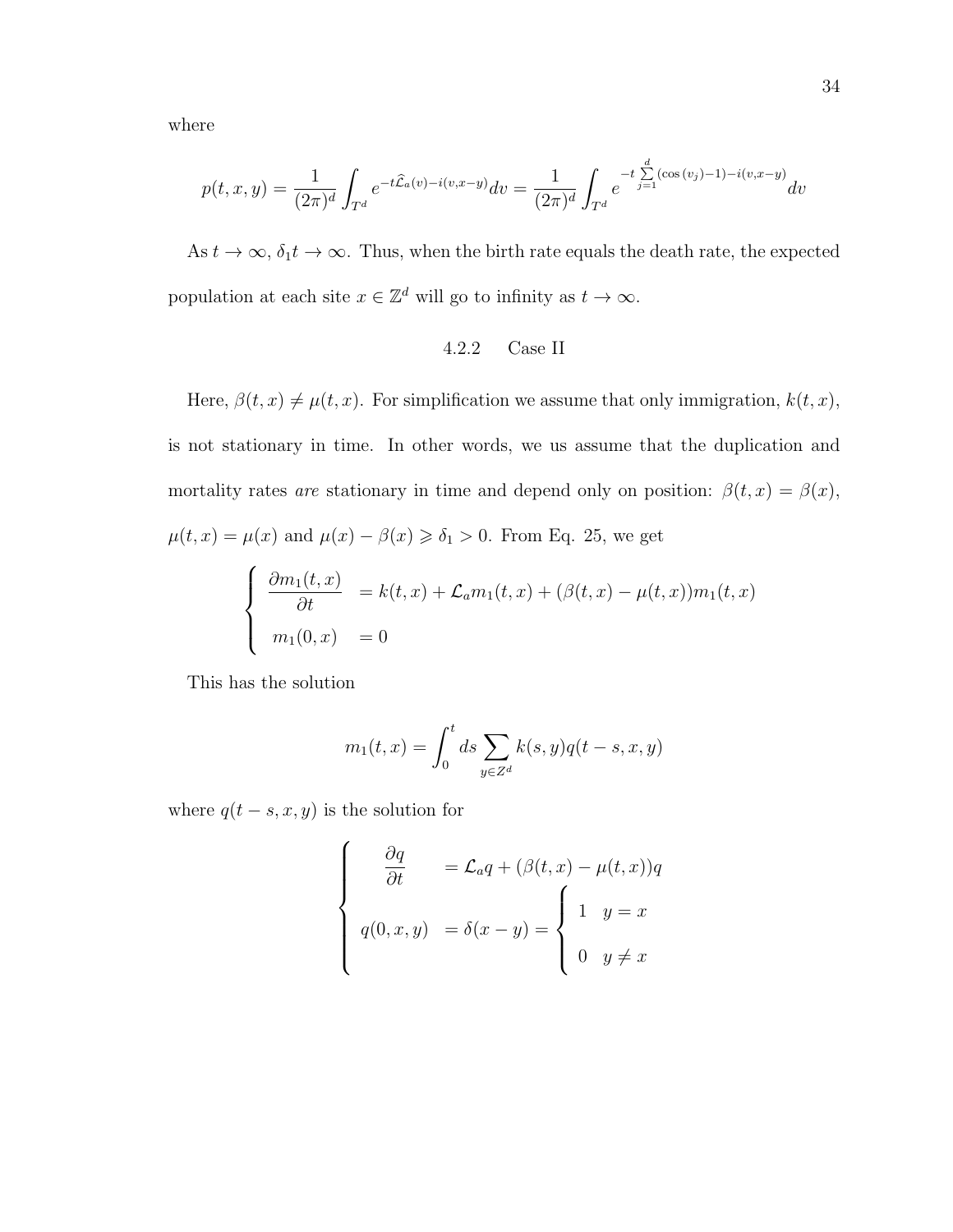By the Feynman-Kac formula,

$$
q(s, x, y) = E_x[e^{\int_0^s (\beta(x_u) - \mu(x_u))du} \delta(x_s - y)]
$$
  
=  $E[e^{\int_0^s (\beta(x_u) - \mu(x_u)du} \delta(x_s - y))|x_0 = x]$   
=  $E[E[e^{\int_0^s (\beta(x_u) - \mu(x_u)du} \delta(x_s - y))|x_0 = x, x_s = y]|x_0 = x]$   
=  $P(x_s = y|x_0 = x)E_{x \to y}[e^{\int_0^s (\beta(x_u) - \mu(x_u)du}]$   
=  $p(s, x, y)E_{x \to y}[e^{\int_0^s (\beta(x_u) - \mu(x_u)du}]$ 

where

$$
p(t, x, y) = \frac{1}{(2\pi)^d} \int_{T^d} e^{-t\widehat{\mathcal{L}}_a(v) - i(v, x-y)} dv.
$$

Finally

$$
\lim_{t \to \infty} m_1(t, x) = \lim_{t \to \infty} \int_0^t ds \sum_{y \in Z^d} k(s, y) E_{x \to y} [e^{\int_0^{t-s} (\beta(x_u) - \mu(x_u) du}] p(t - s, x, y)
$$

and letting 
$$
w = t - s
$$
  
\n $\leq \lim_{t \to \infty} \int_0^t dw \|k\|_{\infty} E_{x \to y} [e^{\int_0^w (\beta(x_u) - \mu(x_u) du}]$   
\n $\leq \|k\|_{\infty} \int_0^{\infty} e^{-\delta_1 w} dw \text{ since } \beta(x) - \mu(x) \leq -\delta_1 < 0$   
\n $= \frac{\|k\|_{\infty}}{\delta_1}.$ 

Thus, when  $\mu(x) - \beta(x) > 0$ ,  $\lim_{t \to \infty} m_1(t, x)$  is bounded by 0 and  $\frac{\|k\|_{\infty}}{\delta_1}$ , so this limit exists and is finite.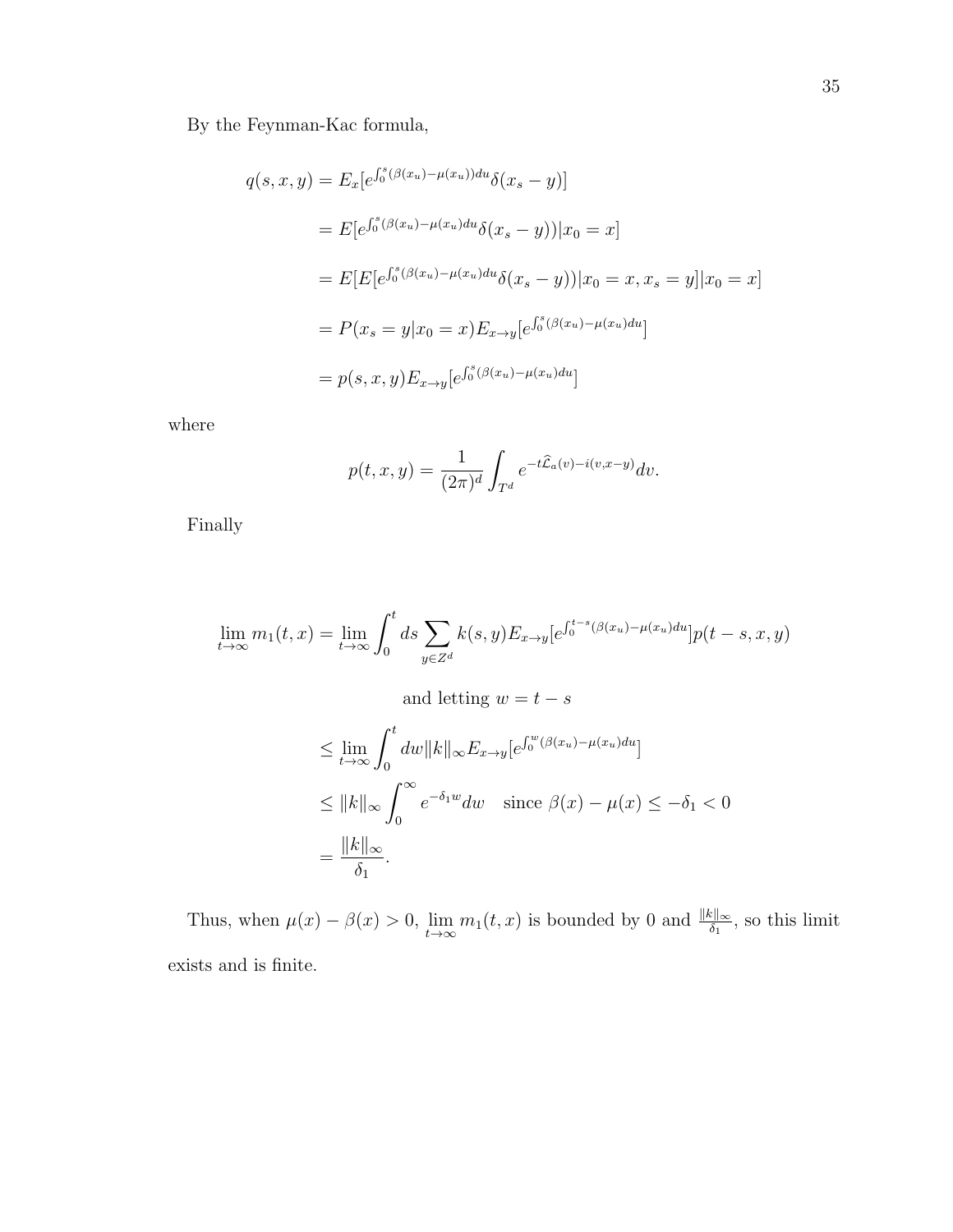# CHAPTER 5: SPATIAL PROCESSES WITH IMMIGRATION ON  $Z^D$  IN HOMOGENEOUS ENVIRONMENT FOR MULTIPLE OFFSPRING

### 5.1 Description of the Model

We now consider our process with birth, death, migration, and immigration on a countable space, specifically the lattice  $\mathbb{Z}^d$ . We denote  $N(t, x)$ ,  $t \leq 0$ ,  $x \in \mathbb{Z}^d$  as the global population at time t in the position  $y \in \mathbb{Z}^d$  and denote  $n(t, x, y)$  as the subpopulation generated by one particle at the initial time 0 in the position  $y \in \mathbb{Z}^d$ . Those subpopulations are independent and

$$
N(t, x) = \sum_{x \in Z^d} n(t, x, y), \ N(0, x) = 1
$$

Notations:

(i): the birth rate of  $j-1$  particles:  $\beta_j > 0$ ,  $j = 2, 3, 4, 5, \dots$ , the rate of birth that one particle will split into j particles at moment  $t$ , in other words, the birth rate that each parent particle will generate  $j - 1$  offsprings independently.During a period of time  $(t, t + dt)$ , the probability that one particle will split into j particles is  $\beta_j dt$ . Let us introduce the corresponding infinitesimal generating function  $F(z) = \mu - (\mu + \sum$  $j \geq 2$  $\beta_j$ ) $z+\sum$  $j \geq 2$  $\beta_j z^j$ . We will assume that  $F(z)$  is an analytic function in the circle  $|z| < 1+\delta$ ,  $\delta > 0$ , i.e the rate of birth  $\beta_j$  as a function of j is exponentially decreasing. And we also assume that the new offsprings start their evolution from the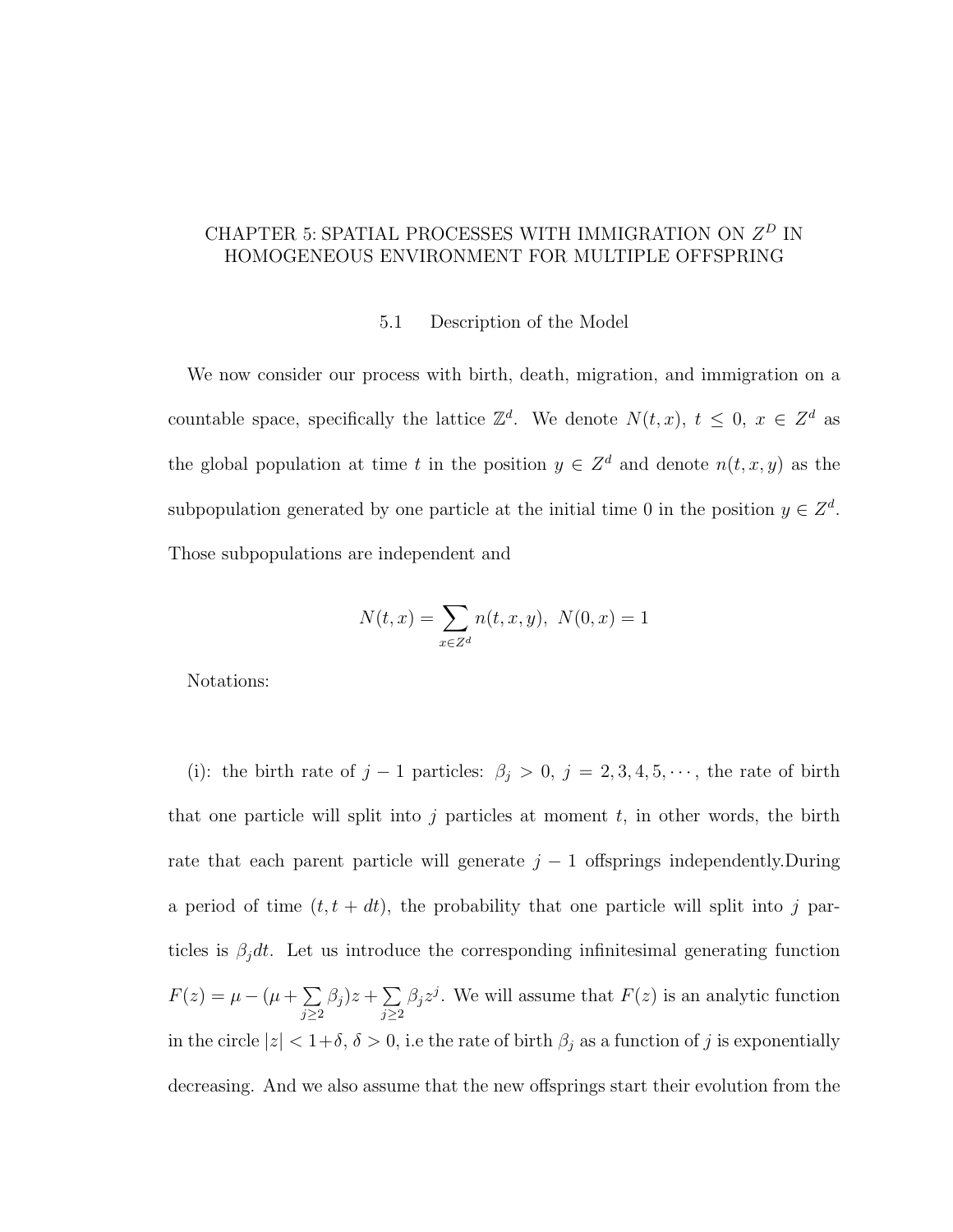same birth place independently on others, like in the classcial paper of Kolmogorov, Petrovski and Piskunov(1937)[5]

(ii):the rate of death: $\mu > 0$ . During a period of time  $(t, t+dt)$ , the probability that one particle will die is  $\mu dt$ .

(iii):the rate of immigration:  $k > 0$ . During a period of time  $(t, t + dt)$ , the probability that one new particle outside of the system appears in the site  $x \in \mathbb{Z}^d$  is kdt. The appearance of a new particle in the system is uninfluenced by the presence of other particles.

(iv): the rate of particles' migration:  $\kappa > 0$ . Migration of the parent particle depends on the probability kernel  $a(z)$ ,  $a(0) = -1$ ,  $\sum$  $z\neq0$  $a(z) = 1, z \in \mathbb{Z}^d$ , here  $a(z)$ is the transition rate of parent particle from x to  $x + z$ ,  $z \in \mathbb{Z}^d$  at t. The parent particle jumps from site x to  $x + z$  during a period of time  $(t, t + dt)$  with probability  $\kappa a(z)dt$ . The generator of the corresponding (underlying) random walk is the discrete or lattice Laplacian  $\mathcal{L}_a\psi(x) = \kappa \sum$  $z\neq0$  $[\psi(x+z)-\psi(x)]a(z).$ 

This model is similar to the well-known Kolmogorov-Petrovski-Piskunov (KPP) model(1937)[5]. However, first, for the KPP model, the state space is continuous state space  $R<sup>d</sup>$  instead of discrete state space  $Z<sup>d</sup>$  and the underlying process is Brownian motion instead of a random walk. These two differences are rather essential technical points. In the KPP case, the study of stead states was developed by the ideas of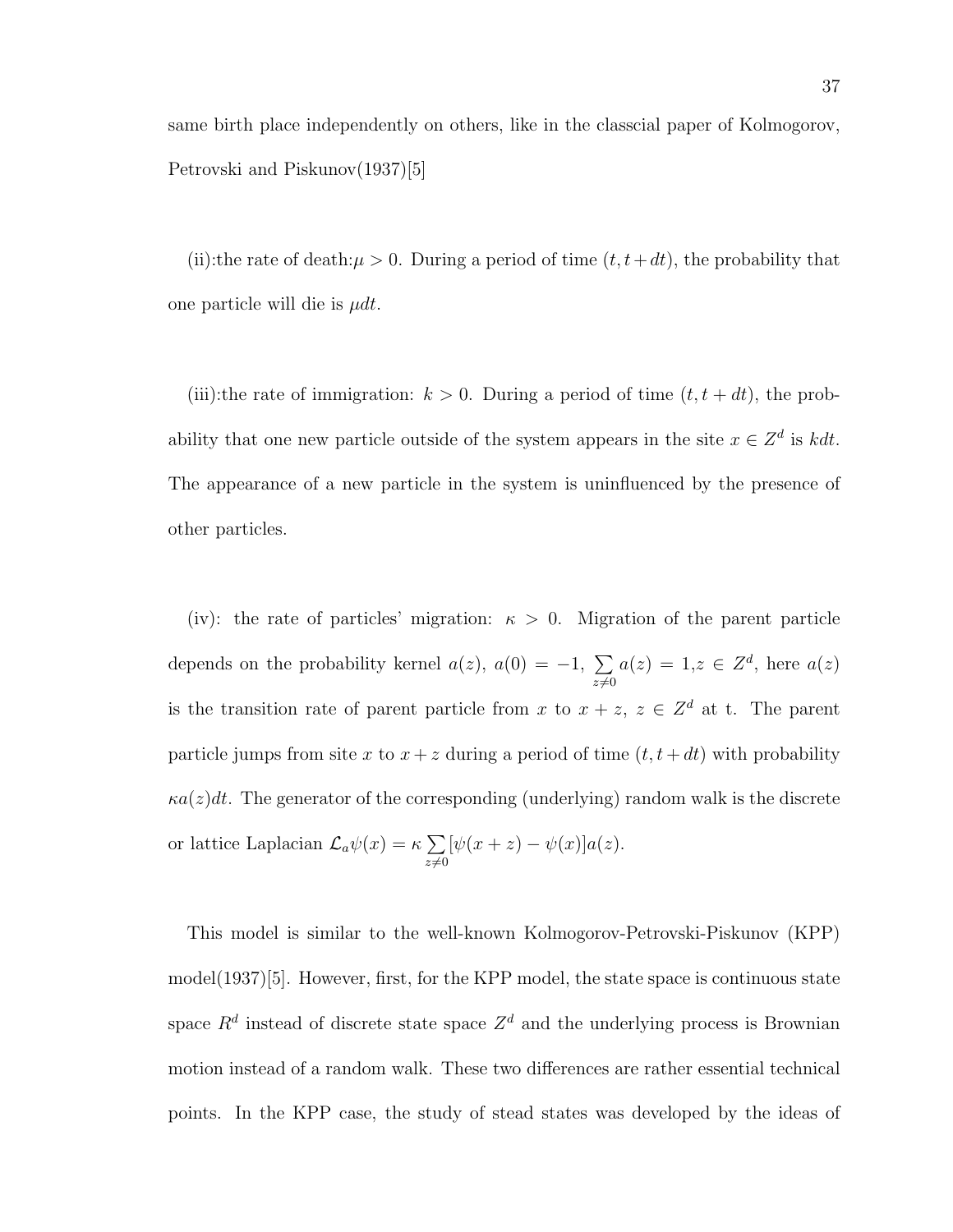R. L. Dobrushin [2], who applied a technique involving partial differential equations. In the case of continuous contact model, in the terminology in Kondratiev, Kutoviy and Pirogov (2008) [6], there is no immigration (i.e  $k=0$ ) and the birth rate equals the death rate (i.e  $\beta_2 = \mu$ ), They applied forward Kolmogrov equation to prove the existence of the steady states (the limit of the total number of population as  $t \rightarrow$  $\infty$ ). But with the presence of the immigration, we have to use backward Kolmogrov equation.

For simplicity, we denote  $n(t, x, y)$  as  $n(t, x)$ , the number of particles at x at time t, the equation for this process is given by  $n(t + dt, x) = n(t, x) + \xi(dt, x)$ , where

$$
\xi(dt,x) = \begin{cases}\n1 & \text{w. pr. } n(t,x)\beta_2 dt + kdt + \kappa \sum_{z \neq 0} a(z)n(t,x+z)dt \\
j & \text{w. pr. } n(t,x)\beta_{j+1}dt \ j \geq 2 \\
-1 & \text{w. pr. } n(t,x)(\mu + \kappa)dt \\
0 & \text{w. pr. } 1 - \sum_{j=2}^{\infty} n(t,x)\beta_j dt - n(t,x)(\mu + \kappa)dt \\
-\kappa \sum_{z \neq 0} a(z)n(t,x+z)dt - kdt\n\end{cases} \tag{26}
$$

Note that  $\xi(dt,x)$  is independent on  $\mathcal{F}_{\leq t}$  (the  $\sigma$ -algebra of events before or including t) and only one event can happen during  $(t, t + dt)$ . Thus

a) 
$$
E[\xi(dt, x)|\mathcal{F}_{\leq t}] = \sum_{j=1}^{\infty} jn(t, x)\beta_{j+1}dt + kdt + \kappa \sum_{z \neq 0} a(z)n(t, x+z)dt - n(t, x)(\mu + \kappa)dt.
$$

b) 
$$
E[\xi^{2}(dt,x)|\mathcal{F}_{\leq t}] = \sum_{j=1}^{\infty} j^{2}n(t,x)\beta_{j+1}dt + kdt + \kappa \sum_{z \neq 0} a(z)n(t,x+z)dt + n(t,x)(\mu + \kappa)dt.
$$

c) 
$$
E[\xi(dt, x)\xi(dt, y)|\mathcal{F}_{\leq t}] = \kappa a(x - y)n(t, x)dt + \kappa a(y - x)n(t, y)dt.
$$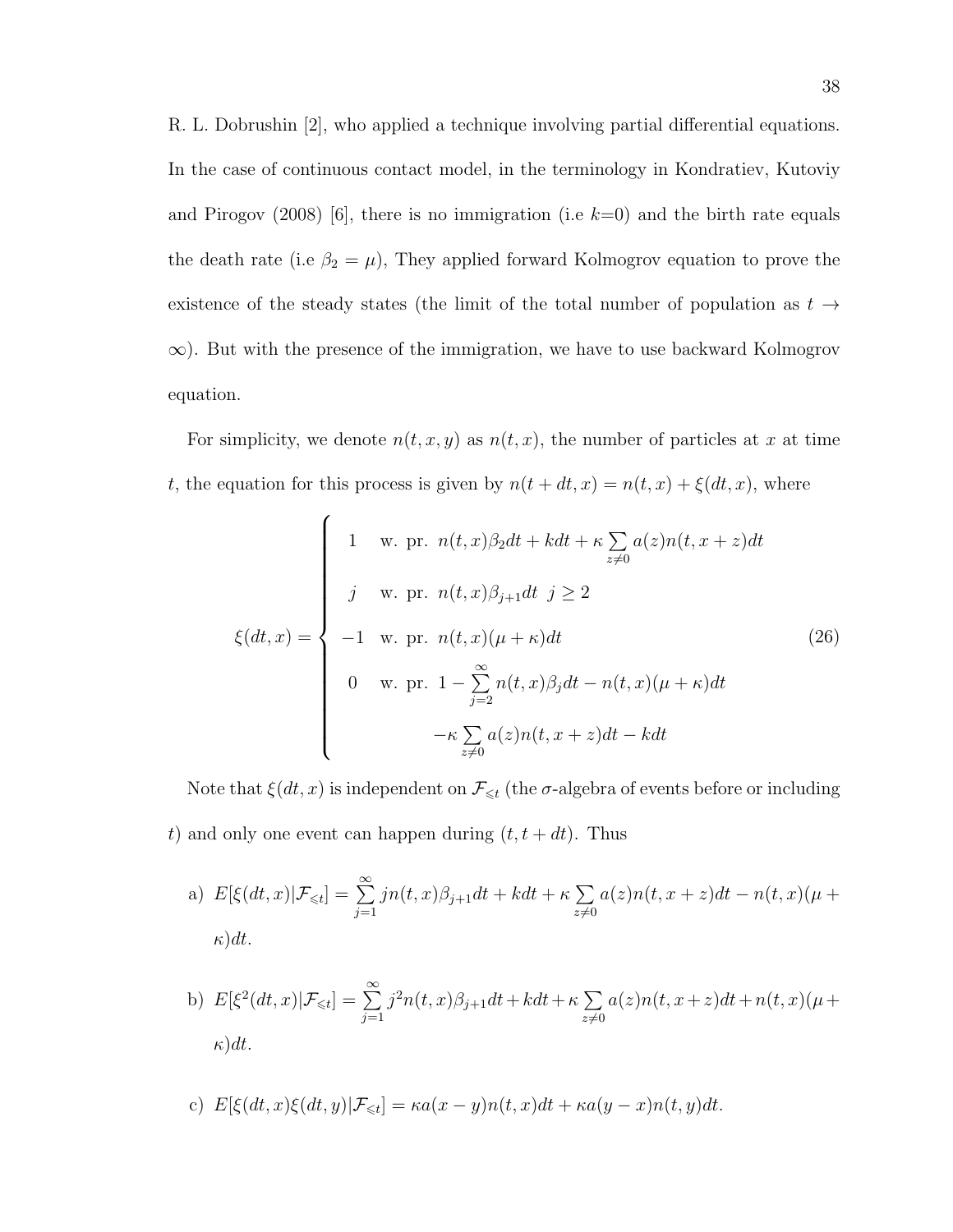A single particle jumps from x to y or from y to x. Other possibilities have probability  $O((dt)^2) \approx 0$ . Here, of course,  $x \neq y$ .

d) If 
$$
x \neq y
$$
,  $y \neq z$ , and  $x \neq z$ , then  $E[\xi(dt, x)\xi(dt, y)\xi(dt, z)] = 0$ .

We will not use property d) in this paper but it is crucial for the analysis of moments of order greater or equal to 3.

From here on, we concentrate on the first two moments.

### 5.2 First Moment

Setting  $m_1(t, x) = E[n(t, x)]$ , we have

$$
m_1(t + dt, x) = E[E[n(t + dt, x)|\mathcal{F}_t]] = E[E[n(t, x) + \xi(t, x)|\mathcal{F}_t]]
$$
  
= 
$$
m_1(t, x) + \sum_{j=1}^{\infty} j m_1(t, x) \beta_{j+1} dt + k dt - \mu m_1(t, x) dt + \kappa \sum_{z \neq 0} a(z) [m_1(t, x + z) - m_1(t, x)] dt
$$
  
(27)

Defining the operator  $\mathcal{L}_a(f(t,x)) = \sum$  $z\neq0$  $a(z)[f(t, x + z) - f(t, x)]$ , then, from Eq.

27 we get the differential equation

$$
\begin{cases}\n\frac{\partial m_1(t,x)}{\partial t} = (\sum_{j=1}^{\infty} j\beta_{j+1} - \mu) m_1(t,x) + k + \mathcal{L}_a m_1(t,x) \\
m_1(0,x) = E[n(0,x)]\n\end{cases}
$$
\n(28)

Because of spatial homogeneity,  $\mathcal{L}_a m_1(t, x) = 0$ , giving

$$
\begin{cases}\n\frac{\partial m_1(t,x)}{\partial t} = \left(\sum_{j=1}^{\infty} j\beta_{j+1} - \mu\right) m_1(t,x) + k \\
m_1(0,x) = E[n(0,x)]\n\end{cases}
$$

Let  $\beta = \sum_{n=1}^{\infty}$  $j=1$  $j\beta_{j+1}$ . When  $\beta = \beta(x)$ ,  $\mu = \mu(x)$ ,  $k = k(x)$  are bounded functions on

the lattice  $Z^d$ , we will have exactly same equation as Equation 28. When we have all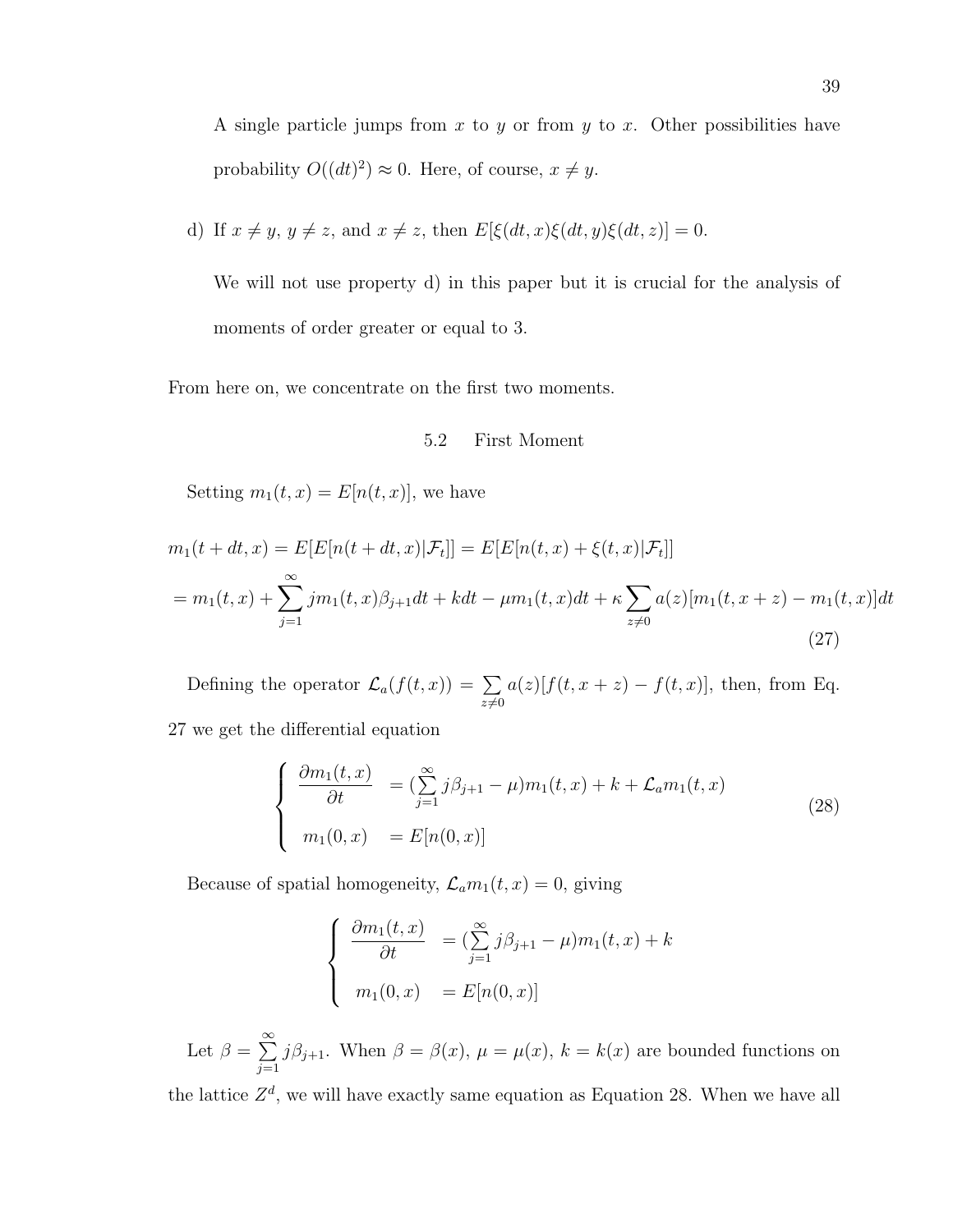parameters  $\beta, k, \mu$  constants, we can solve this equation and get the following result:

$$
m_1(t,x) = \frac{k}{\mu - \beta} - \frac{k}{\mu - \beta} e^{(\beta - \mu)t} + E[n(0,x)]e^{(\beta - \mu)t}
$$

Thus if  $\beta \geq \mu$ ,  $m_1(t, x) \to \infty$ , and if  $\mu > \beta$ ,

.

$$
\lim_{t \to \infty} m_1(t, x) = \frac{k}{\mu - \beta}
$$

independently on the initial conditions. The next result presents the Lyapunov stability of the first moment.

Theorem 5. Let coefficients  $\beta_n(x), n \geq 2$ ,  $\mu(x), k(x), x \in \mathbb{Z}^d$  are bounded and  $\mu(x)$  –  $\beta(x) \ge \delta_1 > 0, k(x) \ge \delta_2 > 0$ . Then for the bounded initial condition, there exists

$$
m_1(\infty, x) = \lim_{t \to \infty} m_1(t, x)
$$

Let us stress that in the contact model (see  $[5]$  and  $[8]$ ), the limiting steady states exists only in the critical case when  $\mu(x) = \beta(x)$  and this state is unstable with respect to any sufficiently small in  $L^{\infty}$ -norm perturbations(including random perturbations) of the parameters of the model.

## 5.3 Second Moment

We derive differential equations for the second correlation function  $m_2(t, x, y)$  for  $x = y$  and  $x \neq y$  separately, then combine them and use a Fourier transform to prove a useful result concerning the covariance.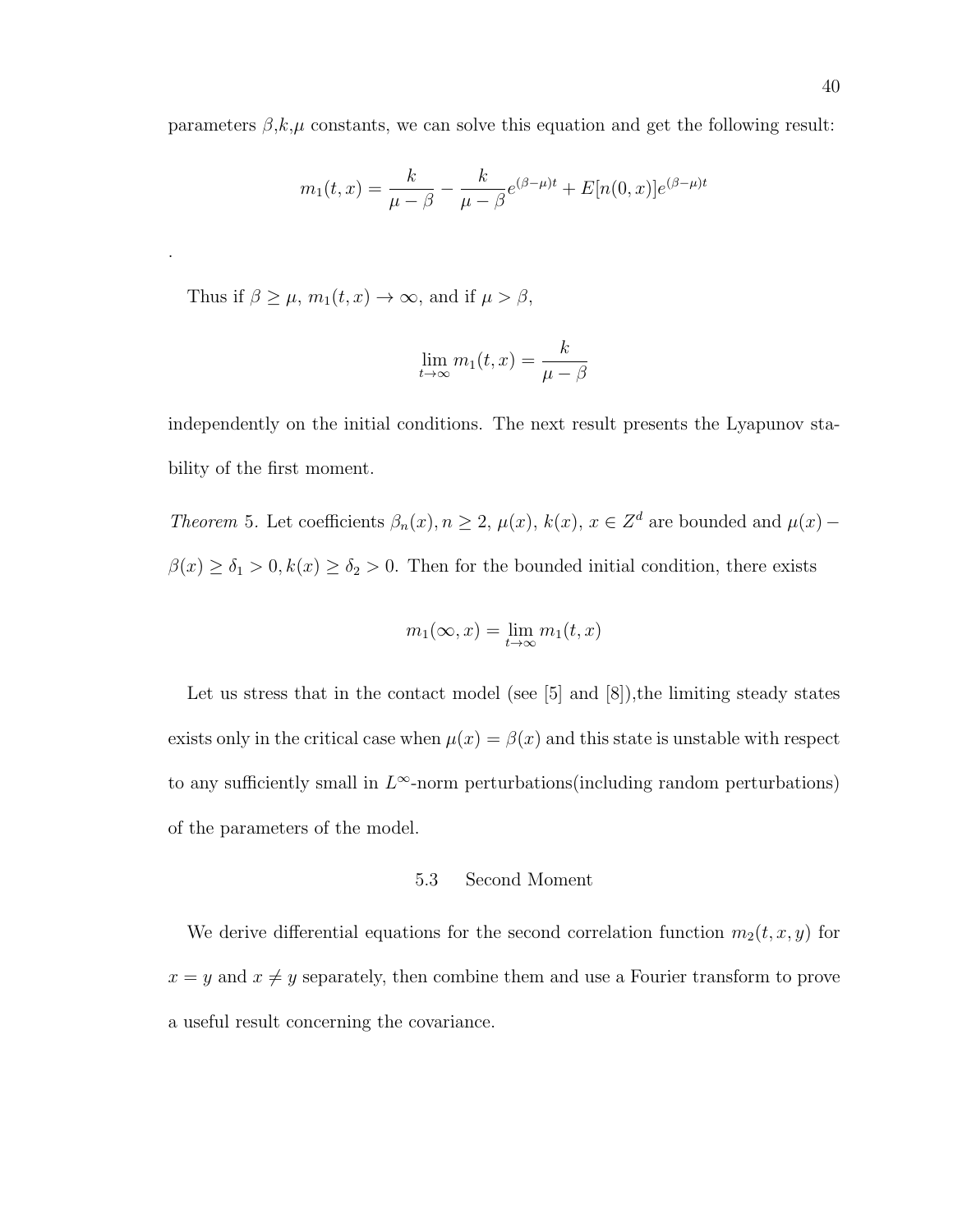I.  $x = y$ 

$$
m_2(t + dt, x, x) = E[E[(n(t, x) + \xi(dt, x))^2 | \mathcal{F}_{\leq t}]]
$$
  
=  $m_2(t, x, x) + 2E[n(t, x)[\sum_{j=1}^{\infty} jn(t, x)\beta_{j+1}dt + kdt + \kappa \sum_{z \neq 0} a(z)n(t, x+z)dt$   
 $- n(t, x)(\mu + \kappa)dt]] + E[\sum_{j=1}^{\infty} n(t, x)\beta_{j+1}dt + kdt + \kappa \sum_{z \neq 0} a(z)n(t, x+z)dt +$ 

$$
n(t, x)(\mu + \kappa)dt
$$
  
=  $m_2(t, x, x) + \sum_{j=1}^{\infty} j^2 \beta_{j+1} m_1(t, x) dt + k dt + \kappa \sum_{z \neq 0} a(z) [m_1(t, x + z)$   
 $- m_1(t, x)]dt + m_1(t, x)(\mu + 2\kappa + 2k)dt + 2 \sum_{j=1}^{\infty} j m_2(t, x, x) \beta_{j+1} dt$   
 $+ 2\kappa \sum_{z \neq 0} a(z) [m_2(t, x, x + z) - m_2(t, x, x)]dt - 2m_2(t, x, x)\mu dt$ 

Denote  $\mathcal{L}_{ax}m_2(t,x,y)=\sum$  $z\neq0$  $a(z)(m_2(t, x + z, y) - m_2(t, x, y)).$ 

From this follows the differential equation

$$
\begin{cases}\n\frac{\partial m_2(t, x, x)}{\partial t} = 2(\beta - \mu) m_2(t, x, x) + 2\kappa \mathcal{L}_{ax} m_2(t, x, x) + \sum_{j=1}^{\infty} j^2 \beta_{j+1} m_1(t, x) + \\
k + \mathcal{L}_a m_1(t, x) + m_1(t, x)(\mu + 2\kappa + 2k) \\
m_2(0, x, x) = E[n^2(0, x)]\n\end{cases}
$$

II.  $x \neq y$ 

Because only one event can happen during dt

$$
P\{\xi(dt,x)=1,\xi(dt,y)=1\}=P\{\xi(dt,x)=-1,\xi(dt,y)=-1\}=0,
$$

while the probability that one particle jumps from  $y$  to  $x$  is

$$
P\{\xi(dt, x) = 1, \xi(dt, y) = -1\} = \kappa a(x - y)n(t, y)dt,
$$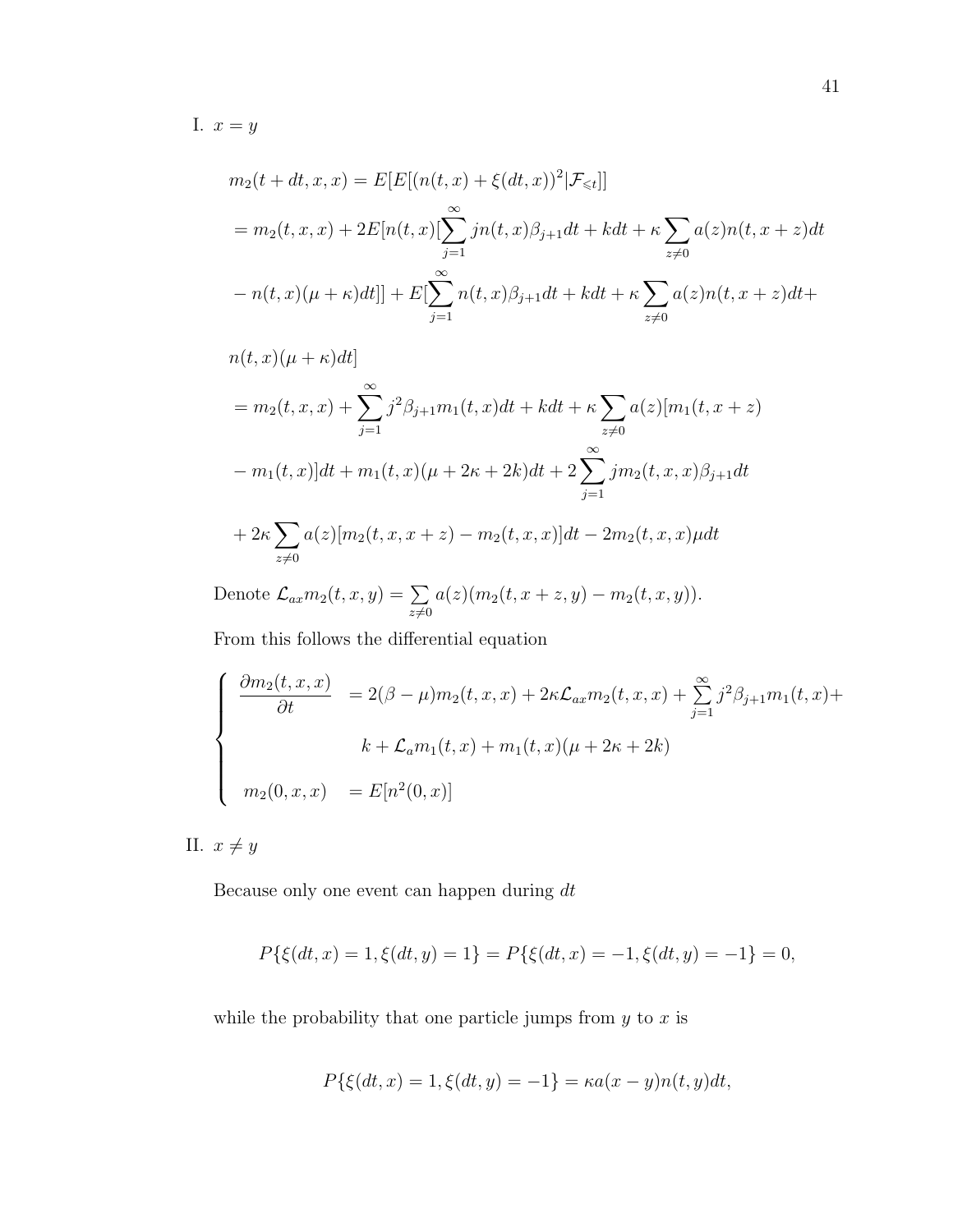and the probability that one particle jumps from  $x$  to  $y$  is

$$
P\{\xi(dt, x) = -1, \xi(dt, y) = 1\} = \kappa a(y - x)n(t, x)dt.
$$

Denote 
$$
\mathcal{L}_{ay} = \sum_{z \neq 0} a(z) (f(t, x, y + z) - f(t, x, y))
$$
. Thus

$$
m_2(t + dt, x, y) = E[E[(n(t, x) + \xi(t, x))(n(t, y) + \xi(t, y))|\mathcal{F}_{\leq t}]]
$$
  
\n
$$
= m_2(t, x, y) + (\beta - \mu)m_2(t, x, y)dt + km_1(t, y)dt +
$$
  
\n
$$
\kappa \sum_{z \neq 0} a(z)(m_2(t, x + z, y) - m_2(t, x, y))dt + (\beta - \mu)m_2(t, x, y)dt + km_1(t, x)dt +
$$
  
\n
$$
\kappa \sum_{z \neq 0} a(z)(m_2(t, x, y + z) - m_2(t, x, y))dt + \kappa a(x - y)m_1(t, y)dt + \kappa a(y - x)m_1(t, x)dt
$$
  
\n
$$
= m_2(t, x, y) + 2(\beta - \mu)m_2(t, x, y)dt + km_1(t, y)dt + km_1(t, x)dt +
$$
  
\n
$$
\kappa(\mathcal{L}_{ax} + \mathcal{L}_{ay})m_2(t, x, y)dt + \kappa a(x - y)(m_1(t, x) + \kappa m_1(t, y))dt
$$

The resulting differential equation is

$$
\frac{\partial m_2(t, x, y)}{\partial t} = \kappa (\mathcal{L}_{ax} + \mathcal{L}_{ay}) m_2(t, x, y) + 2(\beta - \mu) m_2(t, x, y)
$$
  
+ 
$$
km_1(t, x) + km_1(t, y) + \kappa a(x - y) [m_1(t, x) + m_1(t, y)]
$$
 (29)

with the initial condition  $m_2(0, x, y) = (En(0, x))^2$ 

Due to the fact that for fixed  $t, n(t, x)$  is homogeneous in space, we can write  $m_2(t, x, y) =$  $m_2(t, x - y) = m_2(t, u)$ . Thus we can combine two cases and recieve the equation for the second moment: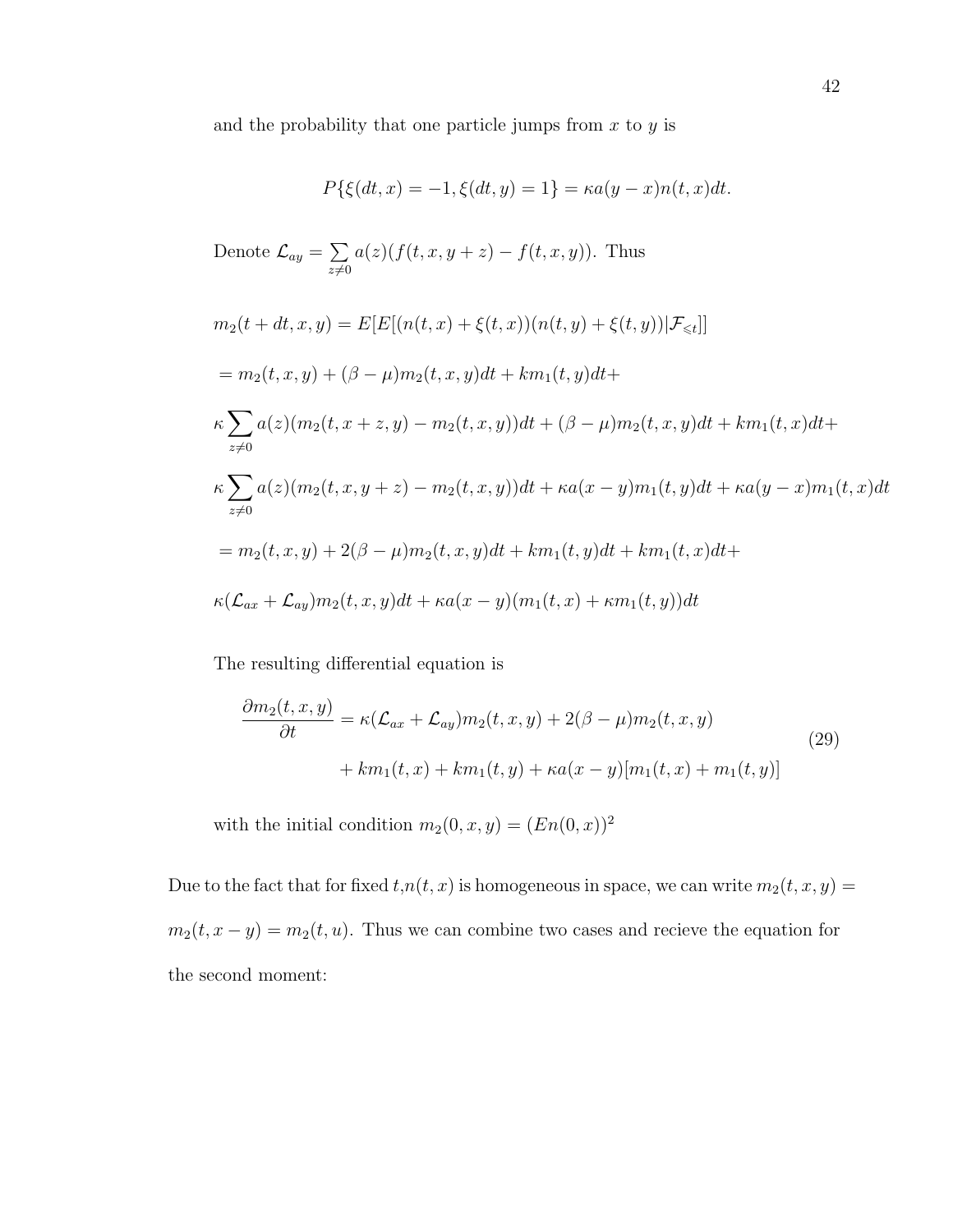$$
\begin{cases}\n\frac{\partial m_2(t, u)}{\partial t} = 2\kappa \mathcal{L}_{au} m_2(t, u) + 2(\beta - \mu) m_2(t, u) \\
+ \delta_0(u)\Psi(m_1) + 2\kappa a(u)\Phi(m_1) \\
m_2(0, x, y) = (En(0, x))^2 (1 - \delta_0(u)) + \delta_0(u) En^2(0, u)\n\end{cases}
$$

Here  $x - y = u$ ,  $\Psi(x)$  and  $\Phi(x)$  are known functions and depend linearly on the first moment  $m_1$ .

Without loss of generality, to simplify the calculation, assume for each site, in the beginning, the number of population is  $\frac{k}{\mu-\beta}$ , then we can obtain final differential equation:

$$
\begin{cases}\n\frac{\partial m_2(t, u)}{\partial t} = 2\kappa \mathcal{L}_{au} m_2(t, u) + 2(\beta - \mu) m_2(t, u) \\
+ 2\frac{k^2}{\mu - \beta} - \frac{2\kappa ka(u)}{\mu - \beta} + \delta_0(u) \frac{k(\sum_{j=1}^{\infty} j(j-1)\beta_{j+1} + 2\mu)}{\mu - \beta} \\
m_2(0, u) = \frac{k^2}{(\mu - \beta)^2}\n\end{cases} (30)
$$

To solve this equation, we can make a transformation of (30). The solution of equation (30) is  $m_2(t, u) = m_{21}(t, u) + \frac{k^2}{(u - t)}$  $\frac{k^2}{(\mu-\beta)^2}$ .

$$
\begin{cases}\n\frac{\partial m_{21}(t,u)}{\partial t} = 2\kappa \mathcal{L}_{au} m_{21}(t,u) - \frac{2\kappa ka(u)}{\mu - \beta} + \delta_0(u) \frac{k(2\mu + \sum_{j=1}^{\infty} j(j-1)\beta_{j+1})}{\mu - \beta} \\
m_{21}(0,u) = 0\n\end{cases}
$$
\n(31)

For equation (31), we can apply discrete Fourier transform to  $m_{21}(t, u)$ :

$$
\hat{m}_{21}(t,\theta) = \sum_{u \in \mathbb{Z}^d} m_{21}(t,u)e^{i(\theta,u)}, \ \ \theta \in [-\pi, \pi]^d
$$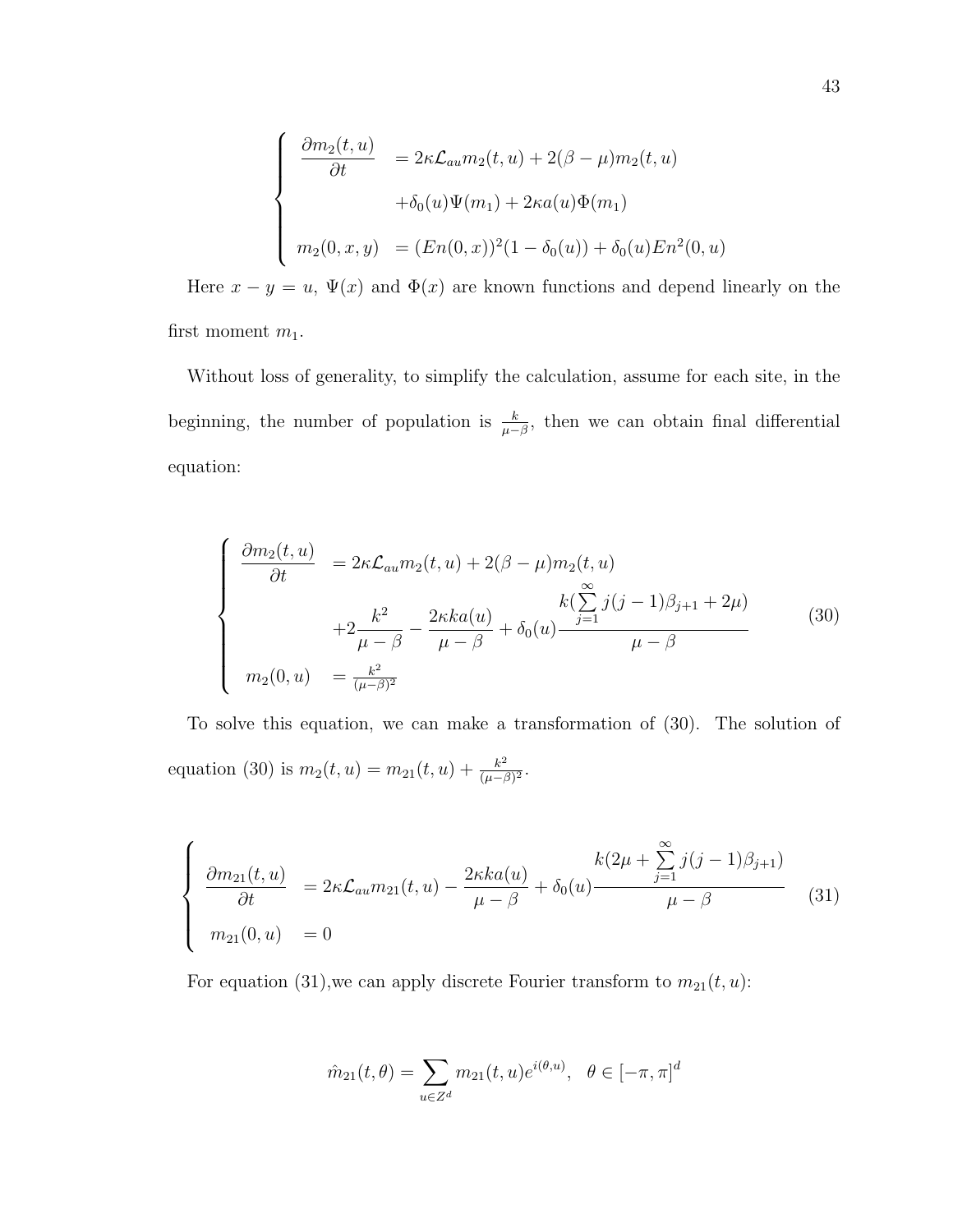and use the following lemma:

Lemma 6. Define 
$$
\hat{\mathcal{L}}(\varphi) = \sum_{z \neq 0} (1 - \cos(\varphi, z)) a(z)
$$
. Then  $\widehat{\mathcal{L}}f(\varphi) = -\hat{f}(\varphi) \hat{\mathcal{L}}(\varphi) = (\hat{a}(\varphi) - 1) \hat{\mathcal{L}}(\varphi)$ 

Proof.

$$
\widehat{\mathcal{L}_{ax}f}(\varphi) = \sum_{x \in Z^d} e^{i(\varphi, x)} \sum_{z \neq 0} a(z) (f(x + z) - f(x))
$$
  
\n
$$
= \sum_{z \neq 0} a(z) [e^{-i(\varphi, z)} \sum_{x \in Z^d} e^{i(\varphi, x+z)} f(x + z) - \sum_{x \in Z^d} e^{i(\varphi, x)} f(x)]
$$
  
\n
$$
= \sum_{z \neq 0} a(z) (e^{-i(\varphi, z)} - 1) \widehat{f}(\varphi)
$$
  
\n
$$
= -\widehat{f}(\varphi) \sum_{z \neq 0} (1 - \cos(\varphi, z)) a(z)
$$
  
\n
$$
= -\widehat{\mathcal{L}}(\varphi) \widehat{f}(\varphi)
$$

And

$$
\hat{a}(\varphi) = \sum_{z \in Z^d} a(z)e^{i(\varphi, z)}
$$
  
= 
$$
\sum_{z \in Z^d} a(z)cos(\varphi, z) \text{ since } a(z) \text{ is symmetric}
$$
  
= 
$$
\sum_{z \neq 0} a(z)(cos(\varphi, z) - 1)
$$
  
Thus 
$$
\widehat{C}f(\varphi) = -\hat{f}(\varphi)\hat{\mathcal{L}}(\varphi) = (\hat{a}(\varphi) - 1)\hat{\mathcal{L}}(\varphi).
$$

 $\Box$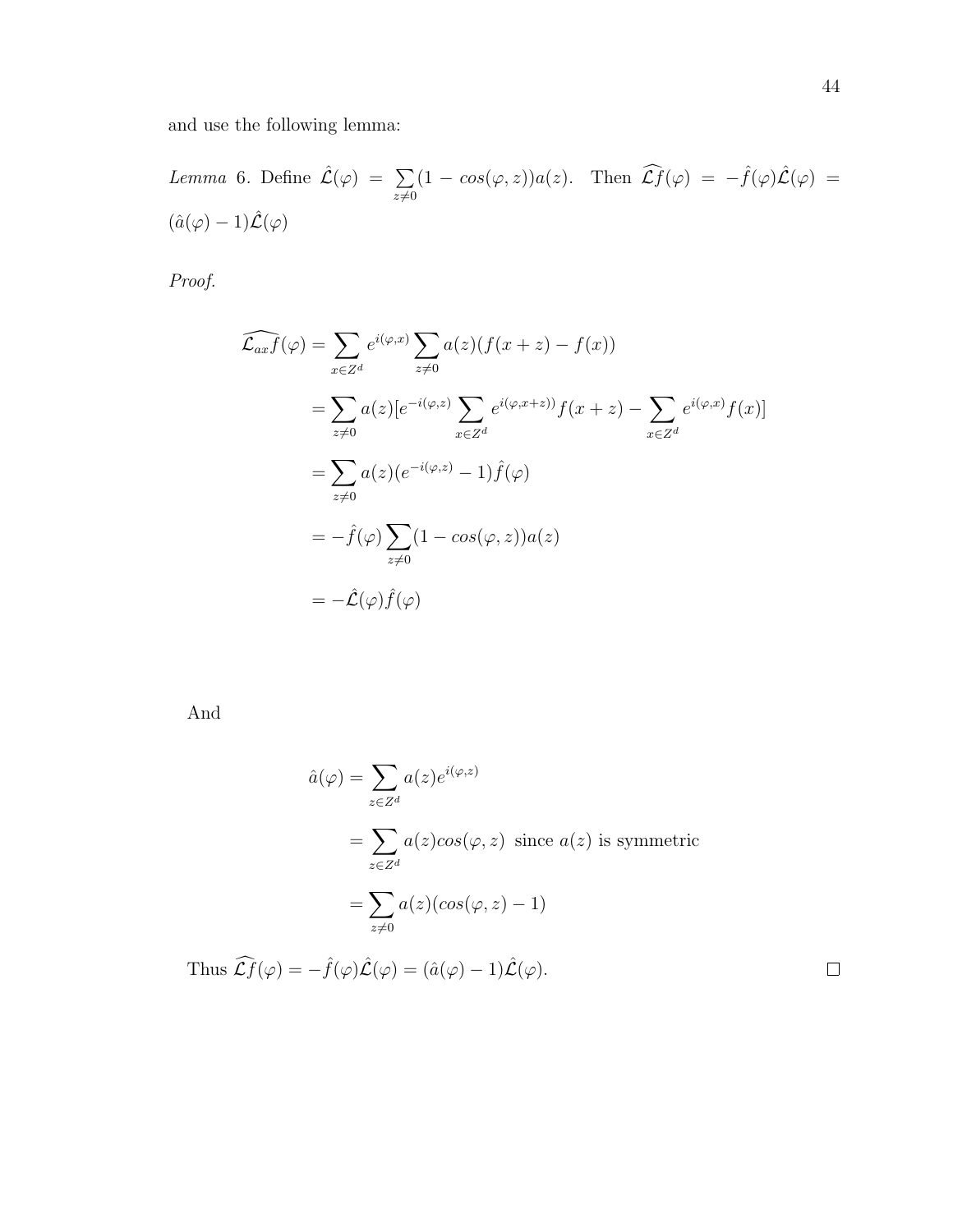After applying Fourier transform at both sides of equation (31), we get

$$
\begin{cases}\n\frac{\partial \hat{m}_{21}(t,\theta)}{\partial t} = 2\kappa(\hat{a}(\theta) - 1)\hat{m}_{21}(t,\theta) - \frac{2\kappa k\hat{a}(\theta)}{\mu - \beta} + \frac{k(2\mu + \sum_{j=1}^{\infty} j(j-1)\beta_{j+1})}{\mu - \beta} \\
\hat{m}_{21}(0,\theta) = 0\n\end{cases}
$$
\n(32)

The solution of equation (32) is in the following form:

$$
\hat{m}_{21}(t,\theta) = \frac{k(2\mu + \sum_{j=1}^{\infty} j(j-1)\beta_{j+1}) - 2\kappa \hat{a}(\theta)}{2\kappa(1 - \hat{a}(\theta))(\mu - \beta)} (1 - e^{2\kappa(\hat{a}(\theta) - 1)t})
$$

Then we can find the inverse Fourier transform.

$$
m_{21}(t, u) = \frac{1}{(2\pi)^d} \int_{T^d} e^{-i(\theta, u)} \hat{m}_{21}(t, \theta) d\theta
$$

$$
= \frac{1}{(2\pi)^d} \int_{T^d} f(\theta) e^{\hat{a}(\theta)t} d\theta
$$

where  $T^d = [-\pi, \pi]^d$  and  $f(\theta) = e^{-\hat{a}(\theta)t - i(\theta, u)} \hat{m}_{21}(t, \theta)$ .

 $\hat{a}(\theta)$  is twice continuously differentiable and has a maximum at the point  $\theta = 0$ , see E. Yarovaya [11]. Then using the Laplace method, we get  $m_{21}(t, u)$  has the following asymptotic property:

$$
m_{21}(t, u) = e^{t\hat{a}(\theta)} \left(\frac{2\pi}{t}\right)^{d/2} \frac{f(0) + O(t^{-1})}{\sqrt{|det\hat{a}_{\theta\theta}''(0)|}}
$$

$$
k(2\mu + \sum_{j=1}^{\infty} j(j-1)\beta_{j+1})
$$

$$
\sim \left(\frac{2\pi}{t}\right)^d \frac{(2\kappa\mu - \beta)}{\sqrt{|det\hat{a}_{\theta\theta}''(0)|}}
$$

as  $t \to \infty$ .

Hence, we have already proved the following theorem:

Theorem 7. Let coefficients  $\beta_n(x), n \geq 2$ ,  $\mu(x), k(x), x \in \mathbb{Z}^d$  are bounded and  $\mu(x)$  –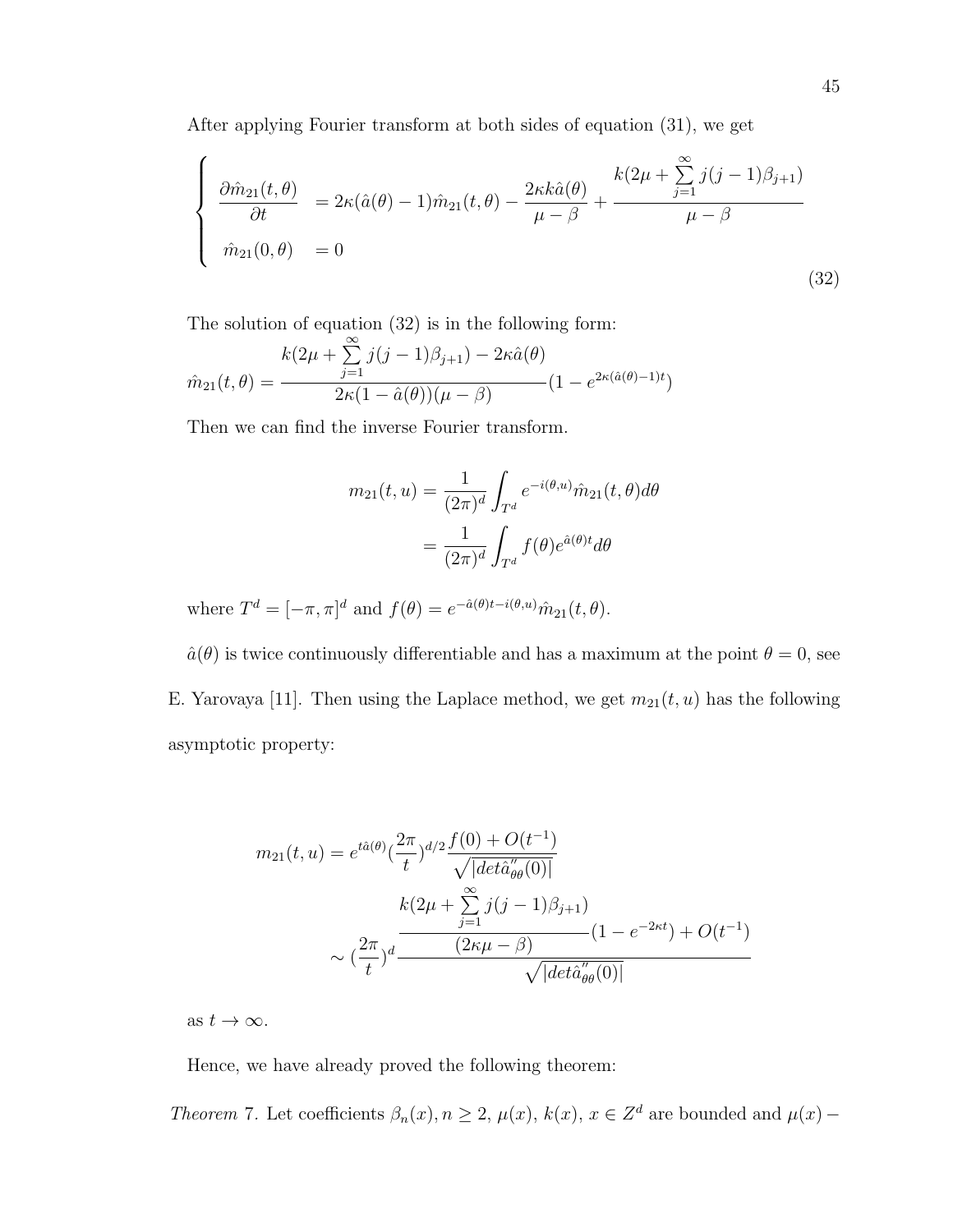$\beta(x) \ge \delta_1 > 0, k(x) \ge \delta_2 > 0$ . Then for the bounded initial condition, there exists

$$
m_2(\infty, x, y) = \lim_{t \to \infty} m_2(t, x, y)
$$

Let's compare our results with the corresponding results for the critical contact model [3] (where  $k = 0$ ,  $\mu = \beta$ ). In the last case, the limiting distribution for the field  $n(t, x), t \geq 0, x \in \mathbb{Z}^d$ , exists if and only if the underlying random walk with generator  $\mathcal{L}_a$  is transient. In the recurrent case, we have the phenomenon of clusterization. The limiting correlation function is always slowly decreasing (like the Green kernel of  $\mathcal{L}_a$ ). In the presence of immigration, the situation is much better: the limiting correlation function always exists and we believe that the same is true for all moments.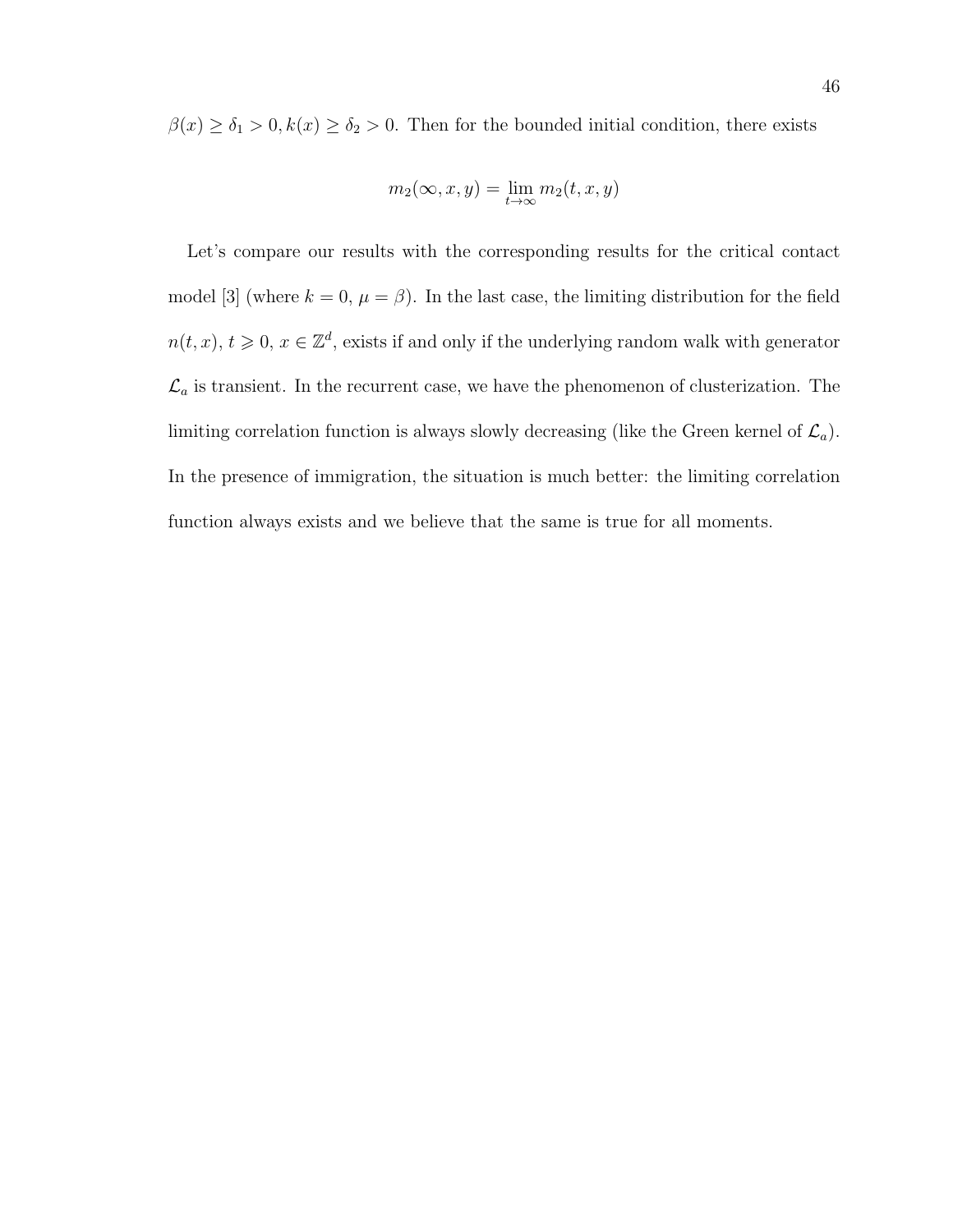# CHAPTER 6: LOCAL AND NONLOCAL PERTURBATIONS OF THE HOMOGENEOUS ENVIRONMENT

### 6.1 Nonlocal Perturbations

Let  $m_1(t, x) = En(t, x), m_1(0, x) = 0, V(x) = \beta(x) - \mu(x)$ .

$$
\frac{\partial m_1}{\partial t} = \mathcal{L}_a m_1 + V(x) m_1 + k(x) \tag{33}
$$

Let

$$
\beta(x) = \beta_0 + \epsilon \xi(x), \quad |\xi| \le 1
$$
  

$$
\mu(x) = \mu_0 + \epsilon \eta(x), \quad |\eta| \le 1
$$
  

$$
k(x) = k_0 + \epsilon \zeta(x), \quad |\zeta| \le 1
$$

and  $\epsilon$  is a sufficiently small constant. Denote  $\Delta = \mu_0 - \beta_0 > 0$ 

Then

$$
0 < k_0 - \epsilon \le k(x) \le k_0 + \epsilon
$$
\n
$$
-\Delta - 2\epsilon \le V(x) \le -\Delta + 2\epsilon
$$

Due to Kac-Feinman Formula,

$$
m_1(t, x) = E_x \int_0^t k(x_s) e^{\int_0^s V(x_u) du} ds
$$
  
First,  $m_1(t, x) \le (k_0 + \epsilon) \int_0^t e^{(-\Delta + 2\epsilon)s} ds \le \frac{k_0 + \epsilon}{\Delta - 2\epsilon} \to \frac{k_0 + \epsilon}{\mu_0 - \beta_0 - 2\epsilon}.$   
Second,  $m_1(t, x) \ge (k_0 - \epsilon) \int_0^t e^{(-\Delta - 2\epsilon)s} ds \to \frac{k_0 - \epsilon}{\mu_0 - \beta_0 + 2\epsilon}$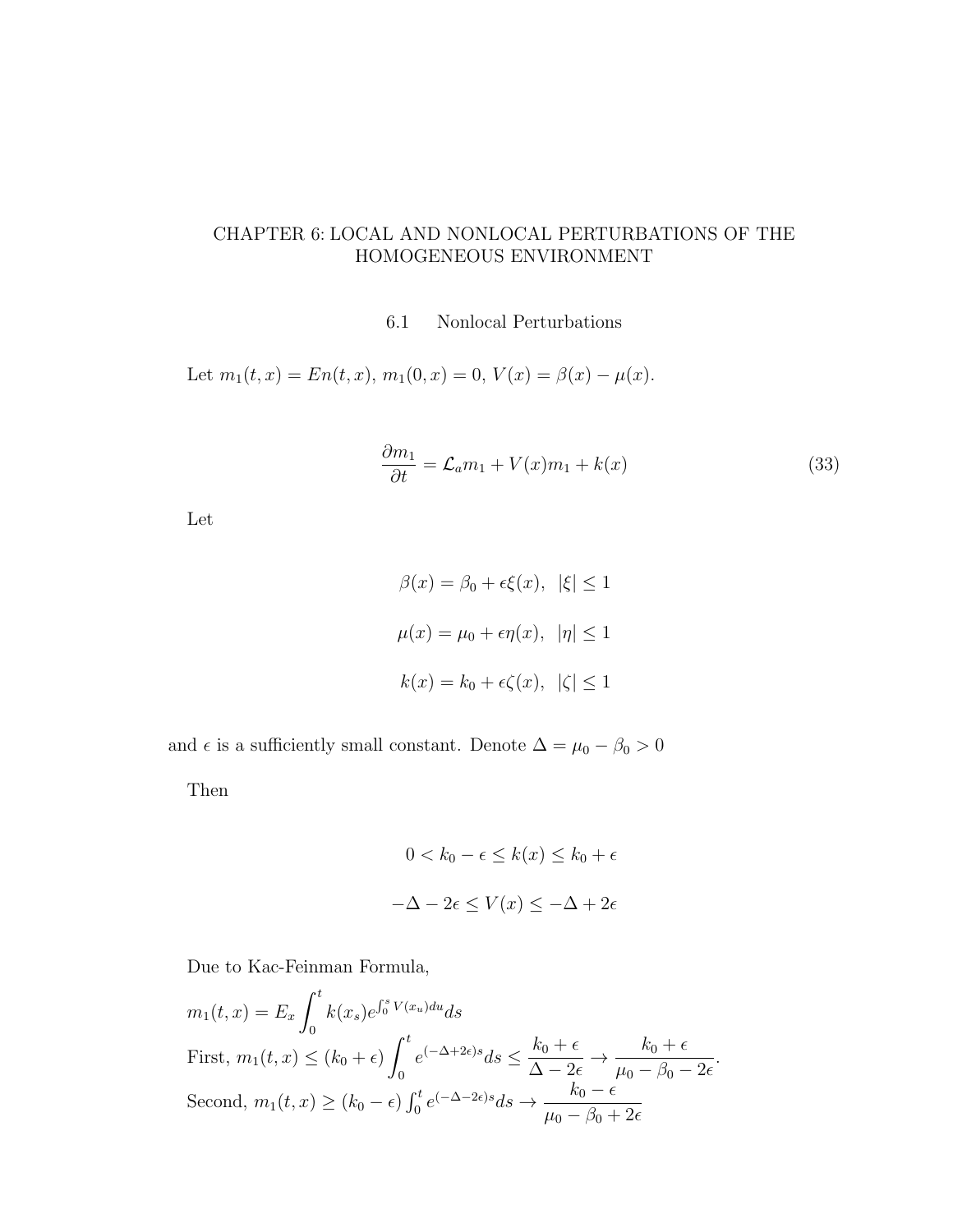Thus  $m_1(t, x) \to \frac{k}{\Delta} + O(\epsilon) + O(e^{-\gamma t})$  as  $t \to \infty$  uniformly in t. and we proved the Lyapunov stability of the first moment.

## 6.2 Local Perturbations

We now consider our process with birth, death, migration, and immigration on a countable space, specifically the lattice  $\mathbb{Z}^d$ . We have  $\beta = \beta_0 + \sigma \delta_0(x) > 0$ , the rate of duplication at  $x \in \mathbb{Z}^d$ ;  $\mu = \mu_0 > 0$ , the rate of death; and  $k > 0$ , the rate of immigration. Here, we add migration of the particles with rate  $\kappa > 0$  and probability kernel  $a(z)$ ,  $z \in \mathbb{Z}^d$ ,  $z \neq 0$ ,  $a(z) = a(-z)$ ,  $\sum$  $z\neq0$  $a(z) = 1$ . That is, a particle jumps from site x to  $x + z$  with probability  $\kappa a(z)dt$ .

For  $n(t, x)$  the number of particles at x at time t, the forward equation for this process is given by  $n(t + dt, x) = n(t, x) + \xi(dt, x)$ , where

$$
\xi(dt,x) = \begin{cases}\n1 & \text{w. pr. } n(t,x)\beta dt + kdt + \kappa \sum_{z\neq 0} a(z)n(t,x+z)dt \\
-1 & \text{w. pr. } n(t,x)(\mu + \kappa)dt \\
0 & \text{w. pr. } 1 - (\beta + \mu + \kappa)n(t,x)dt - \kappa \sum_{z\neq 0} a(z)n(t,x+z)dt - kdt \\
(34)\n\end{cases}
$$

Note that  $\xi(dt, x)$  is independent on  $\mathcal{F}_{\leq t}$  (the  $\sigma$ -algebra of events before or including t) and

a) 
$$
E[\xi(dt, x)|\mathcal{F}_{\leq t}] = n(t, x)(\beta - \mu - \kappa)dt + kdt + \sum_{z \neq 0} a(z)n(t, x + z)dt.
$$
  
\nb)  $E[\xi^2(dt, x)|\mathcal{F}_{\leq t}] = n(t, x)(\beta + \mu + \kappa)dt + kdt + \sum_{z \neq 0} a(z)n(t, x + z)dt.$   
\nc)  $E[\xi(dt, x)\xi(dt, y)|\mathcal{F}_{\leq t}] = \kappa a(x - y)n(t, x)dt + \kappa a(y - x)n(t, y)dt.$ 

A single particle jumps from  $x$  to  $y$  or from  $y$  to  $x$ . Other possibilities have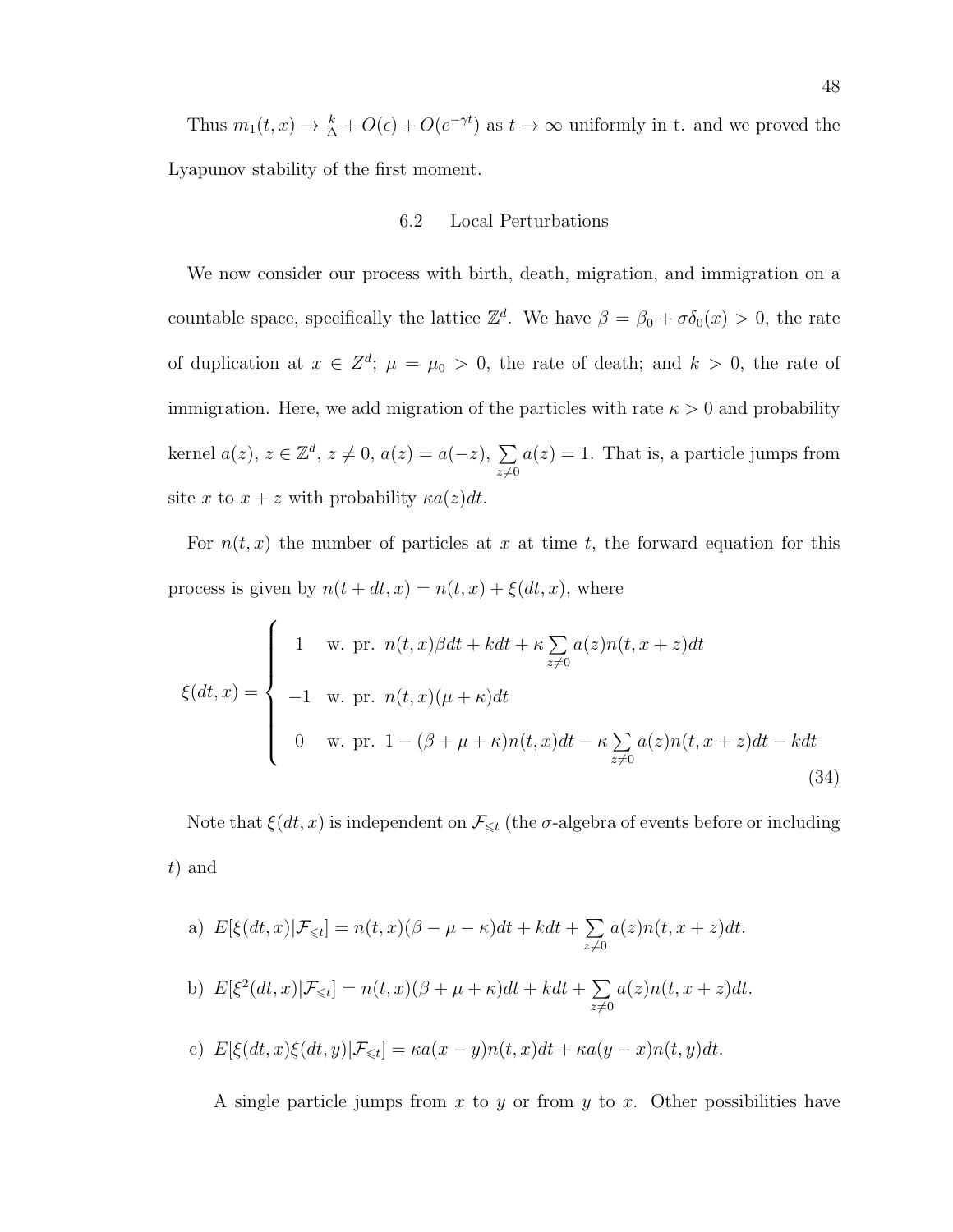probability  $O((dt)^2) \approx 0$ . Here, of course,  $x \neq y$ .

d) If  $x \neq y$ ,  $y \neq z$ , and  $x \neq z$ , then  $E[\xi(dt, x)\xi(dt, y)\xi(dt, z)] = 0$ .

We will not use property d) in this paper but it is crucial for the analysis of moments of order greater or equal to 3.

## 6.2.1 First Moment

Theorem 8. There is a critical value of  $\sigma$ , denoted as  $\sigma_{cr}$ . If  $\sigma$  is large enough  $(\sigma > \sigma_{cr})$ , then  $H\psi = \lambda_0 \psi$  has positive eigenvalue  $\lambda_0(\sigma)$  with positive eigenfunction  $\psi(x)$  and

$$
\frac{\partial m_1}{\partial t} = \kappa \mathcal{L}_a m_1 + (\beta - \mu) m_1 + \sigma \delta_0(x) m_1 + k \tag{35}
$$

has solution  $m_1(t,x) = \frac{k}{\mu - \beta} + C_0 \psi(x) e^{\lambda_0 t} + \cdots$ 

*Proof.* Denote  $\tilde{m}_1 =$ k  $\frac{n}{\mu - \beta} + m_1$ , then

$$
\frac{\partial \tilde{m}_1}{\partial t} = \kappa \mathcal{L}_a \tilde{m}_1 + (\beta - \mu) \tilde{m}_1 + \sigma \delta_0(x) \tilde{m}_1 + \frac{\sigma k \delta_0(x)}{\mu - \beta} \tag{36}
$$

Denote  $\kappa \mathcal{L}_a u + (\beta - \mu)u + \sigma \delta_0(x)u = Hu$ , H is the Schrödinger operator.

Applying Fourier transform to  $H\psi = \lambda_0 \psi$ ,

$$
-\kappa(1 - \hat{a}(\theta))\hat{\psi}(\theta) - \Delta \hat{\psi}(\theta) + \sigma \psi(0) = \lambda_0 \hat{\psi}(\theta)
$$

$$
\sigma\psi(0) = (\lambda_0 + \kappa(1 - \hat{a}(\theta)) + \Delta)\hat{\psi}
$$

$$
\hat{\psi}(\theta) = \frac{\sigma \psi(0)}{\lambda_0 + \Delta + \kappa (1 - \hat{a}(\theta))}
$$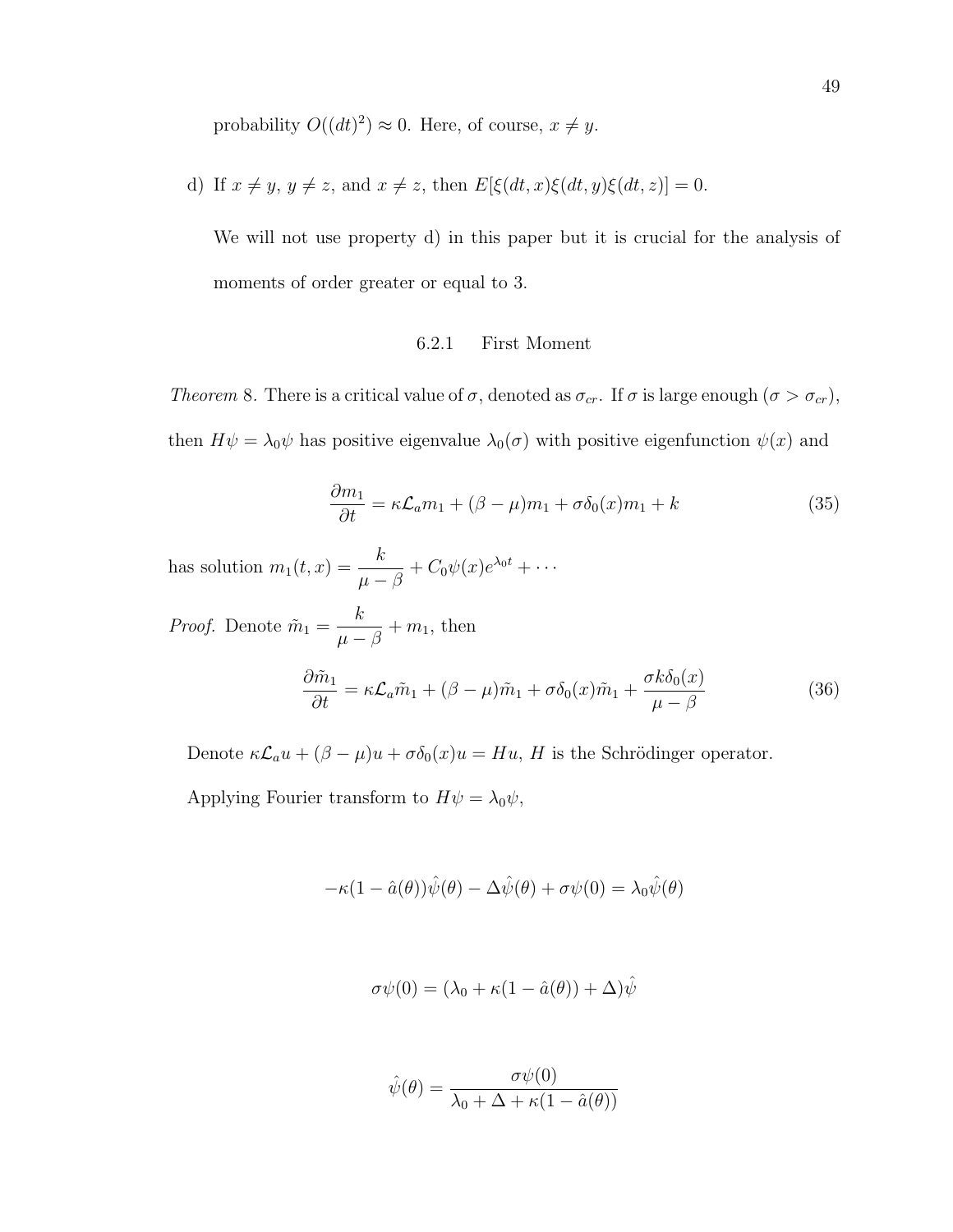$$
\psi(x) = \frac{1}{(2\pi)^d} \int_{T^d} \frac{\sigma \psi(0)}{\lambda_0 + \Delta + \kappa (1 - \hat{a}(\theta))} e^{-i\theta x} d\theta
$$

Thus

$$
\psi(0) = \frac{1}{(2\pi)^d} \int_{T^d} \frac{\sigma \psi(0)}{\lambda_0 + \Delta + \kappa (1 - \hat{a}(\theta))} d\theta
$$

$$
\frac{1}{\sigma} = \frac{1}{(2\pi)^d} \int_{T^d} \frac{d\theta}{\lambda_0 + \Delta + \kappa (1 - \hat{a}(\theta))} = I(\lambda_0)
$$
 (37)

This is the equation for  $\lambda_0$ . Since  $1-\hat{a}(\theta) > 0, \Delta > 0$ , thus  $I(0) = \frac{1}{(2\pi)^d}$ Z  $T^d$ dθ  $\Delta + \kappa(1 - \hat{a}(\theta))$ is positive and finite in any dimensions, and  $I(\lambda_0)$  is a decreasing function of  $\lambda_0$ , thus positive eigenvalue  $\lambda_0$  exists if  $\frac{1}{\sigma} < I(0)$ , that is  $\sigma > \sigma_{cr}$ , where  $\sigma_{cr} =$ 1  $\frac{1}{I(0)}$  and at most one positive eigenvalue exists.

Then we can express  $\tilde{m}_1 = \sum^{\infty}$  $i=1$  $C_i(t)\psi_i(x), \frac{\sigma\delta_0(x)k}{\mu-\beta} = \sum_{n=1}^{\infty}$  $i=1$  $a_i\psi(x)$ , when we substitute this into 36, we have

$$
\sum C_i'(t)\psi_i(x) = \sum \lambda_i C_i(t)\psi(x) + \sum a_i \psi_i(x) \tag{38}
$$

Thus  $C_i = \lambda_i C_i + a_i$ , which leads to  $C_i =$  $e^{\lambda_i t + D\lambda_0} - a_0$  $\lambda_0$ . Thus  $m_1(t, x)$  has the solution  $m_1(t, x) = \frac{k}{\mu - \beta} + C_0 \psi_0(x) e^{\lambda_0 t} + \cdots$ 

 $\Box$ 

Theorem 9. If  $0 < \sigma < \sigma_{cr}$ , for the first moment,

$$
\begin{cases}\n\frac{\partial m_1(t,x)}{\partial t} = \mathcal{L}_a m_1(t,x) + (\beta - \mu)m_1 + \sigma \delta_0 m_1 + k \\
m_1(0,x) = 0\n\end{cases}
$$
\n(39)

Where  $\mu - \beta \ge A_1 > 0$ ,  $0 < k \le A_2$ . Then the solution of 39 is bounded and has a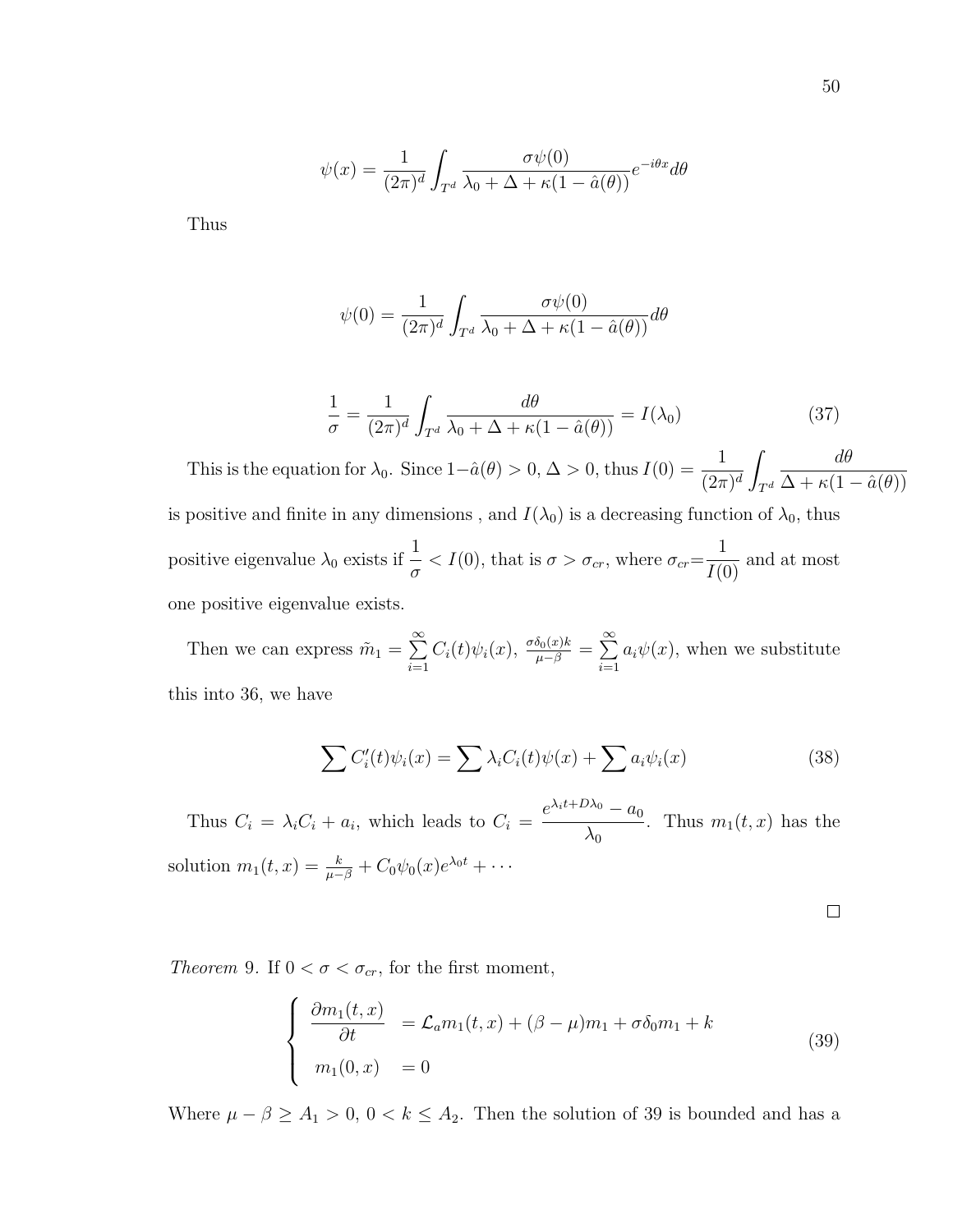limit if  $t\to\infty$ 

Proof. This has the solution

$$
m_1(t, x) = \int_0^t ds \sum_{y \in Z^d} k(s, y) q(t - s, x, y)
$$

where  $q(t - s, x, y)$  is the solution for

$$
\begin{cases}\n\frac{\partial q}{\partial t} = \mathcal{L}_a q + (\beta - \mu + \sigma \delta_0(x)) q \\
q(0, x, y) = \delta(x - y) = \begin{cases}\n1 & y = x \\
0 & y \neq x\n\end{cases}\n\end{cases}
$$

By the Feynman-Kac formula,

$$
q(s, x, y) = E_x[e^{\int_0^s (\beta(x_u) - \mu(x_u) + \sigma \delta_0(x_u))du} \delta(x_s - y)]
$$
  
\n
$$
= E[e^{\int_0^s (\beta(x_u) - \mu(x_u)du + \sigma \delta_0(x_u)} \delta(x_s - y)) | x_0 = x]
$$
  
\n
$$
= E[E[e^{\int_0^s (\beta(x_u) - \mu(x_u) + \sigma \delta_0(x_u))du} \delta(x_s - y)] | x_0 = x, x_s = y] | x_0 = x]
$$
  
\n
$$
= P(x_s = y | x_0 = x) E_{x \to y} [e^{\int_0^s (\beta(x_u) - \mu(x_u) + \sigma \delta_0(x_u))du}]
$$
  
\n
$$
= p(s, x, y) E_{x \to y} [e^{\int_0^s (\beta(x_u) - \mu(x_u) + \sigma \delta_0(x_u))du}]
$$

where

$$
p(t,x,y) = \frac{1}{(2\pi)^d} \int_{T^d} e^{-t\widehat{\mathcal{L}}_a(v) - i(v,x-y)} dv.
$$

Let  $V(x) = \beta - \mu + \sigma \delta_0(x)$  Finally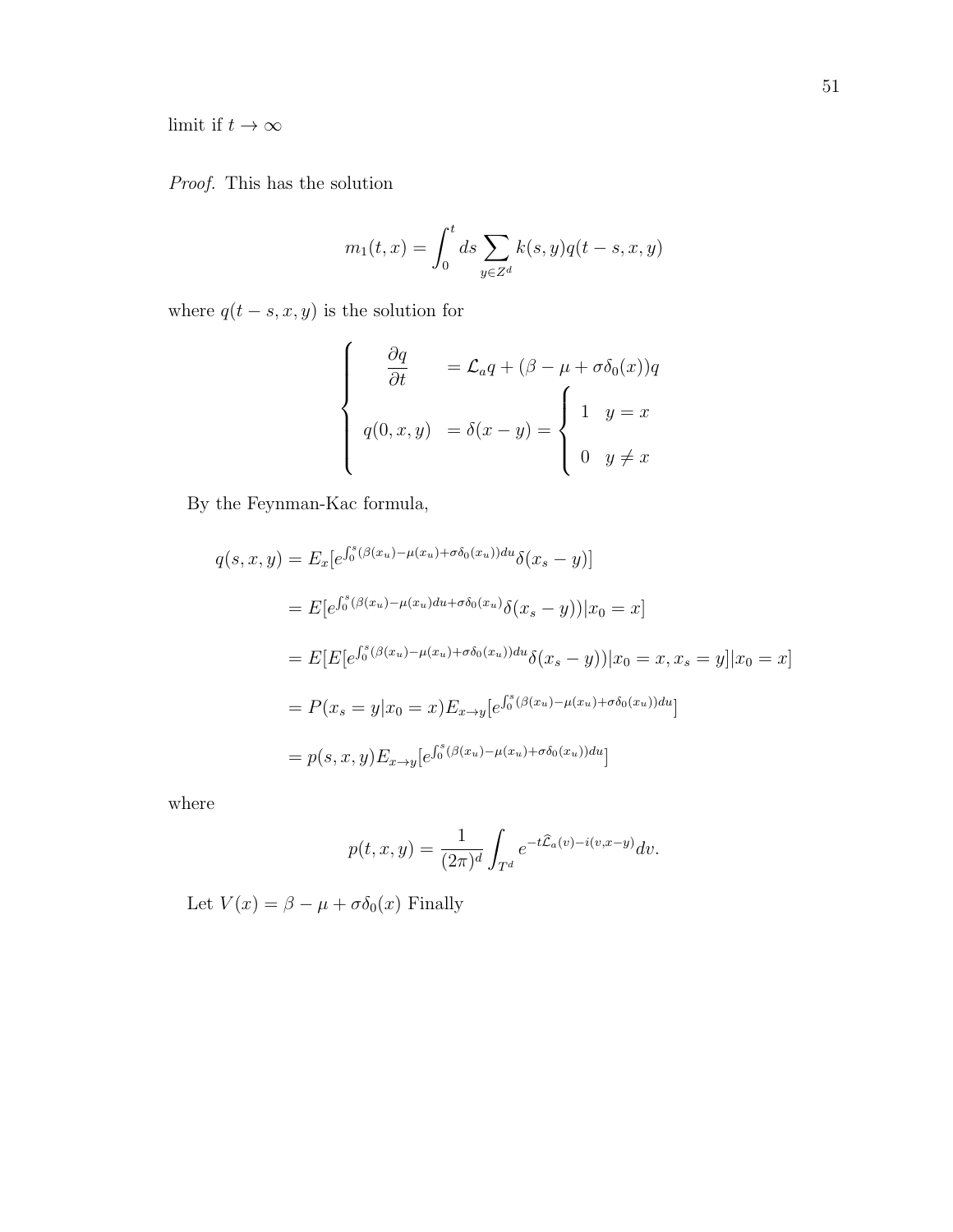$$
\lim_{t \to \infty} m_1(t, x) = \lim_{t \to \infty} \int_0^t ds \sum_{y \in Z^d} k(s, y) E_{x \to y} [e^{\int_0^{t-s} V(x_u) du}] p(t - s, x, y)
$$

and letting  $w = t - s$ 

$$
\leq \lim_{t \to \infty} \int_0^t dw \|k\|_{\infty} E_{x \to y} [e^{\int_0^w V(x_u) du}]
$$
  
\n
$$
\leq \|k\|_{\infty} \int_0^{\infty} e^{(-A_1 + \sigma_{cr})w} dw \quad \text{since } \beta - \mu + \sigma \delta_0(x) \leq -A_1 + \sigma_{cr} < 0
$$
  
\n
$$
= \frac{A_2}{A_1 - \sigma_{cr}}.
$$

Thus, when  $\mu - \beta > 0$ ,  $\lim_{t \to \infty} m_1(t, x)$  is bounded by 0 and  $\frac{A_2}{A_1 - \beta}$  $A_1 - \sigma_{cr}$ , so this limit exists and is finite.

 $\Box$ 

### 6.2.2 Second Moment

We derive differential equations for the second correlation function  $m_2(t, x, y) =$  $E[n(t, x)n(t, y)]$  for  $x = y$  and  $x \neq y$  separately, then combine them and use a Fourier transform to prove a useful result concerning the covariance.

I.  $x = y$ 

$$
m_2(t + dt, x, x) = E[E[(n(t, x) + \xi(dt, x))^2 | \mathcal{F}_{\leq t}]]
$$
  
\n
$$
= m_2(t, x, x) + 2E[n(t, x)[n(t, x)(\beta - \mu - \kappa)dt + kdt + \kappa \sum_{z \neq 0} a(z)n(t, x + z)]dt]
$$
  
\n
$$
+ E[n(t, x)(\beta + \mu + \kappa)dt + kdt + \kappa \sum_{z \neq 0} a(z)n(t, x + z)dt]
$$
  
\nDenote  $\mathcal{L}_{ax}m_2(t, x, y) = \sum_{z \neq 0} a(z)(m_2(t, x + z, y) - m_2(t, x, y)).$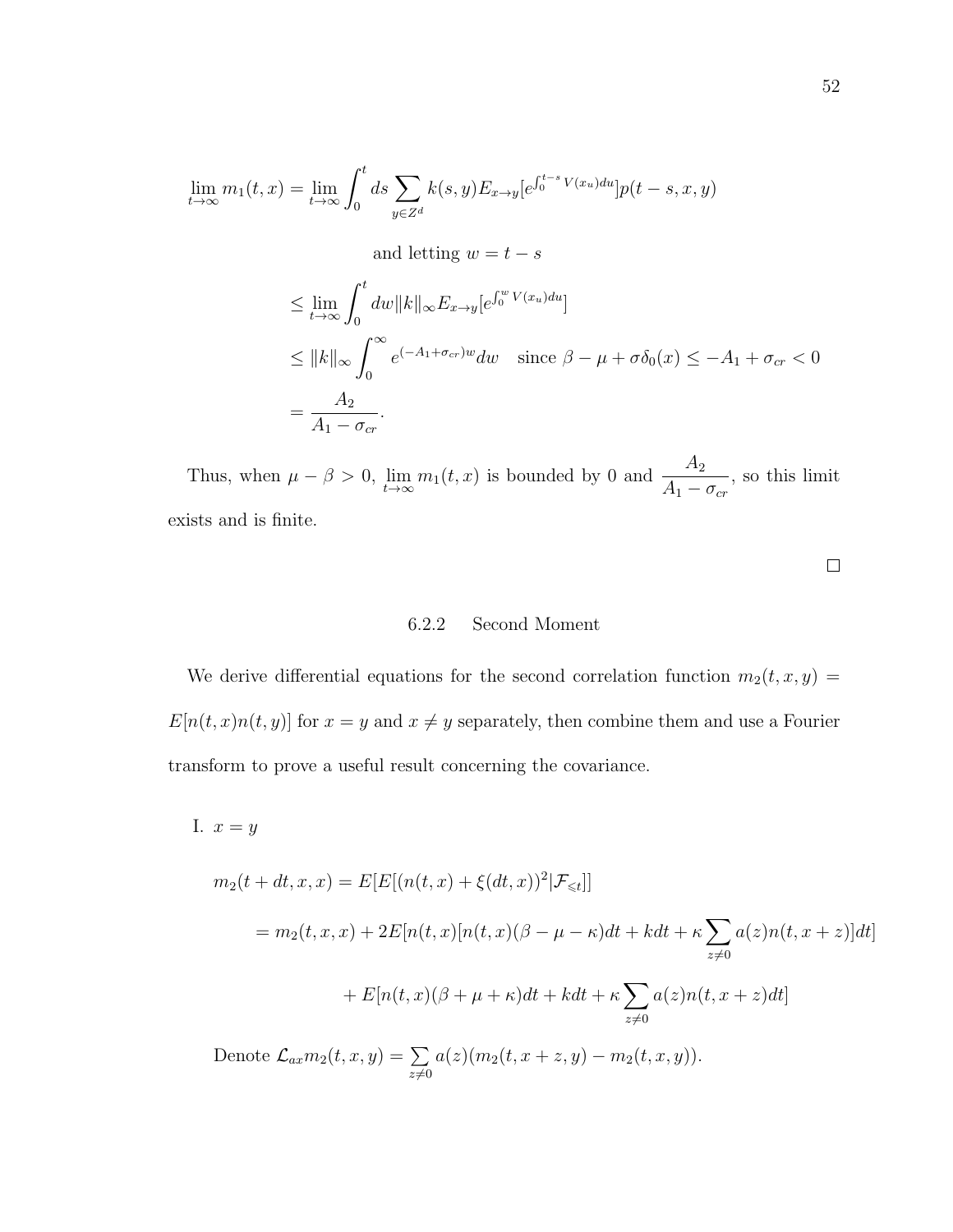From this follows the differential equation

$$
\begin{cases}\n\frac{\partial m_2(t, x, x)}{\partial t} = 2(\beta(x) - \mu(x))m_2(t, x, x) + 2\kappa \mathcal{L}_{ax}m_2(t, x, x) + \kappa \mathcal{L}_a m_1(t, x) \\
+ (\beta(x) + \mu(x) + 2\kappa + 2k)m_1(t, x) + k \\
m_2(0, x, x) = 0\n\end{cases}
$$

II.  $x \neq y$ 

Because only one event can happen during dt

$$
P\{\xi(dt,x)=1,\xi(dt,y)=1\}=P\{\xi(dt,x)=-1,\xi(dt,y)=-1\}=0,
$$

while the probability that one particle jumps from  $y$  to  $x$  is

$$
P\{\xi(dt, x) = 1, \xi(dt, y) = -1\} = \kappa a(x - y)n(t, y)dt,
$$

and the probability that one particle jumps from  $x$  to  $y$  is

$$
P\{\xi(dt, x) = -1, \xi(dt, y) = 1\} = \kappa a(y - x)n(t, x)dt.
$$

Then, similar to above

$$
m_2(t + dt, x, y) = E[E[(n(t, x) + \xi(t, x))(n(t, y) + \xi(t, y))|\mathcal{F}_{\leq t}]]
$$
  
\n
$$
= m_2(t, x, y) + (\beta(x) - \mu(x))m_2(t, x, y)dt + k(x)m_1(t, y)dt +
$$
  
\n
$$
\kappa \sum_{z \neq 0} a(z)(m_2(t, x + z, y) - m_2(t, x, y))dt + (\beta(y) - \mu(y))m_2(t, x, y)dt + k(y)m_1(t, x)dt +
$$
  
\n
$$
\kappa \sum_{z \neq 0} a(z)(m_2(t, x, y + z) - m_2(t, x, y))dt + \kappa a(x - y)m_1(t, y)dt + \kappa a(y - x)m_1(t, x)dt
$$
  
\n
$$
= m_2(t, x, y) + (\beta(x) - \mu(x) + \beta(y) - \mu(y))m_2(t, x, y)dt + k(x)m_1(t, y)dt + k(y)m_1(t, x)dt +
$$
  
\n
$$
+ \kappa a(x - y)(m_1(t, x) + \kappa m_1(t, y))dt
$$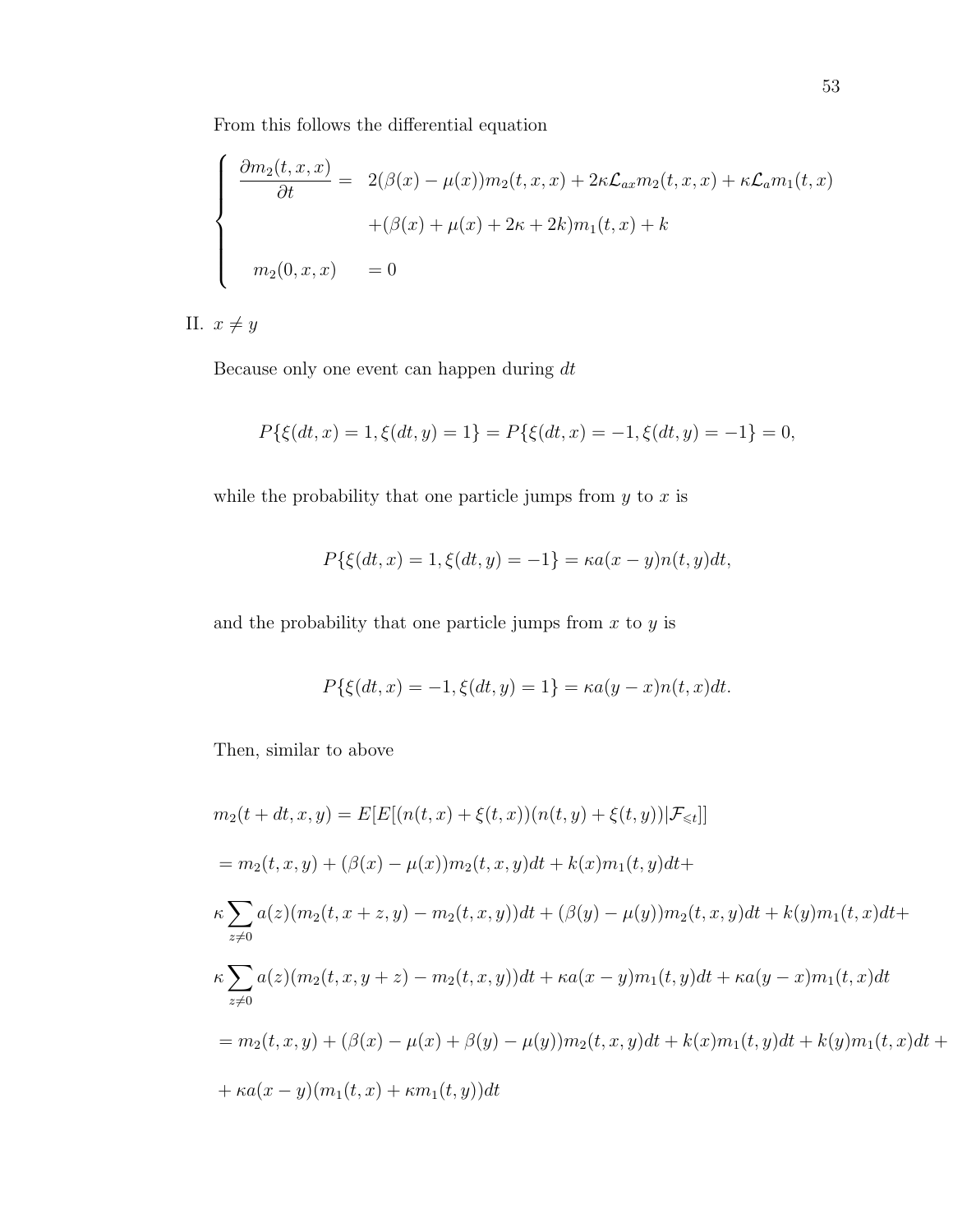The resulting differential equation is

$$
\frac{\partial m_2(t, x, y)}{\partial t} = \kappa (\mathcal{L}_{ax} + \mathcal{L}_{ay}) m_2(t, x, y) + (\beta(x) - \mu(x) + \beta(y) - \mu(y)) m_2(t, x, y)
$$

$$
+ k(y) m_1(t, x) + k(x) m_1(t, y) + \kappa a(x - y) [m_1(t, x) + m_1(t, y)]
$$
(40)

Consider  $H_x$  and  $H_y$ , two operators applied to x and y respectively.  $H_xm_2(t, x, y) =$  $\kappa\mathcal{L}_{ax}m_2(t,x,y)+(\beta(x)-\mu(x))m_2(t,x,y),$  and  $H_ym_2(t,x,y)=\kappa\mathcal{L}_{ay}m_2(t,x,y)+\kappa\mathcal{L}_{ay}m_2(t,x,y)$  $(\beta(y) - \mu(y))m_2(t, x, y).$ 

From the theorem we proved in the first moment case, we know if  $\sigma > \sigma_{cr}$ , then  $H_x$  and  $H_y$  both have at most one positive eigenvalue  $\lambda_0(\sigma)$  with positive eigenfunction  $\psi(x)$  and  $\psi(y)$  respectively.  $(H_x + H_y)\psi_i(x)\psi_j(y) = \lambda_p\psi_i(x)\psi_j(y)$ and  $\lambda_p = \lambda_i + \lambda_j$ , where  $\lambda_i$  and  $\lambda_j$  are eigenvalues of  $H_x$  and  $H_y$  respectively and  $m_2(t, x, y) = \sum_{n=1}^{\infty}$  $p=0$  $e^{\lambda_p t}\psi_i(x)\psi_j(y)$ . As  $t \to \infty$ ,  $m_2(t, x, y) \sim e^{2\lambda_0}\psi_0(x)\psi_0(y)$  +  $e^{(\lambda_0 + \lambda_1)t}\psi_0(x)\psi_1(y) + e^{(\lambda_0 + \lambda_1)t}\psi_1(x) * \psi_0(y)$ , thus  $m_2(t, x, y) \sim e^{2\lambda_0 t}[\psi_0(x)\psi_0(y) +$  $e^{(\lambda_1-\lambda_0)t}[\psi_0(x)\psi_1(y) + \psi_1(x)\psi_0(y)] = e^{2\lambda_0 t}(\psi_0(x)\psi_0(y) + o(1))$